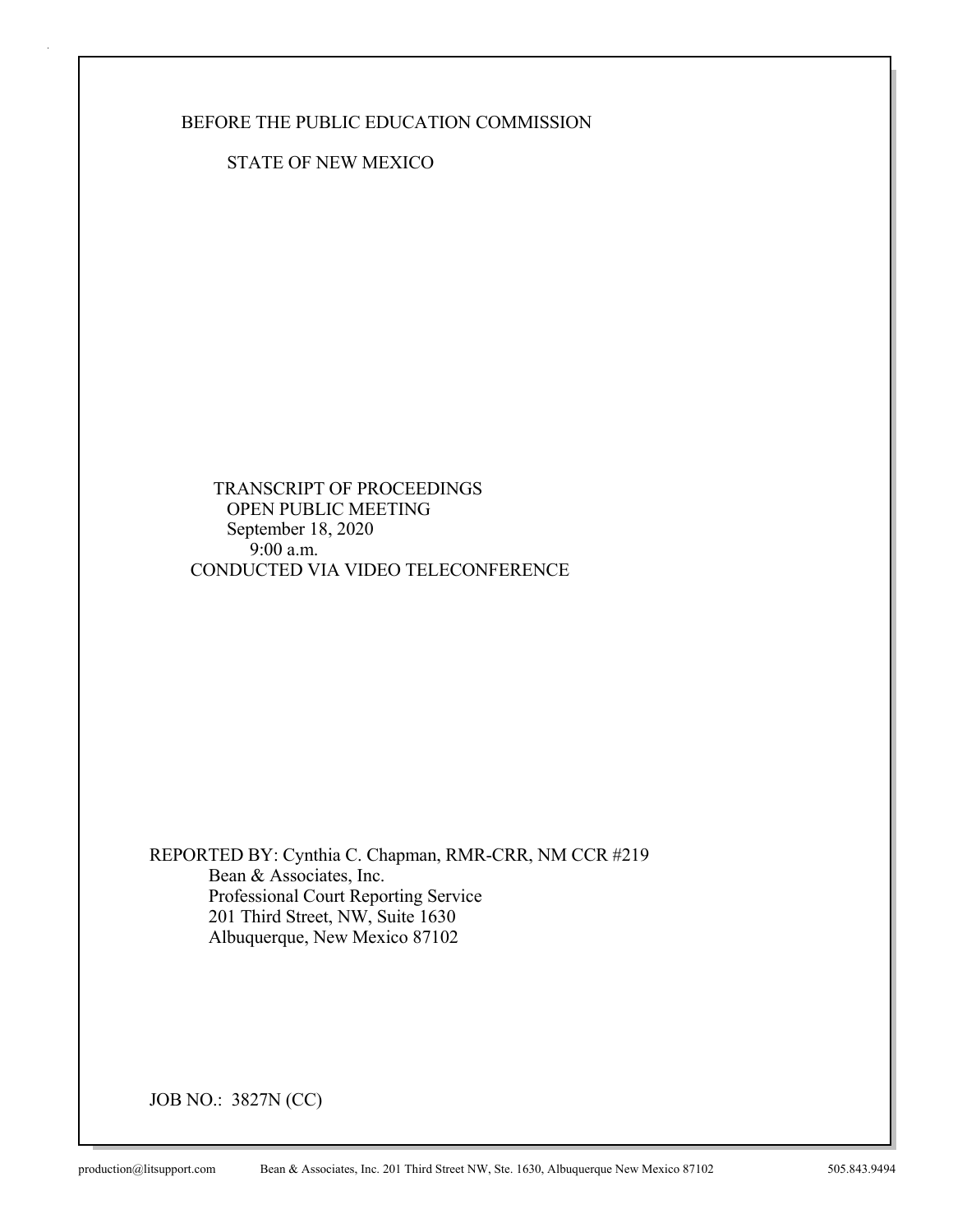# 2 (Pages 2 to 5)

|                            | $\overline{2}$                                                                                  |                | 4                                                                             |
|----------------------------|-------------------------------------------------------------------------------------------------|----------------|-------------------------------------------------------------------------------|
| 1                          | <b>APPEARANCES</b>                                                                              | 1              | THE CHAIR: Okay. It's 9:00. So 'cause                                         |
| $\overline{c}$             | <b>COMMISSIONERS:</b>                                                                           | 2              | we've got everyone here that we -- we have a quorum                           |
| 3                          | MS. PATRICIA GIPSON, Chair<br>MS. TRISH RUIZ, Vice Chair                                        | 3              | here, so we're good.                                                          |
| 4                          | MS. KARYL ANN ARMBRUSTER, Secretary                                                             | 4              | So good morning, everyone. I'm going to                                       |
|                            | MR. R. CARLOS CABALLERO, Member                                                                 | 5              | ask Commissioner Armbruster -- I'm going to call to                           |
| 5                          | MR. MICHAEL CHAVEZ, Member<br>MS. GEORGINA DAVIS, Member                                        | 6              | order this meeting of the Public Education                                    |
| 6                          | MS. SONIA RAFTERY, Member                                                                       | 7              | Commission.                                                                   |
|                            | MR. DAVID ROBBINS, Member                                                                       | 8              | It is Friday, September 18th, 2020, and it                                    |
| 7<br>$\,$ 8 $\,$           | MS. GLENNA VOIGT, Member<br>PED STAFF:                                                          | 9              | is 9:00 a.m. And I will ask Commissioner Armbruster                           |
| 9                          | MS. KAREN WOERNER, Deputy Director                                                              | 10             | to do roll call.                                                              |
|                            | Options for Parents and Families                                                                | 11             | But I don't think Commissioner Armbruster                                     |
| 10                         | PEC COUNSEL:                                                                                    | 12             | is on.                                                                        |
| 11                         |                                                                                                 | 13             | MS. KAREN WOERNER: She is not.                                                |
|                            | MS. AMI JAEGER, ESQ.                                                                            | 14             | THE CHAIR: Okay.                                                              |
| 12<br>13                   |                                                                                                 | 15             | MS. KAREN WOERNER: And I know that                                            |
| 14                         |                                                                                                 | 16             | some --                                                                       |
| 15                         |                                                                                                 | 17             | THE CHAIR: All right. Oh, hold on.                                            |
| 16                         |                                                                                                 | 18             | She's trying -- Karen, she just sent me a message                             |
| 17<br>18                   |                                                                                                 | 19             | that she's waiting for the host to let her in.                                |
| 19                         |                                                                                                 | 20             | MS. KAREN WOERNER: Maybe she's not at the                                     |
| 20<br>21                   |                                                                                                 | 21<br>22       | right link. Tell her that I'll send her the link.                             |
| 22                         |                                                                                                 | 23             | THE CHAIR: She might be on the<br>executive -- closed session link.           |
| 23                         |                                                                                                 | 24             | MS. KAREN WOERNER: Maybe. But she's --                                        |
| 24<br>25                   |                                                                                                 | 25             | yeah. Let me e-mail her.                                                      |
|                            |                                                                                                 |                |                                                                               |
|                            |                                                                                                 |                |                                                                               |
|                            | 3                                                                                               |                | 5                                                                             |
|                            |                                                                                                 | 1              |                                                                               |
| $\mathbf{I}$<br>$\sqrt{2}$ | INDEX TO PROCEEDINGS<br>PAGE                                                                    | $\overline{c}$ | THE CHAIR: I have not heard back from<br>her. So -- I see she's still not in. |
| 3                          | 4<br>Call to Order, Roll Call,<br>1                                                             | 3              | MS. KAREN WOERNER: No, she's not.                                             |
|                            | Pledge of Allegiance and                                                                        | 4              | COMMISSIONER RUIZ: Do you want me to take                                     |
| 4<br>5                     | Salute to the New Mexico Flag<br>6                                                              | 5              | roll?                                                                         |
| 6                          | Approval of Agenda<br>2<br>3<br>Open Forum<br>7                                                 | 6              | THE CHAIR: Yeah. Commissioner Ruiz, will                                      |
| 7                          | $\overline{4}$<br>13<br>Consent Agenda                                                          | 7              | you do roll, and then hopefully Commissioner                                  |
| 8                          | 5<br>Report from Options for Parents and<br>15                                                  | 8              | Armbruster can take over when she gets in. Thanks.                            |
| 9                          | the Charter School Division - Discussion<br>and Possible Actions                                | 9              | COMMISSIONER RUIZ: Okay.                                                      |
| 10                         | 6 Discussion and Possible Action on Amendment 33                                                | 10             | Commissioner Crone?                                                           |
|                            | Policies and Forms                                                                              | 11             | Commissioner Crone?                                                           |
| 11                         |                                                                                                 | 12             | (No response.)                                                                |
| 12                         | 7 Discussion and Possible Action on<br>35<br>Letter of Concern for La Tierra Montessori         | 13             | <b>COMMISSIONER RUIZ: Commissioner</b>                                        |
| 13                         | 8 Discussion and Possible Action on<br>76                                                       | 14             | Caballero?                                                                    |
|                            | La Academia Dolores Huerta's Corrective                                                         | 15             | COMMISSIONER CABALLERO: Here. Present.                                        |
| 14                         | <b>Action Plan</b>                                                                              | 16             | COMMISSIONER RUIZ: Commissioner Robbins?                                      |
| 15<br>16                   | 93<br>9 Discussion on Legislative Policy Agenda<br>10 Discussion of the 2021 PEC Calendar<br>95 | 17             | <b>COMMISSIONER ROBBINS: Present.</b>                                         |
| 17                         | 11 Report from the Chair<br>95                                                                  | 18             | COMMISSIONER RUIZ: Commissioner Chavez?                                       |
| 18                         | 12 PEC Comments<br>114                                                                          | 19             | COMMISSIONER CHAVEZ: Present.                                                 |
| 19                         | 13 Executive Session<br>124                                                                     | 20             | <b>COMMISSIONER RUIZ: Commissioner Davis?</b>                                 |
| 20<br>21                   | 128<br>14 Adjourn<br>REPORTER'S CERTIFICATE<br>130                                              | 21             | <b>COMMISSIONER DAVIS: Present.</b>                                           |
| 22                         | <b>ATTACHMENTS:</b>                                                                             | 22             | COMMISSIONER RUIZ: Commissioner Voigt?                                        |
| 23                         | Attendee Report<br>1                                                                            | 23             | COMMISSIONER VOIGT: Here.                                                     |
| 24<br>25                   |                                                                                                 | 24<br>25       | COMMISSIONER RUIZ: Commissioner Raftery?<br>COMMISSIONER RAFTERY: Here.       |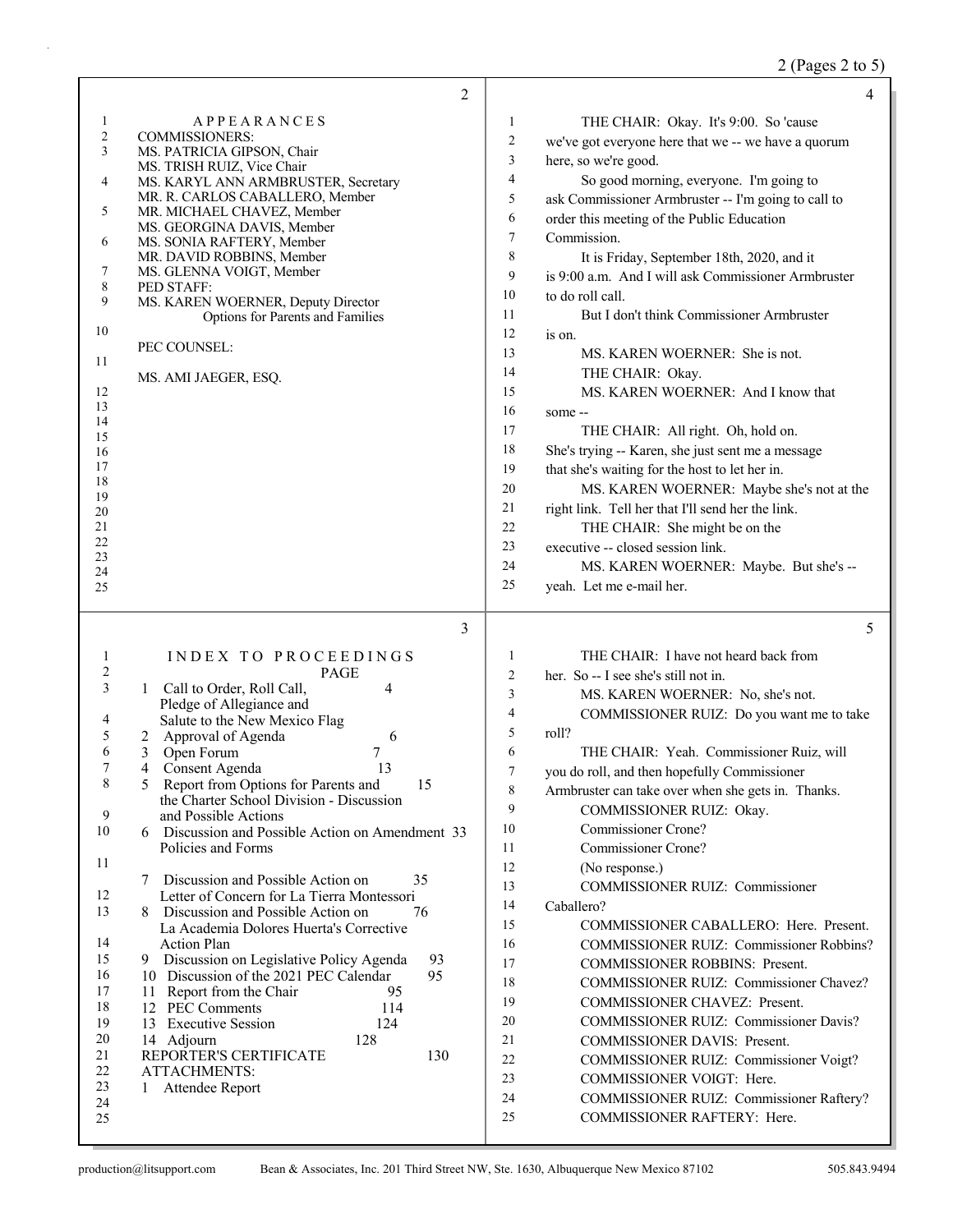# 3 (Pages 6 to 9)

|    | 6                                                    |                | 8                                                   |
|----|------------------------------------------------------|----------------|-----------------------------------------------------|
| 1  | COMMISSIONER RUIZ: Commissioner Gipson?              | 1              | COMMISSIONER ARMBRUSTER: I see a picture.           |
| 2  | THE CHAIR: Here.                                     | $\overline{2}$ | THE CHAIR: I think --                               |
| 3  | COMMISSIONER RUIZ: And Commissioner Ruiz             | 3              | MS. KAREN WOERNER: Katie, can you unmute            |
| 4  | is here. So we do have a quorum.                     | $\overline{4}$ | yourself?                                           |
| 5  | COMMISSIONER ARMBRUSTER: And I'm here,               | 5              | THE CHAIR: Katie, we're unable to hear              |
| 6  | too, Commissioner Ruiz. I'm sorry. It just kept --   | 6              | you.                                                |
| 7  | I don't want to talk about it.                       | 7              | MS. KAREN WOERNER: Katie, I would suggest           |
| 8  | THE CHAIR: Okay.                                     | 8              | maybe that you type something in the chat to let us |
| 9  | COMMISSIONER ARMBRUSTER: Sorry.                      | 9              | know what's happening. She says she's here.         |
| 10 | THE CHAIR: So there are now nine                     | 10             | THE CHAIR: She's trying to get some                 |
| 11 | Commissioners present; correct?                      | 11             | audio.                                              |
| 12 | COMMISSIONER RUIZ: Yes.                              | 12             | MS. KAREN WOERNER: Yeah, she's trying to            |
| 13 | THE CHAIR: Thank you.                                | 13             | get some audio.                                     |
| 14 | So I'm going to ask Commissioner Ruiz to             | 14             | THE CHAIR: So my only suggestion to Katie           |
| 15 | lead us in the Pledge of Allegiance, and             | 15             | is maybe if she logged out and --                   |
| 16 | Commissioner Chavez in the Salute to the New Mexico  | 16             | COMMISSIONER ARMBRUSTER: She's leaving a            |
| 17 | Flag.                                                | 17             | message.                                            |
| 18 | (Pledge of Allegiance and Salute to                  | 18             | THE CHAIR: Katie, maybe if you logged out           |
| 19 | the New Mexico Flag conducted).                      | 19             | and tried to come back in, it might work?           |
| 20 | THE CHAIR: I think Commissioner Chavez is            | 20             | MS. KAREN WOERNER: She said she'll try              |
| 21 | frozen.                                              | 21             | that.                                               |
| 22 | Okay. And can the record reflect that I              | 22             | THE CHAIR: Okay. All right. So we'll                |
| 23 | think Commissioner Chavez has -- he probably is      | 23             | give her a few seconds to try to hopefully fix.     |
| 24 | logging back in, so he's not here right now.         | 24             | Otherwise, my only suggestion is she can put her    |
| 25 | Okay. So we are on to Item No. 2, which              | 25             | comment into the chat and we'll put it into the     |
|    |                                                      |                |                                                     |
|    | 7                                                    |                | 9                                                   |
| 1  | is the Approval of the Agenda.                       | 1              | record.                                             |
| 2  | So do I have a motion to approve the                 | $\overline{c}$ | MS. KAREN WOERNER: So, Katie, if you'll             |
| 3  | agenda?                                              | 3              | leave the meeting and try to rejoin, I'll watch for |
| 4  | COMMISSIONER ROBBINS: I'll move that the             | $\overline{4}$ | you.                                                |
| 5  | agenda be adopted.                                   | 5              | And if that doesn't work, Madam Chair is            |
| 6  | COMMISSIONER RUIZ: Second. This is                   | 6              | suggesting that you enter it into the chat forum. I |
| 7  | Trish.                                               | $\overline{7}$ | do not know why I --                                |
| 8  | THE CHAIR: There's a motion by                       | 8              | THE CHAIR: No. I think she's still --               |
| 9  | Commissioner Robbins, a second by Commissioner Ruiz. | 9              | from what I can tell, she's still on. So            |
| 10 | All in favor?                                        | 10             | MS. KAREN WOERNER: I know, but I'm trying           |
| 11 | (Commissioners so indicate.)                         | 11             | to change her to attendee, and it's not working.    |
| 12 | THE CHAIR: Hearing no opposition, the                | 12             | COMMISSIONER DAVIS: Could she use the               |
| 13 | motion passes.                                       | 13             | phone number?                                       |
| 14 | We are now on to Item No. 3, which is Open           | 14             | MS. KAREN WOERNER: Oh. Good suggestion.             |
| 15 | Forum. And, Karen, I do believe there was at least   | 15             | THE CHAIR: Okay. Now, see, I just got --            |
| 16 | one person that signed up.                           | 16             | it says she'll be joining as an attendee, but she   |
| 17 | MS. KAREN WOERNER: Yes. Katie Spaeth.                | 17             | still hasn't moved.                                 |
| 18 | And I'm sorry. I'm going to bring her into the       | 18             | MS. KAREN WOERNER: I know. I don't know             |
| 19 | panelists so that, Katie, you can make your public   | 19             | what's going on. Maybe she's logged --              |
| 20 | comment.                                             | 20             | THE CHAIR: She just moved, I think. Oh,             |
| 21 | Katie, I've added you. If you would                  | 21             | no.                                                 |
| 22 | unmute yourself, and you can make your comment to    | 22             | MS. KAREN WOERNER: I just added her to              |
| 23 | the Commission.                                      | 23             | allow her to talk in case that's her -- I just      |
| 24 | Katie, you have to unmute yourself. Are              | 24             | allowed her to talk instead of moving her to        |
| 25 | you there?                                           | 25             | panelist.                                           |
|    |                                                      |                |                                                     |

ı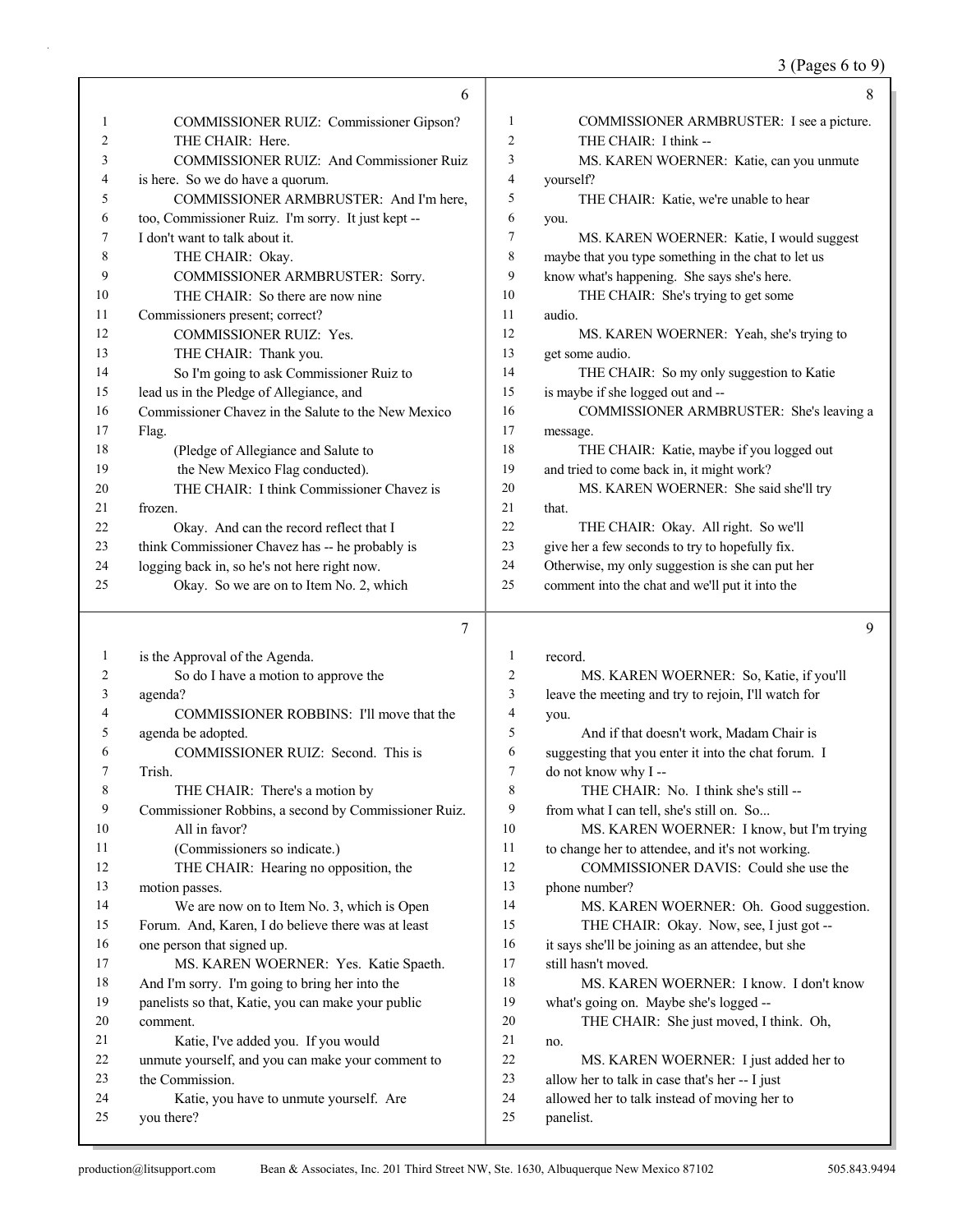4 (Pages 10 to 13)

|    | 10                                                 |    | 12                                                   |
|----|----------------------------------------------------|----|------------------------------------------------------|
| 1  | THE CHAIR: So, Katie, it looks like                | 1  | <b>OPEN FORUM SPEAKER: To the Charter</b>            |
| 2  | you're not muted.                                  | 2  | Schools -- I'm sorry -- the Charter Schools what?    |
| 3  | So are you there? We still can't hear              | 3  | THE CHAIR: Division. If you go on the                |
| 4  | you.                                               | 4  | NMPED website, there is a link directly to Charter   |
| 5  | Could you try calling in as opposed to             | 5  | Schools, and you can forward your question.          |
| 6  | using your computer or the iPad or whatever you're | 6  | OPEN FORUM SPEAKER: Okay. To them.                   |
| 7  | trying to log in with?                             | 7  | THE CHAIR: Correct.                                  |
| 8  | MS. KAREN WOERNER: She said yes.                   | 8  | OPEN FORUM SPEAKER: I'm sorry. I missed              |
| 9  | THE CHAIR: Okay. Thanks.                           | 9  | what you were saying about keeping the question for  |
| 10 | COMMISSIONER ARMBRUSTER: Be right back.            | 10 | next month.                                          |
| 11 | MS. KAREN WOERNER: Okay. I see a phone             | 11 | THE CHAIR: Well, because the question is             |
| 12 | number. I'm going to assume it's a phone number.   | 12 | not on our agenda, we are unable to speak to it in   |
| 13 | THE CHAIR: On mine, it says, "Katie                | 13 | public discussion today. So it would have to -- for  |
| 14 | Spaeth Phone."                                     | 14 | us to be able to answer it publicly, it would have   |
| 15 | MS. KAREN WOERNER: Oh, interesting.                | 15 | to go on our agenda for next month. So that's why.   |
| 16 | Katie, if you have the number ending in            | 16 | OPEN FORUM SPEAKER: Okay. And, now,                  |
| 17 | 5053, I've unmuted you.                            | 17 | what -- what kind of topics are on discussion for    |
| 18 | OPEN FORUM SPEAKER: Hi. Can you hear me?           | 18 | today? Or what questions are allowed for today?      |
| 19 | MS. KAREN WOERNER: Yes, we can.                    | 19 | THE CHAIR: Through public comment, there             |
| 20 | OPEN FORUM SPEAKER: Technology.                    | 20 | are -- we don't respond to anything during the       |
| 21 | Goodness.                                          | 21 | public comment time because, once again, it's not on |
| 22 | THE CHAIR: Good morning, Katie. If you             | 22 | the agenda. Our agenda is posted on the NM PED       |
| 23 | could just identify yourself for the record?       | 23 | website. So those are the topics that can be         |
| 24 | OPEN FORUM SPEAKER: Okay. My name is               | 24 | publicly discussed.                                  |
| 25 | Katie Spaeth, and I am a parent of a child in a    | 25 | But during the public comment section, the           |

### 11

| 1  | charter school here in Edgewood.                     | $\mathbf{1}$ | only thing we do do is take comments. We don't       |
|----|------------------------------------------------------|--------------|------------------------------------------------------|
| 2  | THE CHAIR: Okay. Thank you very much.                | 2            | engage in discussion, because it is not on the       |
| 3  | So you can -- you can begin.                         | 3            | agenda. We are not allowed, under the Open Meetings  |
| 4  | OPEN FORUM SPEAKER: Okay. My question                | 4            | Act, to discuss anything that has not been placed as |
| 5  | was about the school approval plans or the reentry   | 5            | an agenda item.                                      |
| 6  | plans and the -- I guess, the determination that's   | 6            | OPEN FORUM SPEAKER: Okay. All right. I               |
| 7  | made as far as how many days kids can go to school.  | 7            | get that now.                                        |
| 8  | I know some schools can go two days a week. I've     | 8            | MS. KAREN WOERNER: And, Katie, if you                |
| 9  | heard of at least one school that can go four days a | 9            | stay at the meeting, some of this will be covered in |
| 10 | week.                                                | 10           | the report from the Charter Schools Division; some   |
| 11 | And how does your committee make that                | 11           | of your questions will be addressed through the      |
| 12 | determination?                                       | 12           | update. So you may want to stay at the meeting a     |
| 13 | MS. KAREN WOERNER: The -- do you want me             | 13           | little longer and see if it can be answered.         |
| 14 | $to -$                                               | 14           | OPEN FORUM SPEAKER: Okay. Yeah. Sure.                |
| 15 | THE CHAIR: Yeah. I'm just going to say               | 15           | Definitely. Okay. Thank you.                         |
| 16 | that the --                                          | 16           | THE CHAIR: Thank you.                                |
| 17 | MS. AMI JAEGER: Public Comment is for                | 17           | I believe that was the only person that              |
| 18 | receiving comments, not for discussing or replying,  | 18           | signed up; correct --                                |
| 19 | because it's not been disclosed on the agenda to     | 19           | MS. KAREN WOERNER: Yes.                              |
| 20 | have that discussion. We can take the comment, and   | 20           | THE CHAIR: -- that I saw. Okay.                      |
| 21 | you could respond next month.                        | 21           | MS. KAREN WOERNER: The only other comment            |
| 22 | OPEN FORUM SPEAKER: Okay. Okay. So --                | 22           | I saw was Commissioner Chavez needed to be admitted, |
| 23 | THE CHAIR: My other suggestion is you                | 23           | and I hadn't admitted him.                           |
| 24 | could forward your question to the Charter School    | 24           | THE CHAIR: Okay. Thanks. So we are on                |
| 25 | Division and it would be responded to quickly.       | 25           | to Item No. 4, which is the Consent Agenda. And I    |
|    |                                                      |              |                                                      |

13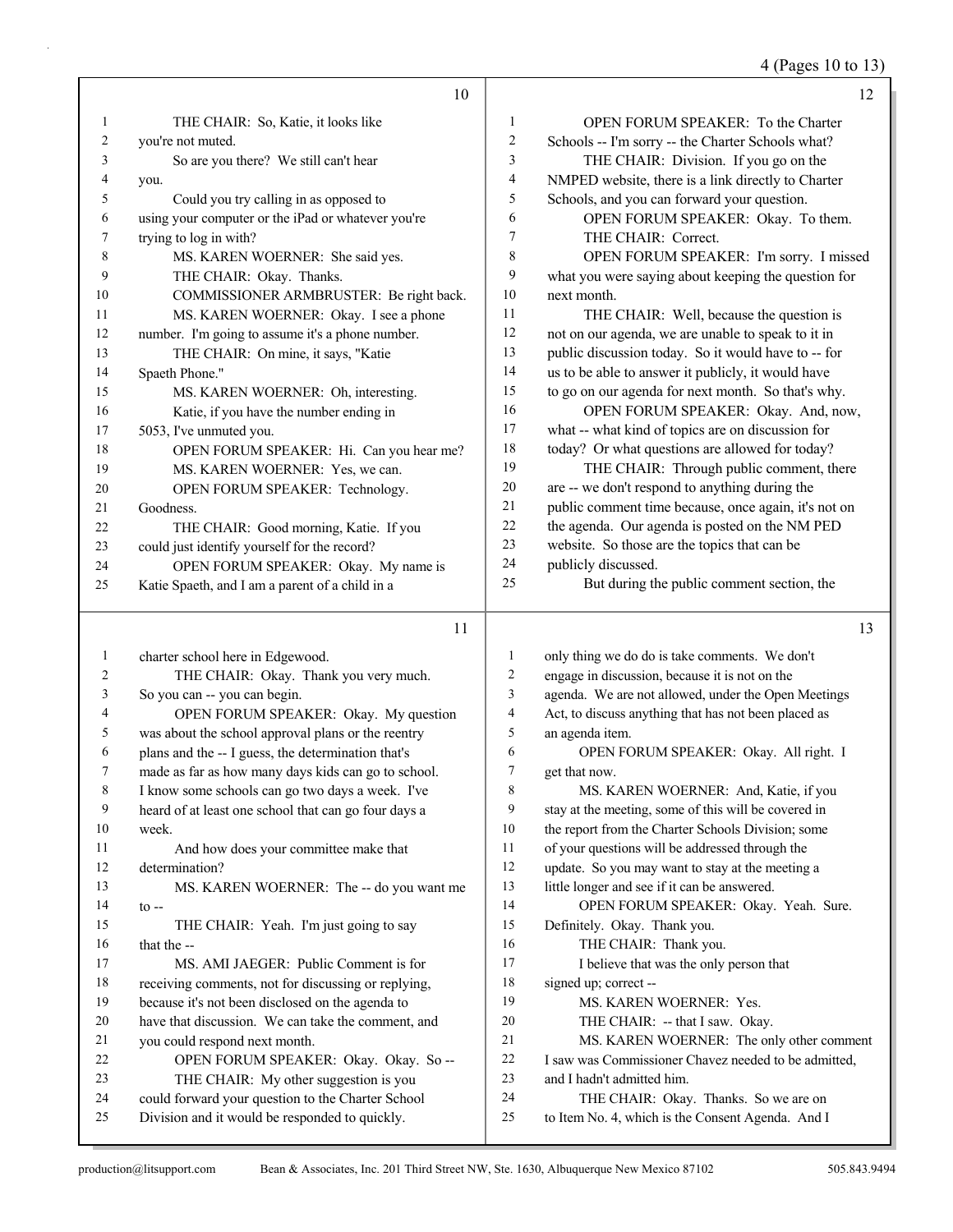### 5 (Pages 14 to 17)

|    | 14                                                   |                | 16                                                   |
|----|------------------------------------------------------|----------------|------------------------------------------------------|
| 1  | do have one change, and that is to remove DEAP. It   | 1              | know, with school reentry and opening.               |
| 2  | is 4.B.1.b., to have that removed from the consent   | $\overline{c}$ | As we discussed at the Work Session                  |
| 3  | agenda.                                              | 3              | yesterday, assurances have been submitted by all     |
| 4  | COMMISSIONER RUIZ: Madam Chair, I move to            | 4              | schools. All but one State charter school has been   |
| 5  | approve the Consent Agenda with the aforementioned   | 5              | approved, or conditionally approved, on their        |
| 6  | changes.                                             | 6              | reentry plan. The schools do have until              |
| 7  | COMMISSIONER ROBBINS: I'll second that.              | 7              | September 30th to get that in line, and certainly    |
| 8  | THE CHAIR: There's a motion by                       | 8              | have to have it approved before they can open in the |
| 9  | Commissioner Ruiz, a second by Commissioner Robbins. | 9              | hybrid model.                                        |
| 10 | Roll, please?                                        | 10             | We do have several schools that opened.              |
| 11 | <b>COMMISSIONER ARMBRUSTER: Commissioner</b>         | 11             | We had three schools open the week of September 8th. |
| 12 | Robbins?                                             | 12             | Those were Albuquerque Collegiate Charter School,    |
| 13 | <b>COMMISSIONER ROBBINS: Yes.</b>                    | 13             | Estancia Valley Classical Academy, and Mission       |
| 14 | COMMISSIONER ARMBRUSTER: Commissioner                | 14             | Achievement and Success at both locations.           |
| 15 | Voigt?                                               | 15             | The -- this week, Sandoval Academy of                |
| 16 | <b>COMMISSIONER VOIGT: Yes.</b>                      | 16             | Bilingual Education and Taos Academy opened for      |
| 17 | COMMISSIONER ARMBRUSTER: I think that was            | 17             | hybrid in-person learning for students.              |
| 18 | a "yes."                                             | 18             | Obviously, all our schools are serving               |
| 19 | COMMISSIONER VOIGT: Yes. It was a "yes."             | 19             | students remotely, and some with small groups of     |
| 20 | COMMISSIONER ARMBRUSTER: I'm sorry.                  | 20             | five-to-one maximum.                                 |
| 21 | Sometimes I can't hear the responses; that's why I   | 2.1            | Just to clarify for the Commission, since            |
| 22 | have to question you all.                            | 22             | questions have come up, those small groups are only  |
| 23 | Commissioner Armbruster is here.                     | 23             | for pre-K to 3 -- third grade and students with IEPs |
| 24 | Commissioner Davis?                                  | 24             | at any grade in the small groups. The hybrid         |
| 25 | <b>COMMISSIONER DAVIS: Yes.</b>                      | 25             | learning requirements are that they are in the Green |

#### 15

| 1              | COMMISSIONER ARMBRUSTER: Commissioner              |
|----------------|----------------------------------------------------|
| $\overline{2}$ | Chavez?                                            |
| 3              | <b>COMMISSIONER CHAVEZ: Yes.</b>                   |
| $\overline{4}$ | COMMISSIONER ARMBRUSTER: Commissioner              |
| 5              | Gipson?                                            |
| 6              | THE CHAIR: Yes.                                    |
| 7              | COMMISSIONER ARMBRUSTER: Commissioner              |
| 8              | Raftery?                                           |
| 9              | <b>COMMISSIONER RAFTERY: Yes.</b>                  |
| 10             | COMMISSIONER ARMBRUSTER: Commissioner              |
| 11             | Crone is not here.                                 |
| 12             | Commissioner Ruiz?                                 |
| 13             | <b>COMMISSIONER RUIZ: Yes.</b>                     |
| 14             | COMMISSIONER ARMBRUSTER: Okay.                     |
| 15             | Commissioner Caballero?                            |
| 16             | COMMISSIONER CABALLERO: Yes.                       |
| 17             | COMMISSIONER ARMBRUSTER: That's a                  |
| 18             | nine-to-zero vote, and the motion passes.          |
| 19             | THE CHAIR: Okay. Thanks. Motion passes,            |
| 20             | nine-zero.                                         |
| 21             | We are now on to Item No. 5, which is the          |
| 22             | Report from Options for Parents and the Charter    |
| 23             | School Division                                    |
| 24             | MS. KAREN WOERNER: Thank you,                      |
| 25             | Madam Chair, Commissioners. Lots happening, as you |

 Zone, which I know some zones changed yesterday. 2 But they have to be in an approved zone and have an approved plan with the PED and follow -- sign a Safety Plan Checklist that includes several items related to safety and security around COVID. 6 So a new tool kit came out late yesterday<br>7 that I need to forward to the Commission. That that I need to forward to the Commission. That new tool kit has a revised Safety Plan Checklist. You may have heard that one of the issues that was brought up by the team around safety for our students and staff is the filters on the HVAC systems, wanting to have at least a MERV 13. 13 But not all systems can handle a MERV 13, and it actually causes more harm than good. So all schools have been advised to upgrade to the highest MERV filters they can. Of course, swamp coolers and schools without air conditioning don't have that option. But upgrade to the highest MERV filters possible. 20 And the revised tool kit does have language around those filters. The previous tool 22 kit mentioned MERV 13 or equivalent, which, as I 23 just mentioned, is not possible at some locations.

24 So the schools -- we did have one school 25 that opened last week in a hybrid model that was a 17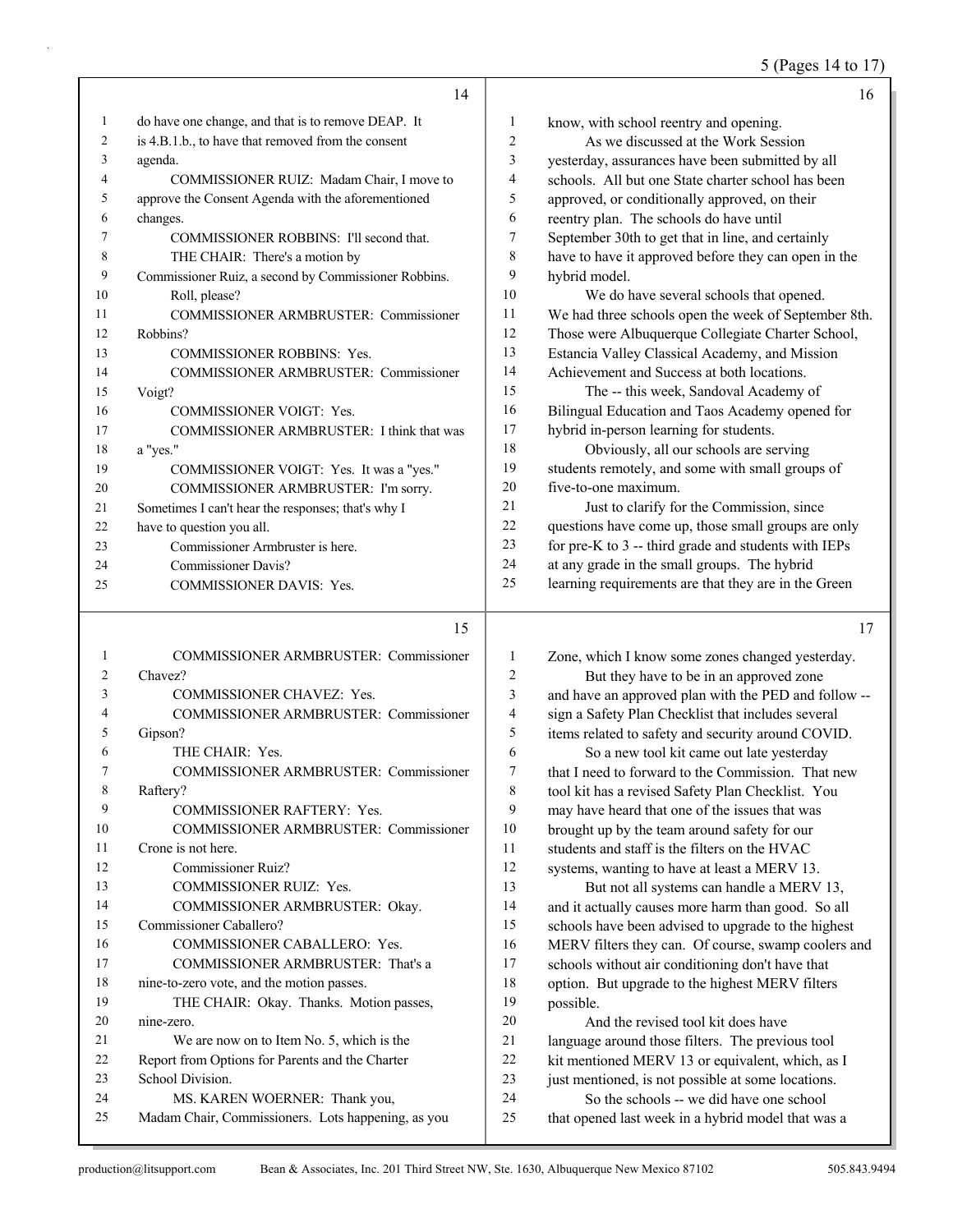6 (Pages 18 to 21)

|                  | 18                                                                                                      |                  | 20                                                                                |
|------------------|---------------------------------------------------------------------------------------------------------|------------------|-----------------------------------------------------------------------------------|
| $\mathbf{1}$     | morning-afternoon model that is not approved. As                                                        | 1                | COMMISSIONER ARMBRUSTER: Yes. I'm sorry.                                          |
| 2                | you know, the guidance from the health order is                                                         | 2                | Doctor call here. Wait. Maybe I can. Oh, yes.                                     |
| 3                | that -- and our guidance on our website as of                                                           | 3                | MS. KAREN WOERNER: So schools are moving                                          |
| 4                | July 15th -- was that hybrid model has to be                                                            | 4                | forward. Those that have opened have reported great                               |
| 5                | consecutive days, not morning-afternoon model,                                                          | 5                | success. Some things are going well. So happy to                                  |
| 6                | primarily for the -- to reduce the risk of the                                                          | 6                | hear that.                                                                        |
| 7                | cohorts and the -- the requirement for cleaning and                                                     | $\tau$           | And then, of course, our team has also                                            |
| 8                | disinfecting in between.                                                                                | 8                | been working on, as I said, the governing board                                   |
| 9                | So we did have a school that opened.                                                                    | 9                | training, lots of trainings happening. Missy Brown                                |
| 10               | Unfortunately, they initially -- just, the                                                              | 10               | has offered to -- since some questions came up                                    |
| 11               | background on that is that they initially had                                                           | 11               | yesterday about trainings, and I mentioned to her                                 |
| 12               | submitted a plan early on when we asked schools back                                                    | 12               | some of the things that you mentioned should be                                   |
| 13               | in June or early July, "What are you planning to do                                                     | 13               | included in trainings, I think most of those already                              |
| 14               | if and when we can open schools, and what does your                                                     | 14               | are, but I wanted to be sure. And Missy has offered                               |
| 15               | model look like?"                                                                                       | 15               | to upload some of her training decks to the                                       |
| 16               | And they did have a morning and afternoon                                                               | 16               | SharePoint for the Commission to review if they're                                |
| 17               | model proposed. But then the guidance came out that                                                     | 17               | interested. So I think that's a great idea.                                       |
| 18               | that model was not acceptable. And so,                                                                  | 18               | Also, we're working on -- obviously                                               |
| 19               | unfortunately, that's -- the school submitted a plan                                                    | 19               | working with all the eight renewal schools. Have                                  |
| 20               | that did not include their AM-PM in the plan that                                                       | 20               | not heard if any local schools are intending to                                   |
| 21               | was approved by PED. So we were not aware that they                                                     | 21               | renew with the Commission, but eight State charters                               |
| 22               | intended to continue with that morning-afternoon                                                        | 22               | that intend to. We've been working with them, had a                               |
| 23               | model. And once it was reported to us, they had to                                                      | 23               | meeting with them about their applications, and they                              |
| 24               | stop.                                                                                                   | 24               | seem to be going well with that.                                                  |
| 25               | So they have made adjustments to their                                                                  | 25               | We'll see -- those are due October 1st, as                                        |
|                  |                                                                                                         |                  |                                                                                   |
|                  | 19                                                                                                      |                  | 21                                                                                |
|                  |                                                                                                         |                  |                                                                                   |
| 1                | schedule, and I do think that may be some of the                                                        | 1                | you know.                                                                         |
| 2                | questions from the person who wanted to have public                                                     | $\boldsymbol{2}$ | And -- yeah. Then -- are there any                                                |
| 3                | comment this morning.                                                                                   | $\mathfrak{Z}$   | questions from the Commission on any of the reentry                               |
| 4                | And the way the schools decide what their                                                               | 4                | plans before I move on?                                                           |
| 5                | hybrid model, what works best for their staff and                                                       | 5                | Commissioner Armbruster, you'll need to                                           |
| 6<br>7           | their students in terms of the hybrid model, most                                                       | 6<br>7           | unmute yourself, I think.                                                         |
|                  | schools have divided it, like, a Monday-Tuesday,                                                        |                  | COMMISSIONER ARMBRUSTER: So I                                                     |
| $\,$ 8 $\,$<br>9 | cleaning on Wednesday, then a Thursday-Friday. But                                                      | 8<br>9           | understand -- you have to be some color. I've                                     |
| $10\,$           | that is not mandated. They just have to do no more                                                      | $10\,$           | forgotten which color; probably green. But, anyway,                               |
| 11               | than 50 percent of their roster and divide the time                                                     | 11               | so you're not -- you're red, which means you can't                                |
| 12               | for the students to appear in person.<br>So it is a school decision as to how to                        | 12               | open schools, and then you become green.                                          |
| 13               | divide that; but it's not allowed to do a                                                               | 13               | What then happens -- which I hope never                                           |
| 14               |                                                                                                         | 14               | happens -- but that you're open, because you were                                 |
| 15               | morning-afternoon session.<br>So with that, we have, as I said, five                                    | 15               | low COVID positivity rates, and then it goes up.<br>Then do we close the schools? |
| 16               |                                                                                                         | 16               | THE CHAIR: The answer to that is                                                  |
| 17               | schools opening. We have several others planning to<br>open in September, but I haven't confirmed those | 17               | hopefully not. The intention is to be able to                                     |
| 18               | dates yet, so I don't want to share the names yet.                                                      | 18               | remediate the problem and not be -- and not to claw                               |
| 19               | I think that's been the bulk of our work.                                                               | 19               | back and say, "Now you have to close."                                            |
| 20               | But we also have, of course, ongoing training                                                           | 20               | I think it would have to be -- it's up to                                         |
| 21               | happening, with --                                                                                      | 21               | Public Health Department discussion. But it would                                 |
| 22               | THE CHAIR: Karen, can you hold on a                                                                     | 22               | have to be, I think, a really serious outbreak to                                 |
| 23               | second?                                                                                                 | 23<br>24         | say, "You've got to -- you've got to go back."                                    |

yourself?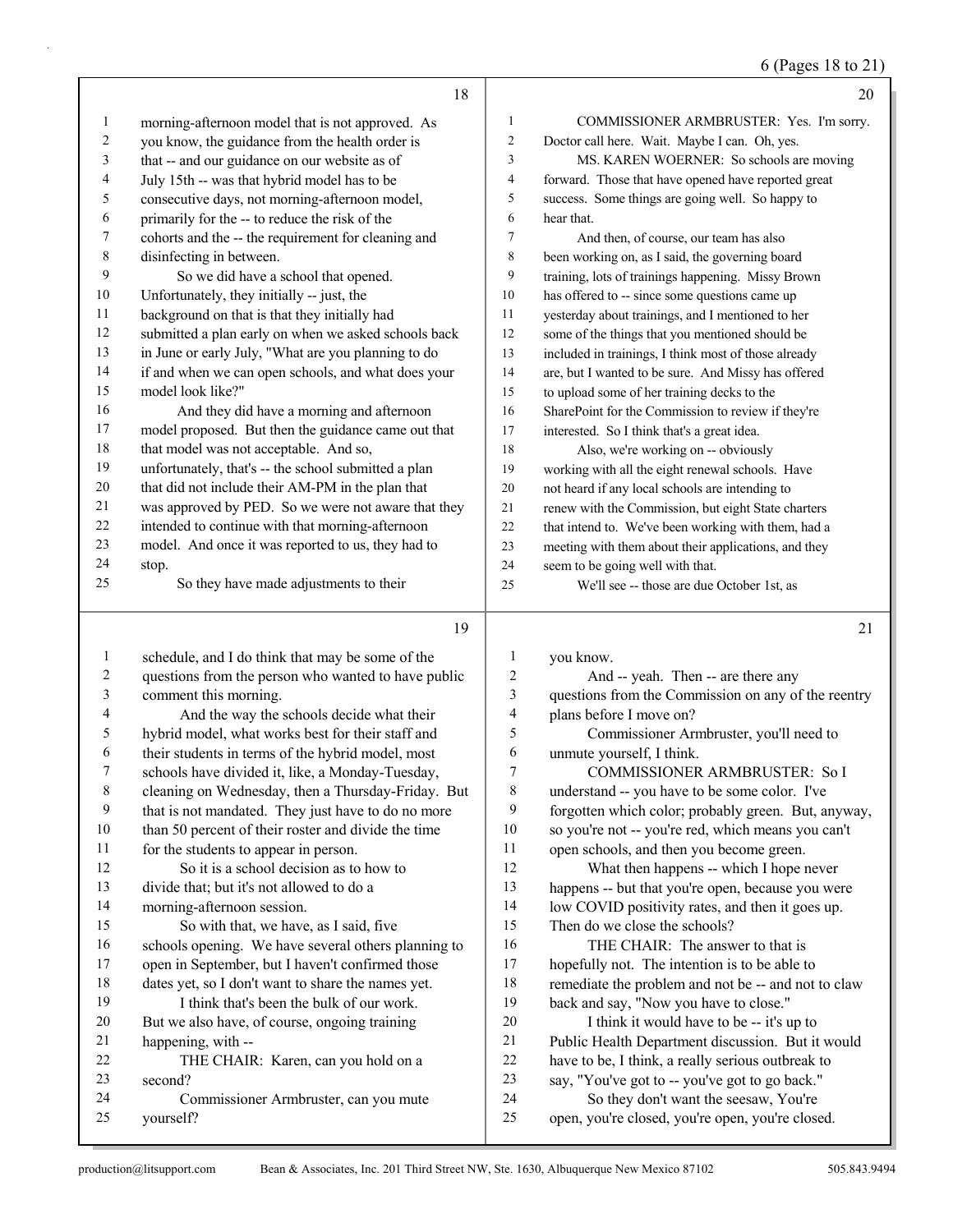7 (Pages 22 to 25)

|                | 22                                                                              |                          | 24                                                                                               |
|----------------|---------------------------------------------------------------------------------|--------------------------|--------------------------------------------------------------------------------------------------|
| 1              | So, hopefully, the cleaning and quarantining and all                            | $\mathbf{1}$             | THE CHAIR: Thanks.                                                                               |
| $\overline{c}$ | of that can remediate the problem.                                              | $\overline{c}$           | MS. KAREN WOERNER: So then moving on,                                                            |
| 3              | COMMISSIONER ARMBRUSTER: And I was                                              | 3                        | the -- and regarding amendment concerns, I just                                                  |
| 4              | thinking it was more the community. I know that if                              | 4                        | wanted to share with you that the -- as you know,                                                |
| 5              | there's a big breakout at school, you have to clean                             | 5                        | it's been a long time working on getting all the                                                 |
| 6              | it and then resume it. I kind of get that.                                      | 6                        | paperwork from Albuquerque Institute of Math and                                                 |
| 7              | But I'm just saying we don't know -- I                                          | 7                        | Science Academy. They had one position -- one of                                                 |
| $\,$ $\,$      | mean literally no one knows exactly what will happen                            | $\,8\,$                  | the positions you just approved had been filled last                                             |
| 9              | in a month. So I'm just saying, yeah, now they're                               | 9                        | November, the other in May. So they're very delayed                                              |
| $10\,$         | open. But isn't it possible that there's a second                               | $10\,$                   | in their reporting.                                                                              |
| 11             | wave or whatever, and then we're going to have to                               | 11                       | I do want to share with the Commission                                                           |
| 12             | change it again? I mean, that is a possibility;                                 | 12                       | that part of the problem -- and I think Ms. Sandoval                                             |
| 13             | correct?                                                                        | 13                       | has shared this before. But part of the problem is                                               |
| 14             | THE CHAIR: Well, I -- yeah. You know,                                           | 14                       | they have very strict governing board requirements                                               |
| 15             | really, anything's a possibility. But I think that                              | 15                       | with their MOU with UNM that specific people have to                                             |
| 16             | would come from the Public Health, you know, if                                 | 16                       | fill for specific positions, meaning they are                                                    |
| 17             | there's a statewide order or a county-wide order.                               | 17                       | required to have, for example, somebody who                                                      |
| $18\,$         | But, truly, the intention with the Public Health                                | $18\,$                   | represents the Engineering Department and somebody                                               |
| 19             | order, my understanding -- and looking back                                     | 19                       | the Education Department at UNM.                                                                 |
| 20             | yesterday at the -- the press conference and so                                 | 20                       | But, regardless, the paperwork was                                                               |
| 21             | on -- the intention is not to say, "Oh, you're                                  | $21\,$                   | significantly delayed. We were able to finally get                                               |
| $22\,$         | open," "Oh, you're open," "Oh, you're closed," so                               | $22\,$                   | it -- Ms. Sandoval mailed it in to us. And there                                                 |
| 23             | that, you know, hopefully, if you're in the green,                              | 23                       | were some errors still on that -- those documents,                                               |
| 24             | you stay in the green.                                                          | 24                       | including dates and people. And I just wanted to                                                 |
| 25             | Like you said, you just don't know what's                                       | 25                       | share a little bit of our team's frustration with                                                |
|                |                                                                                 |                          |                                                                                                  |
|                | 23                                                                              |                          | 25                                                                                               |
| $\mathbf{1}$   | going to happen. We can't -- you know, we can't                                 | 1                        | the process from the school. But they did get their                                              |
| 2              | predict that. But there is -- hopefully, there can                              | $\overline{c}$           | paperwork in, as I said.                                                                         |
| 3              | be things done. Maybe they have to -- and I don't                               | 3                        | Similar situation with DEAP. As you know,                                                        |
| 4              | know. I don't want to speculate on what Public                                  | $\overline{\mathcal{A}}$ | they -- they're delayed. I did want to share that                                                |
| 5              |                                                                                 |                          |                                                                                                  |
|                |                                                                                 | 5                        |                                                                                                  |
| 6              | Health might recommend if an area went back into the                            | 6                        | the school leader has provided some explanation for                                              |
| 7              | red, you know.<br>COMMISSIONER ARMBRUSTER: And that's fine.                     | $\tau$                   | the delay. And I do know that some of it is<br>COVID-related.                                    |
| 8              |                                                                                 | 8                        |                                                                                                  |
| 9              | I just wondered if you knew something.<br>COMMISSIONER RUIZ: Madam Chair, I was | 9                        | However, I am concerned that this is now<br>the third or fourth month that this school is on the |
| 10             | wondering, since Commissioner Chavez was on that                                | 10                       |                                                                                                  |
| 11             | call yesterday, Commissioner Chavez, if you would                               | 11                       | concern for the same reporting of their changes.                                                 |
| 12             | share with us your thoughts on that? Because I know                             | 12                       | And I understand about COVID. But other schools are                                              |
| 13             | that you've been on calls that we have not been on.                             | 13                       | finding ways to get those -- paperwork to us. So I                                               |
| 14             | Can you share something with --                                                 | 14                       | just wanted to share my concerns about -- that we                                                |
| 15             | COMMISSIONER CHAVEZ: What Chairman Gipson                                       | 15                       | keep listing this school that we don't have their                                                |
| 16             | stated is exactly what the Secretary talked about                               | 16                       | paperwork submitted for their governing board                                                    |
| 17             | yesterday. And they want to avoid the seesaw                                    | 17                       | changes.<br>THE CHAIR: So, Karen, let me ask. Well,                                              |
| 18             | effect, you know, open-close, open-close. But once                              | $18\,$                   | first, we had a discussion with AIMS during contract                                             |
| 19             | you open under green, then if you go backwards, you                             | 19                       | negotiations. That MOU with UNM is very old, and                                                 |
| 20             | can still remain open, unless it's -- as Chairwoman                             | $20\,$                   | there seems to be a number of pieces of that MOU                                                 |
| 21             | Gipson stated, unless it's like a serious outbreak                              | $21\,$                   | that are becoming untenable for them to work                                                     |
| 22             | or something. Then, of course, you'd have to                                    | $22\,$                   | through.                                                                                         |
| 23             | address that and possibly close down.                                           | 23                       | I know there was an issue with dual credit                                                       |
| 24             | But, no, that's what they're trying to                                          | $24\,$                   | courses and where they could take it and so on. And                                              |
| 25             | avoid is that seesaw effect.                                                    | 25                       | I understand that's what they had agreed to. But I                                               |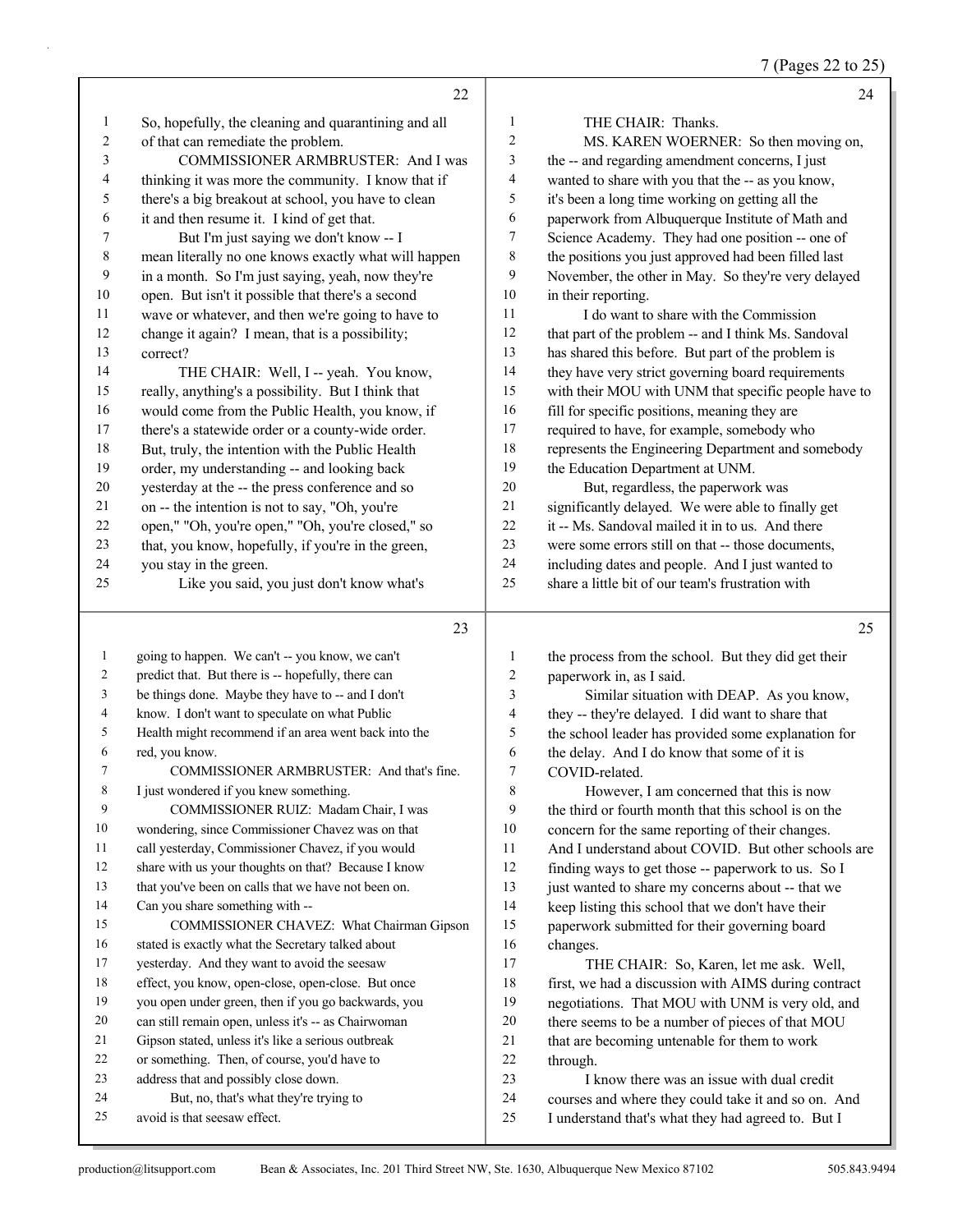8 (Pages 26 to 29)

|          | 26                                                                                                     |          | 28                                                                                                        |
|----------|--------------------------------------------------------------------------------------------------------|----------|-----------------------------------------------------------------------------------------------------------|
| 1        | think they're going to have to -- to look at that,                                                     | 1        | Now that the school has been around a long                                                                |
| 2        | because if they can't fulfill their obligation to us                                                   | 2        | time, people -- all those people that were invested                                                       |
| 3        | to have the correct number of governing board                                                          | 3        | in the school are gone, so they can't get the --                                                          |
| 4        | members, it's going to become, unfortunately, a                                                        | 4        | people are unwilling to serve on the board.                                                               |
| 5        | problem for them.                                                                                      | 5        | COMMISSIONER VOIGT: Okay. So governing                                                                    |
| 6        | So, hopefully, they can get that worked                                                                | 6        | board --                                                                                                  |
| 7        | out with UNM.                                                                                          | 7        | THE CHAIR: They have a requirement that                                                                   |
| 8        | COMMISSIONER VOIGT: A follow-up question                                                               | 8        | they have two members.                                                                                    |
| 9        | also regarding that, Madam Chair.                                                                      | 9        | COMMISSIONER VOIGT: Okay. So that's a                                                                     |
| 10       | So for AIMS, what are the concerns that                                                                | 10       | governing board issue, then.                                                                              |
| 11       | the CSD has with them, other than governing board                                                      | 11       | THE CHAIR: It is. It is, for this                                                                         |
| 12       | membership numbers?                                                                                    | 12       | reporting issue, yes.                                                                                     |
| 13       | And what was the other one? Is it that                                                                 | 13       | COMMISSIONER VOIGT: Right. Okay. So                                                                       |
| 14       | they don't have a current MOU for their dual credit                                                    | 14       | then what's the issue with the MOU?                                                                       |
| 15       | with UNM?                                                                                              | 15       | THE CHAIR: The MOU has the requirement                                                                    |
| 16       | What is it?                                                                                            | 16       | for those governing board member seats.                                                                   |
| 17       | THE CHAIR: No, no, no. I said when we                                                                  | 17       | COMMISSIONER VOIGT: So they have a unique                                                                 |
| 18       | had contract negotiations with them, they expressed                                                    | 18       | MOU.                                                                                                      |
| 19       | that there was -- that the MOU is -- is the original                                                   | 19       | THE CHAIR: Correct.                                                                                       |
| 20       | MOU.                                                                                                   | 20       | COMMISSIONER VOIGT: Okay. That's what we                                                                  |
| 21       | COMMISSIONER VOIGT: Which is valid.                                                                    | 21       | needed to know.                                                                                           |
| 22       | THE CHAIR: It's somewhat outdated.                                                                     | 22       | And then, also, I wanted to address with                                                                  |
| 23       | COMMISSIONER VOIGT: Oh. So it's not                                                                    | 23       | DEAP, because we know that there has been a -- you                                                        |
| 24       | valid.                                                                                                 | 24       | know, a farther reaching COVID issue in that area, I                                                      |
| 25       | (Commissioner Voigt and The Chair speaking                                                             | 25       | think that to wait -- I mean, if you're talking                                                           |
|          |                                                                                                        |          |                                                                                                           |
|          |                                                                                                        |          | 29                                                                                                        |
|          | 27                                                                                                     |          |                                                                                                           |
| 1        | simultaneously.)                                                                                       | 1        | three months, Karen, well, how long have we been in                                                       |
| 2        | THE CHAIR: I didn't say it wasn't valid.                                                               | 2<br>3   | COVID, you know?                                                                                          |
| 3        | The components of it are outdated.                                                                     | 4        | So to be able to wait for them so that                                                                    |
| 4<br>5   | COMMISSIONER VOIGT: We need to update it.                                                              | 5        | they can heal from this pandemic, I think is totally                                                      |
| 6        | But I think some of those MOUs, once you have that                                                     | 6        | understandable. Shouldn't be an issue to have to                                                          |
| 7        | MOU in place, if none of the verbiage has really                                                       | 7        | wait.                                                                                                     |
|          | changed in that, it can last a decade.                                                                 | 8        | COMMISSIONER CABALLERO: I agree. I agree                                                                  |
| 8<br>9   | THE CHAIR: No, it can't. It can't.<br>COMMISSIONER VOIGT: But in their case --                         | 9        | with the Commissioner.<br>THE CHAIR: I mean, I think the only time                                        |
| 10       | some of those, it's the MOU that -- I mean, I was                                                      | 10       |                                                                                                           |
| 11       | concerned about that when I was at MACCS. I was,                                                       | 11       | it becomes a significant issue is if they are in                                                          |
| 12       | like, "Oh, my God. This is dated 2009," but it was                                                     | 12       | danger of losing a Board of Finance. Then it does<br>become an issue.                                     |
| 13       | still valid.                                                                                           | 13       | COMMISSIONER VOIGT: You're talking about                                                                  |
| 14       | So what is the issue with AIMS' MOU? It                                                                | 14       | DEAP.                                                                                                     |
| 15       | needs to be updated because it's expired? What                                                         | 15       | THE CHAIR: Any school.                                                                                    |
| 16       | exactly?                                                                                               | 16       | COMMISSIONER VOIGT: Right. Okay.                                                                          |
| 17       | THE CHAIR: It's not an issue that CSD has                                                              | 17       | THE CHAIR: Any school.                                                                                    |
| 18       | with them.                                                                                             | 18       | COMMISSIONER VOIGT: Sure. Of course.                                                                      |
| 19       | COMMISSIONER VOIGT: Okay.                                                                              | 19       | MS. KAREN WOERNER: Madam Chair?                                                                           |
| 20       | THE CHAIR: I said -- once again, I'll try                                                              | 20       | THE CHAIR: Sure.                                                                                          |
| 21       | to explain it. AIMS expressed a concern that they                                                      | 21       | MS. KAREN WOERNER: I just wanted to                                                                       |
| 22       | have because they've got these two -- they've got                                                      | 22       | clarify, just in case I may have misunderstood. But                                                       |
| 23       | two departments they specifically have to have                                                         | 23       | AIMS has the correct -- has never been below their                                                        |
| 24<br>25 | governing board members on from UNM. And in the<br>early days, it was very easy to get the membership. | 24<br>25 | minimum number of board members. They just have --<br>to your point, Commissioner Voigt, they have an MOU |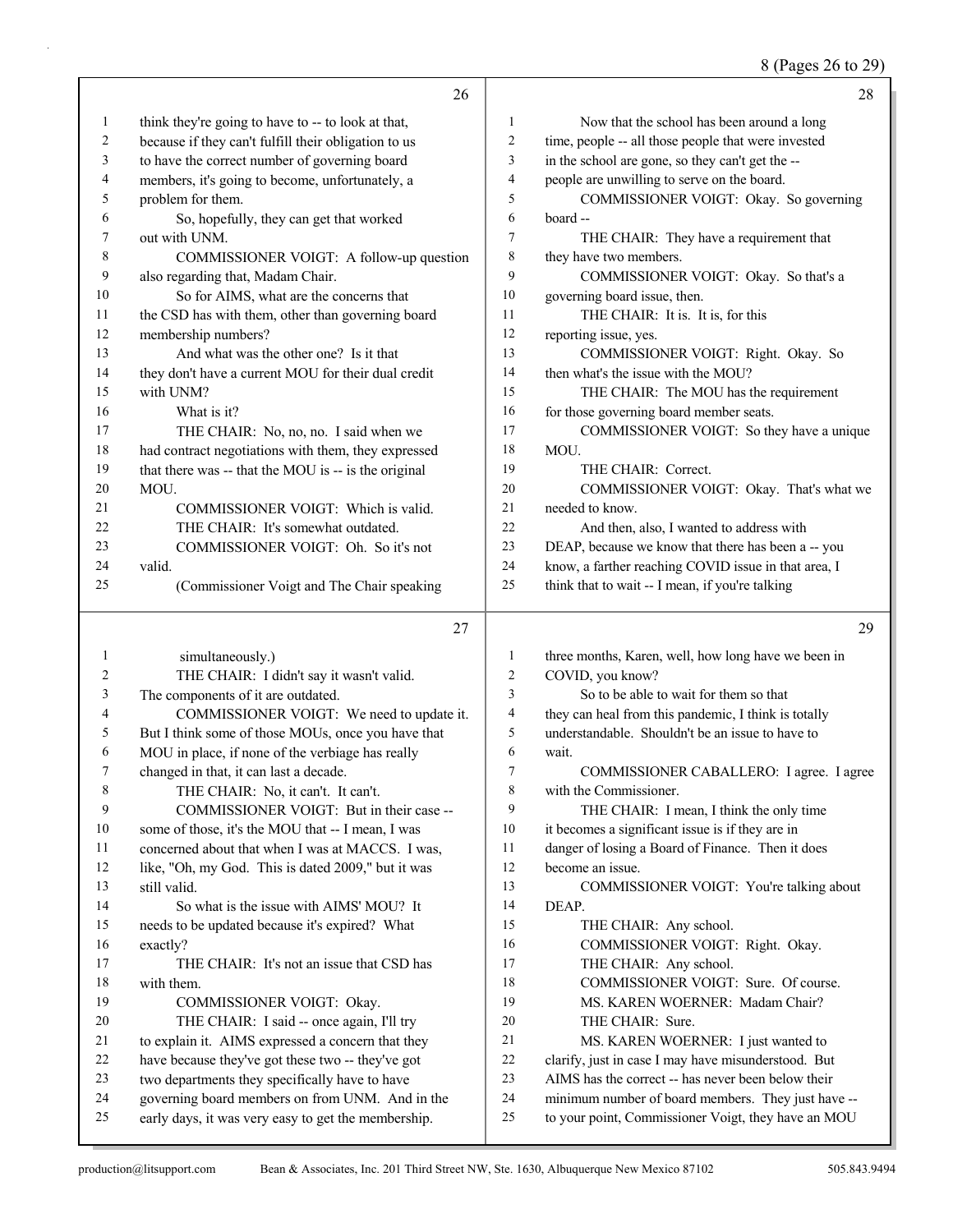#### 9 (Pages 30 to 33)

|              | 30                                                   |                          | 32                                                   |
|--------------|------------------------------------------------------|--------------------------|------------------------------------------------------|
| $\mathbf{1}$ | with UNM regarding the school, generally, because    | 1                        | know that Melissa Sanchez, who is our data and       |
| 2            | they're "AIMS@UNM." And that MOU has requirements    | $\overline{\mathbf{c}}$  | financial analyst, has done some yeoman's work in    |
| 3            | regarding -- including some members from their       | 3                        | working with school budget folks on some             |
| 4            | faculty.                                             | 4                        | information, primarily prompted by just trying to    |
| 5            | My concerns with them are not that they              | 5                        | get all the information we need for renewal schools, |
| 6            | were dropping below; it was just in the timeliness.  | 6                        | but for all schools in general.                      |
| 7            | And then even when we get the packet, it's           | $\tau$                   | And so she's really developed some                   |
| 8            | incomplete and inaccurate information.               | $\,$ $\,$                | collaboration with some of the school budget folks.  |
| 9            | COMMISSIONER VOIGT: Okay. I think, you               | 9                        | And we'll be having some really good financial       |
| 10           | know, there needs to be maybe some clarification     | $10\,$                   | reports and some good financial input during our     |
| 11           | from the school. Because we know that schools that   | 11                       | site visits this year. So thank you to Melissa for   |
| 12           | are providing dual credit have to have an MOU with   | 12                       | that.                                                |
| 13           | their post-secondary institution; that's one thing.  | 13                       | Also want to acknowledge Debbie Dolbow.              |
| 14           | And then the other thing is if their                 | 14                       | She sits behind the scenes a lot of times on our     |
| 15           | governing board -- if their bylaws specify that      | 15                       | team. And I wanted to share with you that she's      |
| 16           | their governing board membership will have a certain | 16                       | been driving a lot of the work in terms of cleaning  |
| 17           | number of faculty, post-secondary faculty, that's    | 17                       | up our files, records retentions, and following      |
| 18           | another thing.                                       | 18                       | the -- she's our records liaison officer; so she's   |
| 19           | So I don't know if -- you know, if those             | 19                       | helping us clean out both electronic and hard-copy   |
| 20           | two could even be interdependent on each other. You  | $20\,$                   | files regarding, you know, what can be destroyed,    |
| 21           | know what I'm saying?                                | 21                       | what has to be applied to be destroyed, and really   |
| 22           | MS. KAREN WOERNER: I just mentioned it to            | 22                       | helping us clean up and really pressuring me to get  |
| 23           | explain why sometimes they have a hard time filling  | 23                       | some of our documents cleaned up to also move to     |
| 24           | the vacant positions; because they need a specific   | 24                       | what's called the "PED Connector," which is our new  |
| 25           | faculty member to fill it. So I understand the       | 25                       | internal storage repository for our documents.       |
|              | 31                                                   |                          | 33                                                   |
| $\mathbf{1}$ | delay in filling it.                                 | 1                        | So shout-out to Debbie on that, because              |
| 2            | However, once filled, I don't understand             | $\sqrt{2}$               | she doesn't often get -- I don't often have her      |
| 3            | the delay in getting the paperwork to your -- to     | 3                        | before you all. So I just wanted to give a           |
| 4            | this Commission.                                     | $\overline{\mathcal{A}}$ | shout-out to her, too.                               |
| 5            | THE CHAIR: Okay. Thanks.                             | 5                        | So with that, I finish my report,                    |
| 6            | MS. KAREN WOERNER: Okay? And so then I               | 6                        | Madam Chair.                                         |
| 7            | guess, lastly on my list here, is highlights and     | 7                        | THE CHAIR: We are on to Item No. 6, which            |
| 8            | appreciations. And, in all honesty, there's just so  | 8                        | is Discussion and Possible Action on Amendment       |
| 9            | many things going on and so many people to           | 9                        | Policies and Forms, the first one being the Charter  |
| 10           | appreciate, particularly the schools that are        | 10                       | School Foundation Membership, and then the second    |
| 11           | working so hard with a constant bombardment of new   | 11                       | one being the Change of Head Administrator form.     |
| 12           | information, and a colleague of mine said "who are   | 12                       | So I want to thank everyone for the work             |
| 13           | being water-boarded with information" regarding      | 13                       | that was done yesterday with those forms. We were    |

 information 13 being w reentry and safety for students. 15 And I just am so proud of our sector of our State charter school leaders for rolling with it and doing the best they can for our students. 18 And I think I shared before that any time I've reached out with, "We really need all this information from you" through a survey or something to get it quickly, they've been so quick to respond. 22 And I am just so pleased to have that collaboration with them and for them to be so prompt in their responses. 25 Also on our team, I do want to let you that was done yesterday with those forms. We were able to get that done fairly quickly and, hopefully, make those changes that we felt were necessary. 16 So if there is any -- if there's any discussion about it? If not, I will entertain a motion. 19 COMMISSIONER VOIGT: Madam Chair? 20 THE CHAIR: Yes. 21 COMMISSIONER VOIGT: Yeah. I'd like to move that the PEC adopt the changes to the Charter School Foundation Membership and change the Head Administrator Policies and Forms. 25 COMMISSIONER DAVIS: I second that motion.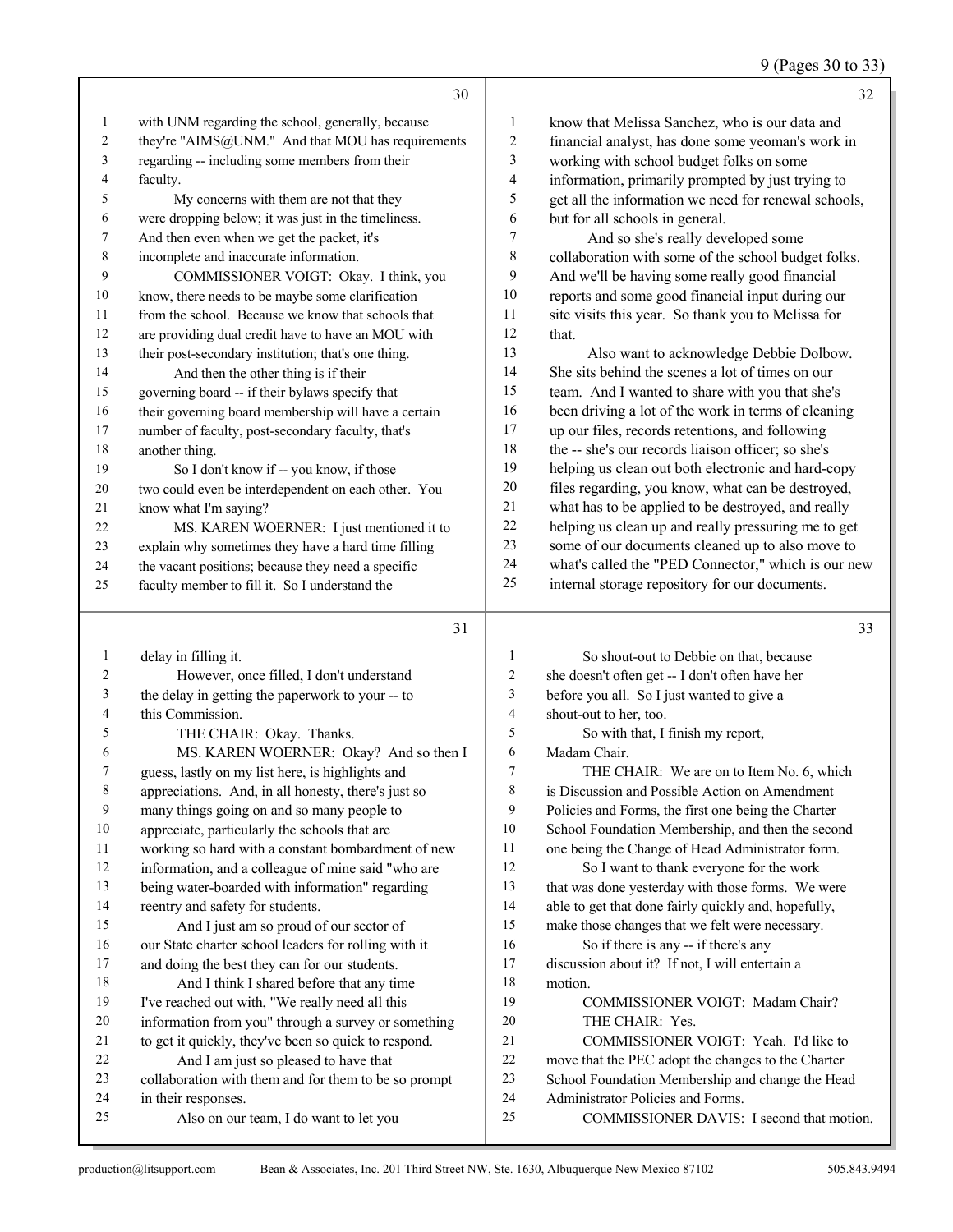10 (Pages 34 to 37)

|    | 34                                              |                | 36                                                   |
|----|-------------------------------------------------|----------------|------------------------------------------------------|
| 1  | THE CHAIR: There's a motion by                  | $\mathbf{1}$   | Thanks.                                              |
| 2  | Commissioner Voigt and a second by Commissioner | $\overline{2}$ | So good morning, everyone. Thank you for             |
| 3  | Davis.                                          | 3              | being here, and thank you for responding to the      |
| 4  | Any further discussion? If not, roll,           | $\overline{4}$ | concerns.                                            |
| 5  | please.                                         | 5              | I appreciate the time and effort that was            |
| 6  | You're muted.                                   | 6              | put into providing that response. So, once again,    |
| 7  | COMMISSIONER ARMBRUSTER: Okay. Sorry.           | 7              | thank you.                                           |
| 8  | Commissioner Gipson?                            | 8              | I would just please ask that the school              |
| 9  | THE CHAIR: Yes.                                 | 9              | and everyone that's here to speak for the school     |
| 10 | COMMISSIONER ARMBRUSTER: Commissioner           | 10             | identify themselves for the record.                  |
| 11 | Chavez?                                         | 11             | MS. AMY LARSEN: Good morning. My name is             |
| 12 | <b>COMMISSIONER CHAVEZ: Yes.</b>                | 12             | Amy Larsen. I am the Governing Council President     |
| 13 | COMMISSIONER ARMBRUSTER: Commissioner           | 13             | for La Tierra Montessori.                            |
| 14 | Davis?                                          | 14             | MS. ANGELA FEATHERS: Good morning. I'm               |
| 15 | <b>COMMISSIONER DAVIS: Yes.</b>                 | 15             | Angela Feathers. I'm the principal for La Tierra     |
| 16 | <b>COMMISSIONER ARMBRUSTER: Commissioner</b>    | 16             | Montessori.                                          |
| 17 | Armbruster votes "Yes."                         | 17             | MS. CORINNE TELLER: Good morning. My                 |
| 18 | Commissioner Voigt?                             | 18             | name is Corinne Teller. I'm the business manager at  |
| 19 | COMMISSIONER VOIGT: Yes.                        | 19             | La Tierra.                                           |
| 20 | COMMISSIONER ARMBRUSTER: Commissioner           | 20             | MS. PATRICIA MATTHEWS: Patricia Matthews,            |
| 21 | Robbins?                                        | 21             | attorney for the school.                             |
| 22 | <b>COMMISSIONER ROBBINS: Yes.</b>               | 22             | THE CHAIR: Okay. So thank you once                   |
| 23 | COMMISSIONER ARMBRUSTER: Commissioner           | 23             | again.                                               |
| 24 | Raftery?                                        | 24             | So, Karen, I don't know if there's                   |
| 25 | COMMISSIONER RAFTERY: Yes.                      | 25             | anything that you wish to say at this time. If not,  |
|    | 35                                              |                | 37                                                   |
| 1  | <b>COMMISSIONER ARMBRUSTER: Commissioner</b>    | 1              | I'll just turn it over to the school to provide      |
| 2  | Caballero?                                      | $\overline{c}$ | whatever information they wish to at this time.      |
| 3  | COMMISSIONER CABALLERO: Yes.                    | 3              | MS. KAREN WOERNER: Thank you,                        |
| 4  | COMMISSIONER ARMBRUSTER: Commissioner           | 4              | Madam Chair. But I did not prepare any comments. I   |
| 5  | Ruiz?                                           | 5              | think the Commission is aware of the situation.      |
| 6  | COMMISSIONER RUIZ: Yes.                         | 6              | THE CHAIR: Right. Okay. Thanks. So I                 |
|    | COMMISSIONER ARMBRUSTER: It's a                 | 7              | don't know who wants to go first. All.               |
| 8  | nine-to-zero vote, and the motion passes.       | 8              | MS. AMY LARSEN: Well, I -- again, good               |
| 9  | THE CHAIR: Thank you. The motion passes,        | 9              | morning, and thank you very much for letting us      |
| 10 | nine-zero.                                      | 10             | address the concerns.                                |
| 11 | We are on to Item No. 7, which is               | 11             | We did submit, you know, the written                 |
| 12 | Discussion and Possible Action on the Letter of | 12             | response, which I believe addresses -- or            |
| 13 | Concern for La Tierra Montessori.               | 13             | addressed -- you know, the concerns that were listed |
| 14 | But I'm going to ask for a ten-minute           | 14             | and presented at the previous PEC meeting. And so    |
| 15 | break.                                          | 15             | we, of course, would take any questions from the     |
| 16 | COMMISSIONER VOIGT: Sounds good.                | 16             | Commissioners.                                       |
| 17 | THE CHAIR: Thanks.                              | 17             | I'm not sure -- is there anything else we            |
| 18 | COMMISSIONER RUIZ: Thank you.                   | 18             | should add, Ms. Matthews?                            |
| 19 | (Recess taken, 9:43 a.m. to 9:59 a.m.)          | 19             | MS. PATRICIA MATTHEWS: No. I think the               |
| 20 | THE CHAIR: We have everyone back except         | 20             | school intended for the Commission to have           |
| 21 | for -- I think we have everyone back, correct?  | 21             | everything they -- their full response in writing.   |

- 22 So I'm not sure if we have anything to add.
- 23 Certainly, we're prepared to answer any questions
- 24 about what was submitted.
- 25 THE CHAIR: Okay. All right. I just

22 Yeah, we have everyone back. All right.<br>23 MS. KAREN WOERNER: And, Madam

24 while you were on break, I did add the school -- 25 THE CHAIR: Right. Yeah. I see everyone.

MS. KAREN WOERNER: And, Madam Chair,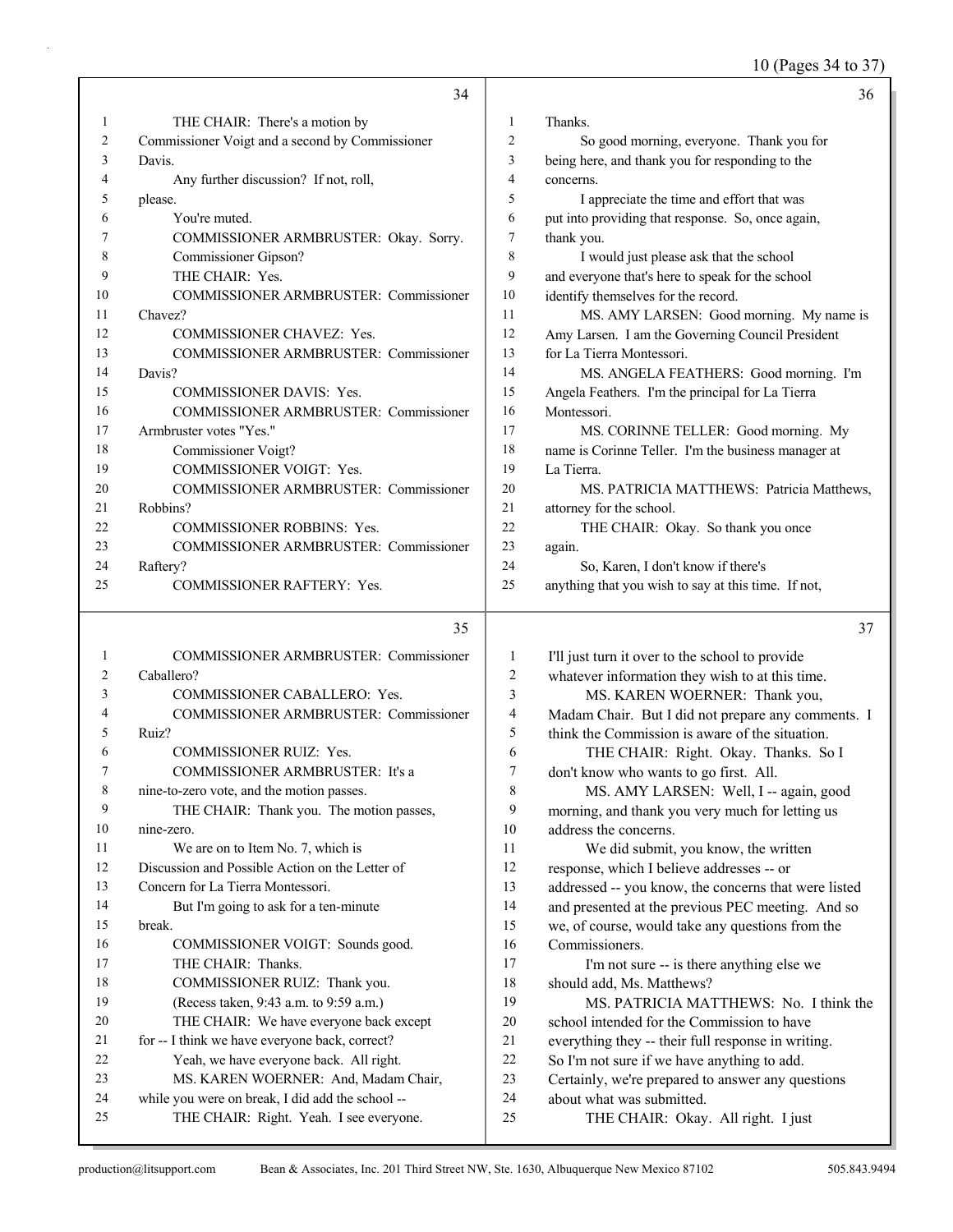11 (Pages 38 to 41)

|                          | 38                                                                                                   |                | 40                                                                                           |
|--------------------------|------------------------------------------------------------------------------------------------------|----------------|----------------------------------------------------------------------------------------------|
| 1                        | wanted to give the school an opportunity if there                                                    | $\mathbf{1}$   | THE CHAIR: Okay. And I don't want to get                                                     |
| $\overline{c}$           | was something else you wanted to say. So, sure,                                                      | $\overline{c}$ | into -- because it's a school personnel issue with                                           |
| $\mathfrak{Z}$           | we'll just dive into some questions.                                                                 | 3              | they didn't like the salary. That's not what                                                 |
| $\overline{\mathcal{L}}$ | So I guess I have two questions at this                                                              | $\overline{4}$ | we're -- that's not our purview.                                                             |
| 5                        | point in time, one around the -- the execution of                                                    | 5              | MS. PATRICIA MATTHEWS: You asked me a                                                        |
| 6                        | the contracts. And just -- and it is just a                                                          | $\sqrt{6}$     | legal question. And the legal question is whether                                            |
| 7                        | question.                                                                                            | $\tau$         | or not my client should sign a contract with blanks                                          |
| $\,$ 8 $\,$              | So in my experience, when schools have                                                               | 8              | that would change the obligation of the school one                                           |
| 9                        | been engaged in contract negotiations or whatever                                                    | 9              | way or the other.                                                                            |
| 10                       | the situation might be, if a salary hasn't been                                                      | 10             | So -- and just to clarify, this was not                                                      |
| 11                       | determined, either through -- because of state                                                       | 11             | the first day with kiddos. This was the first day                                            |
| 12                       | legislation not being clear at that point in time or                                                 | 12             | with -- of professional development.                                                         |
| 13                       | there's contract negotiations still going on, the                                                    | 13             | THE CHAIR: Right. Right. No. That, I                                                         |
| 14                       | contract is still executed and the specific salary                                                   | 14             | understood.                                                                                  |
| 15                       | is simply left blank with a standard statement that                                                  | 15             | Okay. And then I guess my second question                                                    |
| 16                       | says, "Based on pending legislation," or, "Based on                                                  | 16             | is around the -- so, Ms. Feathers, you have a --                                             |
| 17                       | contract settlement," but that the terms and                                                         | $17\,$         | you're licensed -- you were licensed in New Mexico                                           |
| 18                       | conditions of employment are all laid out and the                                                    | 18             | as a teacher?                                                                                |
| 19                       | contract can be signed simply with the salary being                                                  | 19             | MS. ANGELA FEATHERS: No.                                                                     |
| $20\,$                   | updated whenever that is possible.                                                                   | $20\,$         | THE CHAIR: No. So I guess my question is                                                     |
| 21                       | So I'm just questioning how come something                                                           | $21\,$         | you had that delay. You came in. You were waiting                                            |
| 22                       | like that wasn't done. And it was -- the date, I                                                     | $22\,$         | for your Administrator's license. So your -- it                                              |
| 23                       | think, was the day before school. I mean, I                                                          | 23             | didn't come until May; correct?                                                              |
| 24                       | understand there was the Special Session. But, you                                                   | 24             | MS. ANGELA FEATHERS: Right.                                                                  |
| 25                       | know, my understanding is most of the time standard                                                  | 25             | THE CHAIR: So I guess I have -- I don't                                                      |
|                          |                                                                                                      |                |                                                                                              |
|                          |                                                                                                      |                |                                                                                              |
|                          | 39                                                                                                   |                | 41                                                                                           |
|                          |                                                                                                      |                |                                                                                              |
| $\mathbf{1}$             | operating procedure is for the contract to be                                                        | 1              | know who's going to be able to answer this.                                                  |
| 2                        | executed, and then the salary can be filled in                                                       | $\mathbf{2}$   | My understanding is if the license doesn't                                                   |
| 3                        | pending whatever, you know, the negotiations or                                                      | 3              | come in within -- I think it's -- is it three                                                |
| 4                        | legislation.                                                                                         | $\overline{4}$ | months? -- that the person can't be paid because the                                         |
| 5                        | MS. PATRICIA MATTHEWS: Madam Chair, I'll                                                             | 5              | license isn't in. Maybe I'm wrong, but I thought                                             |
| 6                        | speak on behalf of the school. Maybe it's different                                                  | 6              | that was -- so                                                                               |
| 7                        | in collective bargaining contracts. But, as you                                                      | 7              | MS. PATRICIA MATTHEWS: Madam Chair?                                                          |
| $\,$ 8 $\,$              | know, charter schools generally are not under a                                                      | $\,$ $\,$      | THE CHAIR: So I guess I'm questioning how                                                    |
| 9                        | collective bargaining unit. So I would never advise                                                  | 9              | come this delay? And if there is this delay and                                              |
| 10                       | my client to sign a contract with a salary blank. I                                                  | $10\,$         | it's on the PED side, is there some kind of, then,                                           |
| 11                       | would never do that.                                                                                 | 11             | for lack of another term, waiver that's given                                                |
| 12                       | And so -- and I also -- if I represented                                                             | 12             | because the delay is on PED's side?                                                          |
| 13                       | a -- an employee, I would never recommend that they                                                  | 13             | MS. PATRICIA MATTHEWS: I think -- you                                                        |
| 14                       | sign a contract with a salary blank.                                                                 | 14             | know, this has happened a couple of -- many times                                            |
| 15                       | So maybe it's different. I don't do                                                                  | 15             | over the years with the charter -- well, I assume                                            |
| 16<br>17                 | collective bargaining; so -- but so just to answer                                                   | 16             | it's with districts as well.                                                                 |
|                          | that question. And I think -- actually, I think                                                      | 17             | But the statute says if -- you're correct.                                                   |
| 18                       | it -- I think, certainly, with one of the employees,                                                 | $18\,$         | It says if it's not -- if the license hasn't issued                                          |
| 19                       | Ms. Feathers made a really good -- or -- and                                                         | 19             | within 90 days of submitting -- or of the first day                                          |
| $20\,$<br>21             | Ms. Teller worked with an employee to add an                                                         | $20\,$<br>21   | of employment -- right? --                                                                   |
| 22                       | additional salary amount. And that was rejected.                                                     | $22\,$         | THE CHAIR: Right.                                                                            |
| 23                       | So I don't know. I think it's just a<br>different bit of a world out there with charter              | 23             | MS. PATRICIA MATTHEWS: -- you have to                                                        |
| 24                       |                                                                                                      | 24             | submit an application or have your license within                                            |
| 25                       | schools. We're not going to present a contract that<br>has blanks. That's not wise advice. And so -- | 25             | 90 days of the first day of employment, and if you<br>don't, you're not supposed to be paid. |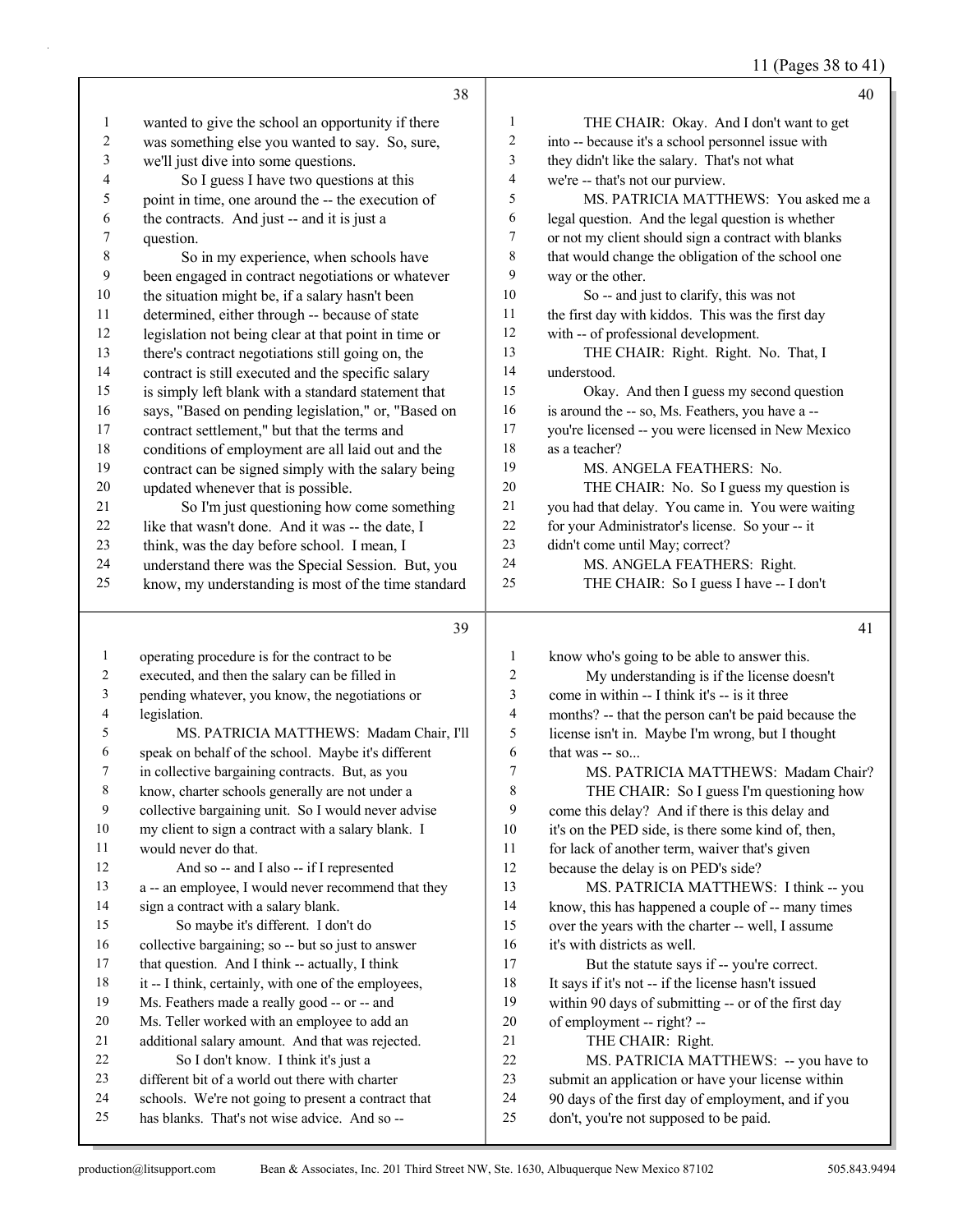12 (Pages 42 to 45)

|                          | 42                                                                                                |                | 44                                                                                                       |
|--------------------------|---------------------------------------------------------------------------------------------------|----------------|----------------------------------------------------------------------------------------------------------|
| 1                        | Now, at that point in time -- and this is                                                         | $\mathbf{1}$   | MS. ANGELA FEATHERS: Chairwoman Gipson, I                                                                |
| $\overline{c}$           | just what's quite goofy, and we've run up against it                                              | $\overline{c}$ | was not hired on until almost November, or right                                                         |
| 3                        | before -- is -- if an employee is in that scenario,                                               | 3              | in -- I think the beginning of November is when we                                                       |
| 4                        | like with Ms. Feathers, it is out of her control on                                               | 4              | started.                                                                                                 |
| 5                        | whether or not that license got issued, what would                                                | 5              | THE CHAIR: Okay. So from November to                                                                     |
| 6                        | have to happen at that point in time is then the                                                  | 6              | May seems like -- did PED communicate any reason why                                                     |
| 7                        | school would effectively have to stop her pay, and                                                | 7              | there was this delay?                                                                                    |
| $\,$ $\,$                | then she, as an employee, would say, "Well, that's                                                | 8              | MS. ANGELA FEATHERS: Yes. Two things.                                                                    |
| 9                        | in breach of my contract," and then we're into due                                                | 9              | When I originally submitted my application, I left                                                       |
| $10\,$                   | process proceedings with the employee who then has a                                              | 10             | it for review for one of the PED representatives to                                                      |
| 11                       | defense to say, "It's not my fault; it's the                                                      | 11             | look over, because they were looking for the best                                                        |
| 12                       | Department of Education's fault."                                                                 | 12             | pathway for licensure for me.                                                                            |
| 13                       | And so you get into this contractual gray                                                         | 13             | And I think they moved at that time. So I                                                                |
| 14                       | area of arguing over, you know, if she's qualified                                                | 14             | had to resubmit everything, I think it was in                                                            |
| 15                       | and should be getting a license and the Department                                                | 15             | January or February. And then they -- they asked me                                                      |
| 16                       | is interfering with her ability to perform under her                                              | 16             | to look into getting -- different paths to get my                                                        |
| 17                       | contract, should we sever her salary and then walk                                                | 17             | license. They asked me to go one way. And then I                                                         |
| 18                       | into either a wrongful termination, a wage-and-hour                                               | 18             | think he misunderstood what my background was.                                                           |
| 19                       | dispute?                                                                                          | 19             |                                                                                                          |
| 20                       | And so the schools have to walk a fine                                                            | 20             | And then I talked to a really great person<br>during COVID on the recommendation of Megan Maestas.       |
| 21                       | line when determining, you know, who's at fault here                                              | 21             | And I think her name was Jenna. And she knew                                                             |
| $22\,$                   | and going through that process.                                                                   | 22             |                                                                                                          |
| 23                       | I understand your point. I totally                                                                | 23             | exactly what to do and got it through.                                                                   |
| 24                       | understand it. But it is not absolutely clear what                                                | 24             | So I think COVID had a little bit to do                                                                  |
| 25                       | would happen in a scenario. And I think the intent                                                | 25             | with it. But I think they just really didn't know                                                        |
|                          |                                                                                                   |                | what to do with me. There's not a lot of Montessori                                                      |
|                          |                                                                                                   |                |                                                                                                          |
|                          |                                                                                                   |                |                                                                                                          |
|                          | 43                                                                                                |                | 45                                                                                                       |
| $\mathbf{1}$             | of the statute and whether or not it meant to go to                                               | 1              | administrators in New Mexico. So I think they were                                                       |
| 2                        | May -- I don't know how many months that worked out                                               | $\sqrt{2}$     | trying to figure out just exactly how to get me in                                                       |
| $\mathfrak{Z}$           | to be. But to go that long or not is unclear from                                                 | 3              | there.                                                                                                   |
| $\overline{\mathcal{A}}$ | the statute.                                                                                      | $\overline{4}$ | THE CHAIR: Okay.                                                                                         |
| 5                        | But I think the intent of the law was to                                                          | 5              | MS. KAREN WOERNER: Madam Chair?                                                                          |
| 6                        | say, "Look, we understand, when you go in to get                                                  | 6              | THE CHAIR: Thanks. Commissioners -- oh,                                                                  |
| 7                        | your licensure, once you've submitted the                                                         | 7              | I'm sorry. Karen?                                                                                        |
| 8                        | application, until you've actually been denied your                                               | 8              | MS. KAREN WOERNER: It's okay. I just                                                                     |
| 9                        | licensure, or there's been evidence that there's                                                  | 9              | wanted to say that, you know, I think Ms. Feathers                                                       |
| $10\,$                   | just no way you're going to qualify, it's on the                                                  | $10\,$         | summarized it pretty well. Part of the problem is                                                        |
| 11                       | Department to get that done."                                                                     | 11             | that she doesn't have the typical requirements or                                                        |
| 12                       | And to penalize the employee for that                                                             | 12             | experience that they initially look for when they're                                                     |
| 13                       | seems to me not to be the intent. It was the intent                                               | 13             | doing an admin license. That was part of the                                                             |
| 14                       | was to give them time. And if it's on the PED, it                                                 | 14             | problem.                                                                                                 |
| 15                       | ought not to be the employee that's penalized.                                                    | 15             | And I do believe the head administrator of                                                               |
| 16                       | THE CHAIR: Okay. Because I know, since                                                            | 16             | the school was actually a contract person that was                                                       |
| 17                       | I've been on the Commission, there have been schools                                              | 17             | mentoring Ms. Feathers during the prior school year.                                                     |
| $18\,$                   | that have had concerns raised and -- because they                                                 | $18\,$         | Mr. Abney.                                                                                               |
| 19                       | ended up paying someone and they shouldn't have,                                                  | 19             | THE CHAIR: Okay. I get that. But                                                                         |
| $20\,$                   | because there wasn't the license.                                                                 | $20\,$         | Mr. Abney was only on campus twice a week; correct?                                                      |
| 21                       | So that's -- I guess it's still sort of a                                                         | 21             | MS. KAREN WOERNER: That's correct.                                                                       |
| 22                       | question, how come it took that long? Was there any                                               | $22\,$         | THE CHAIR: So that's -- you know, to us,                                                                 |
| 23                       | communication from PED that it was going to be                                                    | 23             | that is part of the concern, that there was a                                                            |
| $24\,$<br>25             | delayed? Or why it was delayed, because it seems<br>like from -- what? -- September-ish to May -- | 24<br>25       | licensed administrator on campus twice a week. Who<br>was the licensed administrator on campus the other |

a k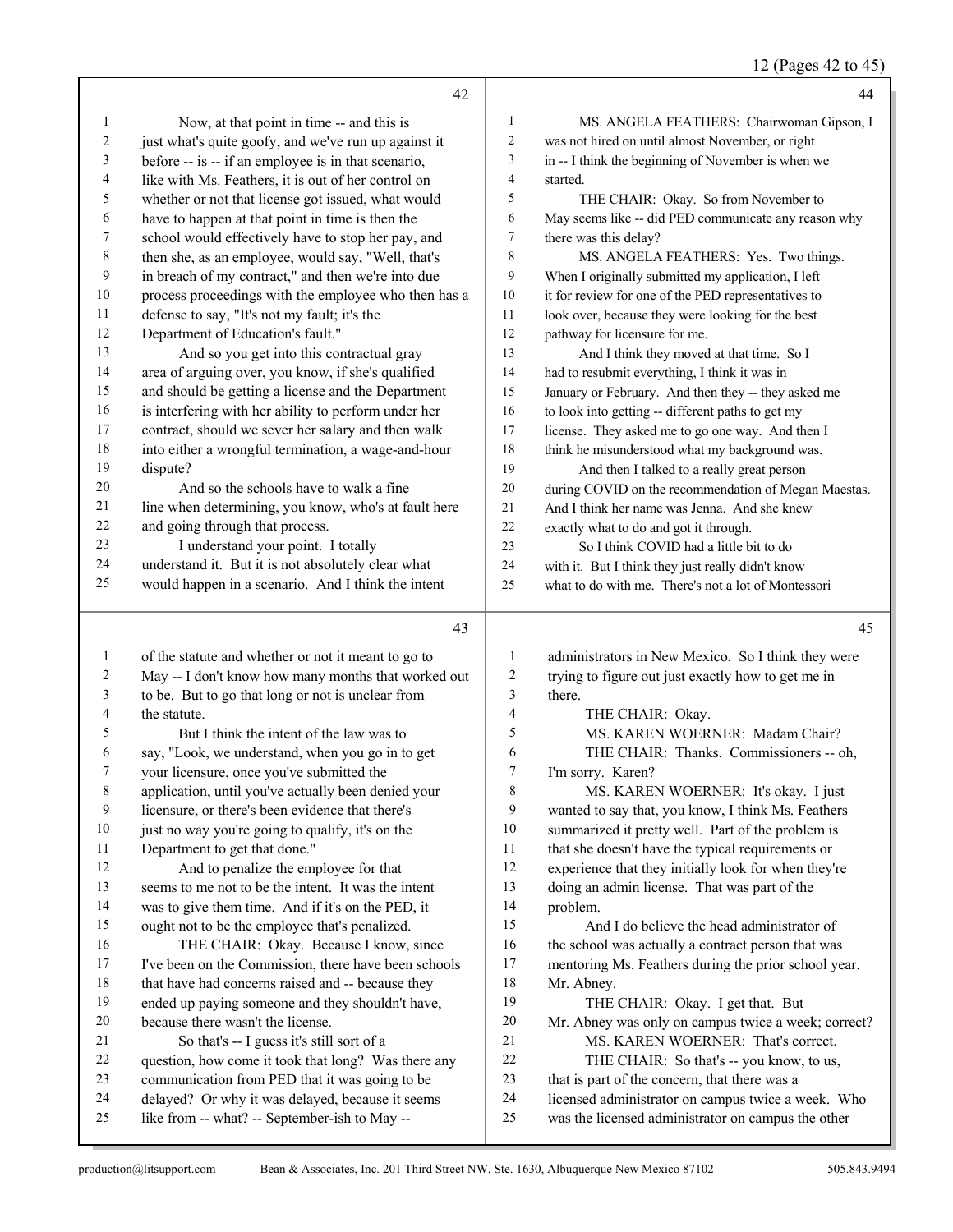13 (Pages 46 to 49)

|          | 46                                                                                                       |                | 48                                                                                      |
|----------|----------------------------------------------------------------------------------------------------------|----------------|-----------------------------------------------------------------------------------------|
| 1        | three days?                                                                                              | 1              | meeting. You know, I'm just saying. That's kind of                                      |
| 2        | COMMISSIONER VOIGT: Chairwoman, I just                                                                   | $\overline{2}$ | confusing.                                                                              |
| 3        | have a comment. So -- so everything's good now,                                                          | 3              | THE CHAIR: It was explained to us why it                                                |
| 4        | right, as far as your admin license and -- that's                                                        | $\overline{4}$ | was put on there, as a reminder.                                                        |
| 5        | great.                                                                                                   | 5              | COMMISSIONER VOIGT: Okay. All right.                                                    |
| 6        | I wanted to go back to -- so our                                                                         | 6              | All right. So they have met their number of                                             |
| 7        | original -- our concern, our Letter of Concern is                                                        | $\overline{7}$ | governing board members then, I presume.                                                |
| 8        | about governing board membership.                                                                        | 8              | THE CHAIR: That's never been a concern.                                                 |
| 9        | THE CHAIR: No, not at all.                                                                               | 9              | COMMISSIONER VOIGT: Okay.                                                               |
| 10       | COMMISSIONER VOIGT: So I'm looking at our                                                                | 10             | THE CHAIR: The Letter of Concern that                                                   |
| 11       | files in the SharePoint.                                                                                 | 11             | went out to them was about the overreach by the                                         |
| 12       | THE CHAIR: There was -- oh, that goes --                                                                 | 12             | head -- that the head of the governing board signed                                     |
| 13       | that's not the current concern. That was a prior                                                         | 13             | a contract for the business administrator.                                              |
| 14       | concern that we sent a Letter of Concern regarding.                                                      | 14             | COMMISSIONER VOIGT: Moving forward, it                                                  |
| 15       | So that was put into the SharePoint as an FYI.                                                           | 15             | would be great in the SharePoint if we had documents                                    |
| 16       | COMMISSIONER VOIGT: Oh, okay.                                                                            | 16             | that were only relevant to our meetings, just FYI.                                      |
| 17       | MS. KAREN WOERNER: Historical                                                                            | 17             | THE CHAIR: This is. If you read the                                                     |
| 18       | information.                                                                                             | 18             | letter that the school addressed, the letter --                                         |
| 19       | THE CHAIR: That is not part of the                                                                       | 19             | COMMISSIONER VOIGT: I'm looking at the                                                  |
| 20       | current concern.                                                                                         | 20             | [inaudible] letter. That letter should not have                                         |
| 21       | COMMISSIONER VOIGT: Part of -- so that's                                                                 | 21             | been in our SharePoint.                                                                 |
| 22       | not even -- we shouldn't even be looking at that                                                         | 22             | THE CHAIR: Okay. Okay. Well, I'm going                                                  |
| 23       | then.                                                                                                    | 23             | to respectfully disagree with you.                                                      |
| 24       | THE CHAIR: Well, it is -- no, it is part                                                                 | 24             | MS. PATRICIA MATTHEWS: Madam Chair, might                                               |
| 25       | of the record for the school. So for Commissioners                                                       | 25             | I ask that folks be very careful about things they                                      |
|          |                                                                                                          |                |                                                                                         |
|          | 47                                                                                                       |                | 49                                                                                      |
| 1        | to be reminded that that the school did have a                                                           | 1              | say? Because it was an allegation of overreach that                                     |
| 2        | concern about the head -- the -- I'm sorry. The                                                          |                |                                                                                         |
| 3        |                                                                                                          | 2              | turned out not to be true. And I don't think it's                                       |
|          | head of the governance council overreached by                                                            | 3              | fair to the Chair of the governing body for false                                       |
| 4        | signing and hiring the business manager.                                                                 | $\overline{4}$ | allegations to be stated as fact.                                                       |
| 5        | COMMISSIONER VOIGT: Okay. So this was in                                                                 | 5              | THE CHAIR: It is -- I'm sorry. I didn't                                                 |
| 6        | our SharePoint for this meeting. Is this something                                                       | 6              | say it was fact. I said that's why the school was                                       |
| 7        | that needs to be discussed or addressed?                                                                 | $\tau$         | brought up and the Letter of Concern was for that                                       |
| $\,8\,$  | THE CHAIR: The school has asked to                                                                       | 8              | reason.                                                                                 |
| 9        | address, once again, the -- there was a concern that                                                     | 9              | MS. PATRICIA MATTHEWS: I would like for                                                 |
| 10       | was raised that there was continuing overreach by                                                        | 10             | everyone to be a little more mindful about when you                                     |
| 11       | the head of the governance council. And the                                                              | 11             | say things. Unless it's proven, you know, we're                                         |
| 12       | letter -- sorry -- and the Letter of Concern was --                                                      | 12             | trying to have an open and dialogue [verbatim] here                                     |
| 13       | was put in -- sorry, I had to let the dog out -- was                                                     | 13             | and be transparent. But I just -- I want the record                                     |
| 14       | put in as a reminder for Commissioners for the                                                           | 14             | to be very clear that the documentation was clear                                       |
| 15       | record for right now of when the school has come up                                                      | 15             | that Ms. Larsen didn't sign a contract, nor did the                                     |
| 16       | before us.                                                                                               | 16             | prior governing counsel chair.                                                          |
| 17       | COMMISSIONER VOIGT: Huh. Okay.                                                                           | 17             | So that's what the record shows, just so                                                |
| 18       | THE CHAIR: But the letter -- the letter                                                                  | 18             | everyone on the call is clear.                                                          |
| 19       | that the -- that the school provided addresses --                                                        | 19             | THE CHAIR: And I'm going to respectfully                                                |
| 20       | and the concerns that we have currently with the                                                         | 20             | say that I'm going to take guidance from our                                            |
| 21       | school are outlined and addressed in that letter.                                                        | 21             | attorney.                                                                               |
| 22       | COMMISSIONER VOIGT: I see that. Yeah, I                                                                  | 22             | MS. PATRICIA MATTHEWS: Absolutely.                                                      |
| 23       | see that. It's just confusing to have this PEC                                                           | 23             | THE CHAIR: So                                                                           |
| 24<br>25 | Letter of Concern in the SharePoint file if this<br>isn't something that's going to be addressed in this | 24<br>25       | COMMISSIONER CABALLERO: Madam Chair and<br>Commissioners, all Letters of Concern can be |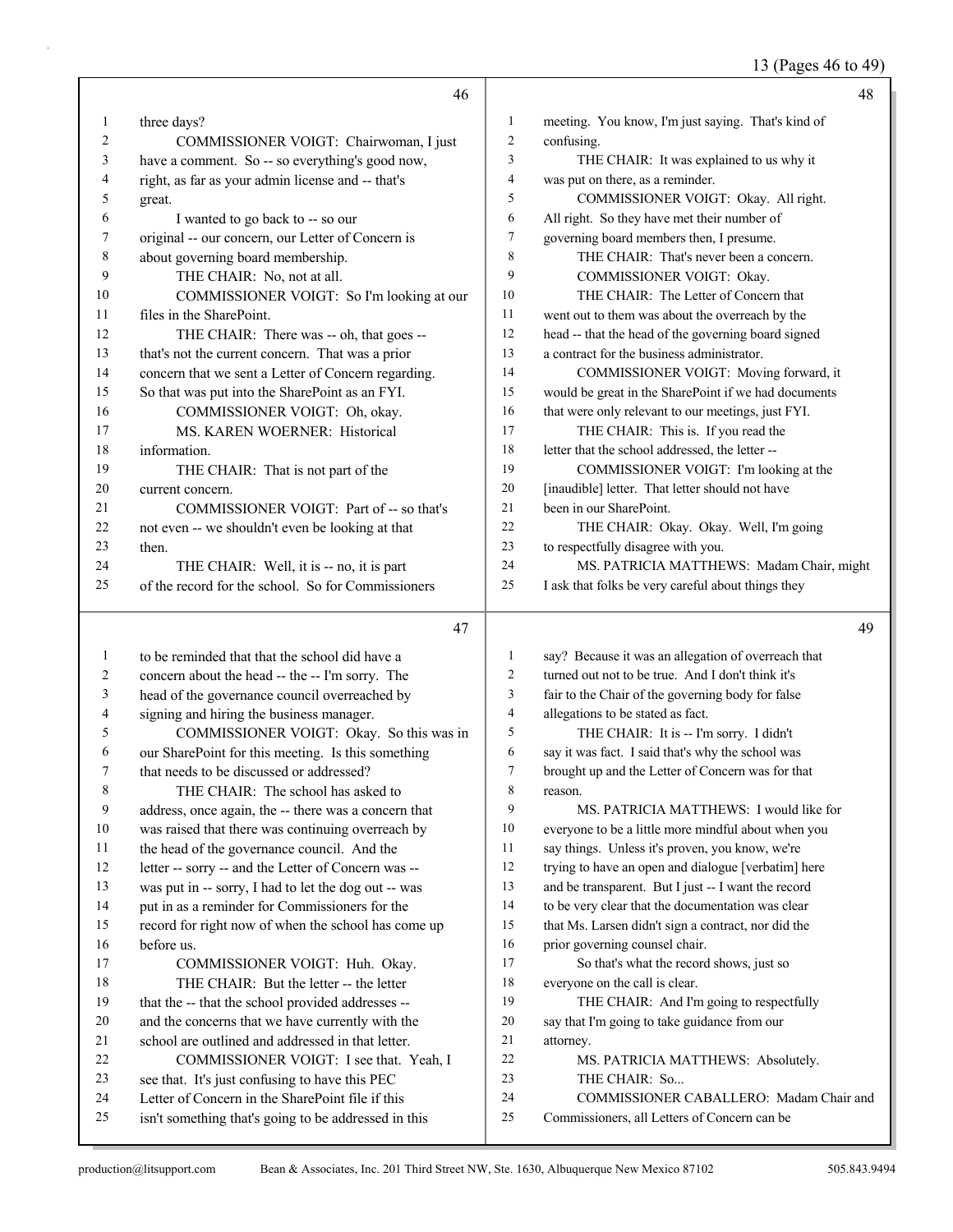14 (Pages 50 to 53)

|                | 50                                                                                            |                | 52                                                                       |
|----------------|-----------------------------------------------------------------------------------------------|----------------|--------------------------------------------------------------------------|
| 1              | categorized as not true. And that's why they're                                               | $\mathbf{1}$   | we've beat the dead horse. But that was my                               |
| $\overline{c}$ | just Letters of Concern. They're just issues that                                             | $\overline{2}$ | question --                                                              |
| 3              | need to be resolved.                                                                          | 3              | MS. PATRICIA MATTHEWS: I'm concerned                                     |
| 4              | And so don't take it that anything that we                                                    | $\overline{4}$ | there's a letter out there, Ms. -- are you aware of                      |
| 5              | put out there is -- is an attempt to besmirch or                                              | 5              | a letter from the Commission?                                            |
| 6              | anything like that. It's just an attempt to look at                                           | 6              | COMMISSIONER VOIGT: It was from last                                     |
| 7              | all the facts on all sides and determine a solution.                                          | $\tau$         | year.                                                                    |
| $\,$ 8 $\,$    | So that's my take on -- even the letter                                                       | $\,$ 8 $\,$    | THE CHAIR: Ms. Matthews, it was the                                      |
| 9              | that the Commission -- really shouldn't be in there.                                          | 9              | Letter of Concern that was sent out in relation to                       |
| 10             | It was there for information. And I want all                                                  | $10\,$         | the contract with the business manager when the                          |
| 11             | information as possible to make a decision.                                                   | $11\,$         | school was brought up before us. And the Commission                      |
| 12             | Thank you, Madam Chair.                                                                       | 12             | did send out -- so that's the Letter of Concern                          |
| 13             | MS. PATRICIA MATTHEWS: Absolutely, Mr. --                                                     | 13             | that's being referenced.                                                 |
| 14             | Commissioner Caballero. I just -- you know, this is                                           | 14             | MS. PATRICIA MATTHEWS: Apparently, I'm                                   |
| 15             | an information age of insanity. And there's a lot                                             | 15             | not in the loop. Okay. Thank you.                                        |
| 16             | of crazy information that floats -- and I'm not                                               | 16             | THE CHAIR: And I'm sorry if the school                                   |
| 17             | blaming the Commission. I just -- you know, it's                                              | 17             | didn't share that.                                                       |
| 18             | just us here talking and having it.                                                           | 18             | COMMISSIONER VOIGT: Chairwoman?                                          |
| 19             | But when you go to read that transcript or                                                    | 19             | MS. PATRICIA MATTHEWS: I'm sorry. I                                      |
| 20             | you read something, just to be fair to the school,                                            | 20             | didn't get it from counsel.                                              |
| 21             | we want to make sure that it's characterized                                                  | 21             | THE CHAIR: All right. All right. So                                      |
| 22             | properly.                                                                                     | 22             | let's move on.                                                           |
| 23             | And that was just a polite request. And                                                       | 23             | COMMISSIONER VOIGT: I was referencing --                                 |
| 24             | so I do appreciate that there is no accusation. I                                             | 24             | the letter that was in the packet addressed                              |
| 25             | don't think there was an intent of accusation. But                                            | 25             | governing board membership. That was the letter                          |
|                |                                                                                               |                |                                                                          |
|                | 51                                                                                            |                | 53                                                                       |
| $\mathbf{1}$   |                                                                                               |                |                                                                          |
|                | third parties to the conversation could maybe walk                                            | $\mathbf{1}$   | from October of last year, not the letter you just                       |
| $\overline{c}$ | away with something different. That was my --                                                 | 2              | mentioned about business manager. Plus, it's not                         |
| 3              | MS. AMI JAEGER: I just quickly will                                                           | 3              | relevant for this meeting; so --                                         |
| 4              | respond in support to what Commissioner Caballero                                             | $\overline{4}$ | THE CHAIR: Okay. Commissioners, are                                      |
| 5              | says.                                                                                         | 5              | there any other questions?                                               |
| 6              | Ms. Matthews, I mean having a public                                                          | 6              | You know, I -- honestly, I'm not digging                                 |
| 7              | document that was provided on the letterhead of the                                           | 7              | into what you spent money on equipment for. That's                       |
| 8              | Commission after an open meeting last year is hardly                                          | 8              | not within our purview. I know it was a concern                          |
| 9              | crazy information. It's legitimate information                                                | 9              | that was -- that was raised.                                             |
| 10             | about the school.                                                                             | 10             | But I guess the -- the overarching concern                               |
| 11             | And so I think it's -- it all plays in for                                                    | 11             | was if there is professional development that's                          |
| 12             | consideration of all the information that's                                                   | 12             | being -- I think the bigger concern was the                              |
| 13             | available. It wasn't an e-mail or anything. It was                                            | 13             | professional development and the individuals having                      |
| 14             | a letter that was prepared and sent to the school,                                            | 14             | to repay it without understanding that they have to                      |
| 15             | signed by our Chair after an open meeting.                                                    | 15             | repay it.                                                                |
| 16             | MS. PATRICIA MATTHEWS: I'm not even sure                                                      | 16             | But I think you addressed the -- in the                                  |
| 17             | what you're referring to, Ms. Jaeger. But I had                                               | 17             | response, I think you addressed that sufficiently.                       |
| 18             | no -- because I don't know what you're talking                                                | 18             | And I know PED -- CSD brought up the --                                  |
| 19             | about. It was a generic statement, and it wasn't an                                           | 19             | because it was -- I believe that concern was there                       |
| $20\,$         | intent to be anything specific. I'm just talking                                              | 20             | was a call-in to PED, Karen, on the contract that                        |
| 21             | about our world today in general.                                                             | $21\,$         | hadn't been paid? Is that how we learned of that                         |
| 22             | So what letter is this you're referring                                                       | 22             | unpaid invoice?                                                          |
| 23             | to?                                                                                           | 23             | MS. KAREN WOERNER: I believe there was an                                |
| 24<br>25       | COMMISSIONER VOIGT: My question was just<br>about relevancy for today. So that's all. I think | 24<br>25       | e-mail first and then a reach-out to the School<br>Budget folks as well. |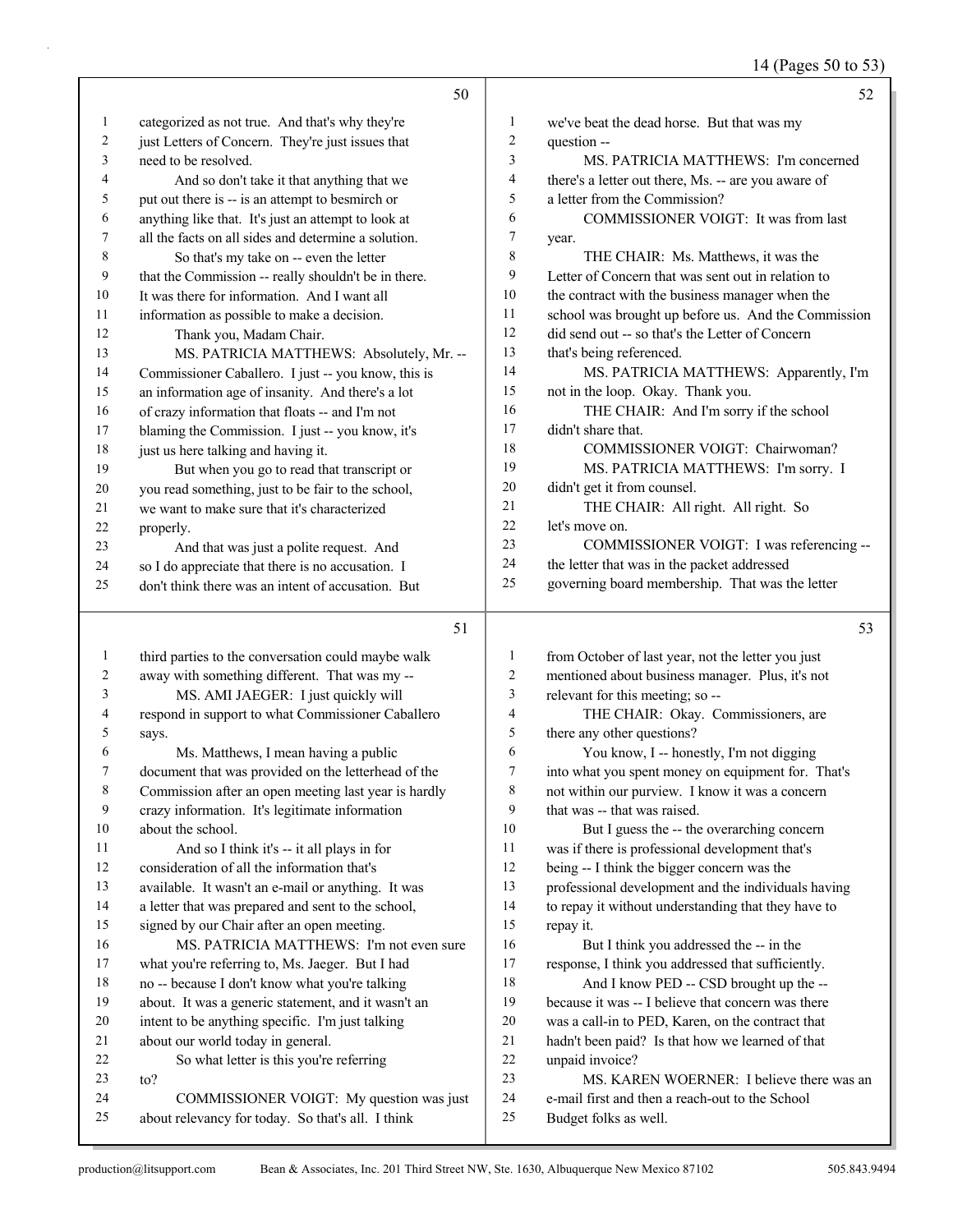15 (Pages 54 to 57)

|                | 54                                                                                 |                     | 56                                                                                                        |
|----------------|------------------------------------------------------------------------------------|---------------------|-----------------------------------------------------------------------------------------------------------|
| 1              | THE CHAIR: Okay.                                                                   | $\mathbf{1}$        | COMMISSIONER CABALLERO: Okay. Okay. I                                                                     |
| $\overline{2}$ | MS. KAREN WOERNER: I'm not sure if School                                          | $\overline{2}$      | kind of thought that there may have been a gap.                                                           |
| 3              | Budget got a phone call or an e-mail.                                              | 3                   | THE CHAIR: Right. So Mr. Abney stayed on                                                                  |
| 4              | THE CHAIR: Okay. All right. Thank you.                                             | $\overline{4}$      | all the way through the spring until Ms. Feathers                                                         |
| 5              | And, you know, the unpaid invoice is a                                             | 5                   | received her -- her license.                                                                              |
| 6              | concern. But the bigger concern that was raised was                                | 6                   | MS. AMY LARSEN: Correct.                                                                                  |
| 7              | what was being done for special ed services if this                                | $\tau$              | THE CHAIR: Okay. All right.                                                                               |
| 8              | contractor was no longer providing the service. And                                | 8                   | COMMISSIONER CABALLERO: More information,                                                                 |
| 9              | I'll be honest. I don't know whether I saw that                                    | 9                   | Madam Chair, from --                                                                                      |
| 10             | addressed. So I don't know if the school can                                       | 10                  | THE CHAIR: Sure. I'm sorry. You have                                                                      |
| 11             | respond to that or not.                                                            | 11                  | another question?                                                                                         |
| 12             | MS. ANGELA FEATHERS: I'd be happy to try.                                          | 12                  | COMMISSIONER CABALLERO: Well, just my                                                                     |
| 13             | THE CHAIR: Sure.                                                                   | 13                  | concern was had there been a gap, I think it -- our                                                       |
| 14             | MS. ANGELA FEATHERS: We were not happy                                             | 14                  | department, the PED Department, should be on top of                                                       |
| 15             | with the contractor. We received what we thought                                   | 15                  | it to ensure that, and for the school to notify --                                                        |
| 16             | were inflated invoices and invoices that we were not                               | 16                  | to notify us if there's a potential gap, and just be                                                      |
| 17             | responsible for.                                                                   | 17                  | on top of it. And I think that we're making                                                               |
| 18             | We attempted to negotiate with them.                                               | 18                  | attempts to clarify that to charter schools. But it                                                       |
| 19             | Ms. Larsen and I got that resolved just recently,                                  | 19                  | is critical to have a -- not have any gaps.                                                               |
| 20             | amicably, thank goodness. And during the time that                                 | 20                  | So I'm glad to hear that there were no                                                                    |
| 21             | they were not servicing our children, we went with                                 | 21                  | gaps in failure to have a licensed administrator at                                                       |
| 22             | another company through ACES called TalkPathLive,                                  | 22                  | the charter school.                                                                                       |
| 23             | which turned out to be a better choice during the                                  | 23                  | Thank you.                                                                                                |
| 24             | COVID pandemic anyway, because they were all set up                                | 24                  | THE CHAIR: Okay. Thanks. And that is                                                                      |
| 25             | and ready to be remote.                                                            | 25                  | why we also had that discussion and changed the                                                           |
|                |                                                                                    |                     |                                                                                                           |
|                | 55                                                                                 |                     | 57                                                                                                        |
|                |                                                                                    |                     |                                                                                                           |
| 1              | So we have continued services with them                                            | 1                   | notification for the Change of Head Administrator so                                                      |
| 2              | this semester and are happy with them.                                             | $\sqrt{2}$          | that there's not a gap in information for us when                                                         |
| 3              | THE CHAIR: Okay. Thanks. And I agree                                               | 3                   | there are those changes that take place.                                                                  |
| 4<br>5         | with you in that it is concerning if someone wants                                 | 4                   | So                                                                                                        |
| 6              | input in hiring. If that's part of that contractual                                | 5                   | MS. KAREN WOERNER: Madam Chair?                                                                           |
| 7              | service, that was a little -- that was certainly                                   | 6<br>$\overline{7}$ | THE CHAIR: Karen?                                                                                         |
| 8              | overreach. So, thanks, because I didn't -- I didn't                                |                     | MS. KAREN WOERNER: Thank you,                                                                             |
| 9              | see -- and I just looked back, because I hadn't seen                               | 8<br>9              | Madam Chair, Commissioner Caballero, and                                                                  |
| 10             | what you did in between to provide those services.<br>So I appreciate that update. | 10                  | Commissioners.                                                                                            |
| 11             | Okay, Commissioners. Any other questions?                                          | 11                  | I do think, though, that this issue about<br>the head administrator is part of the problems we've         |
| 12             | Commissioner Caballero, you're muted.                                              | 12                  |                                                                                                           |
| 13             | COMMISSIONER CABALLERO: I'm muted. I was                                           | 13                  | experienced this year with the school. You know, as<br>we said, Ms. Feathers was -- is not an experienced |
| 14             | open and muted myself as I started speaking.                                       | 14                  | public school administrator and was being mentored                                                        |
| 15             | Madam Chair, do you have an idea of how many days or                               | 15                  | by Mr. Abney at, you know, a part-time salary.                                                            |
| 16             | months where was the school without a licensed                                     | 16                  | But our biggest concern is lack of                                                                        |
| 17             | administrator?                                                                     | 17                  | response from the school, the PED deadlines and                                                           |
| 18             | MS. AMY LARSEN: I can answer that. We've                                           | 18                  | timelines. And part of that has to do with this                                                           |
| 19             | always had a licensed administrator. So when                                       | 19                  | issue right here, that Mr. Abney was not -- does not                                                      |
| 20             | [inaudible due to connectivity] resigned in the                                    | $20\,$              | appear to be very present during the year, though he                                                      |
| 21             | fall, we hired Mr. Abney to serve as our licensed                                  | 21                  | was the administrator. And I think this is part of                                                        |
| 22             | administrator for the school. So there wasn't a gap                                | $22\,$              | the problem with some of the problems we're seeing                                                        |
| 23             | in time.                                                                           | 23                  | with the deadlines, you know, that weren't met.                                                           |
| 24<br>25       | COMMISSIONER CABALLERO: No gap.<br>MS. AMY LARSEN: No. Unh-unh.                    | 24<br>25            | I do know that the school just submitted<br>their bilingual application, which was due months             |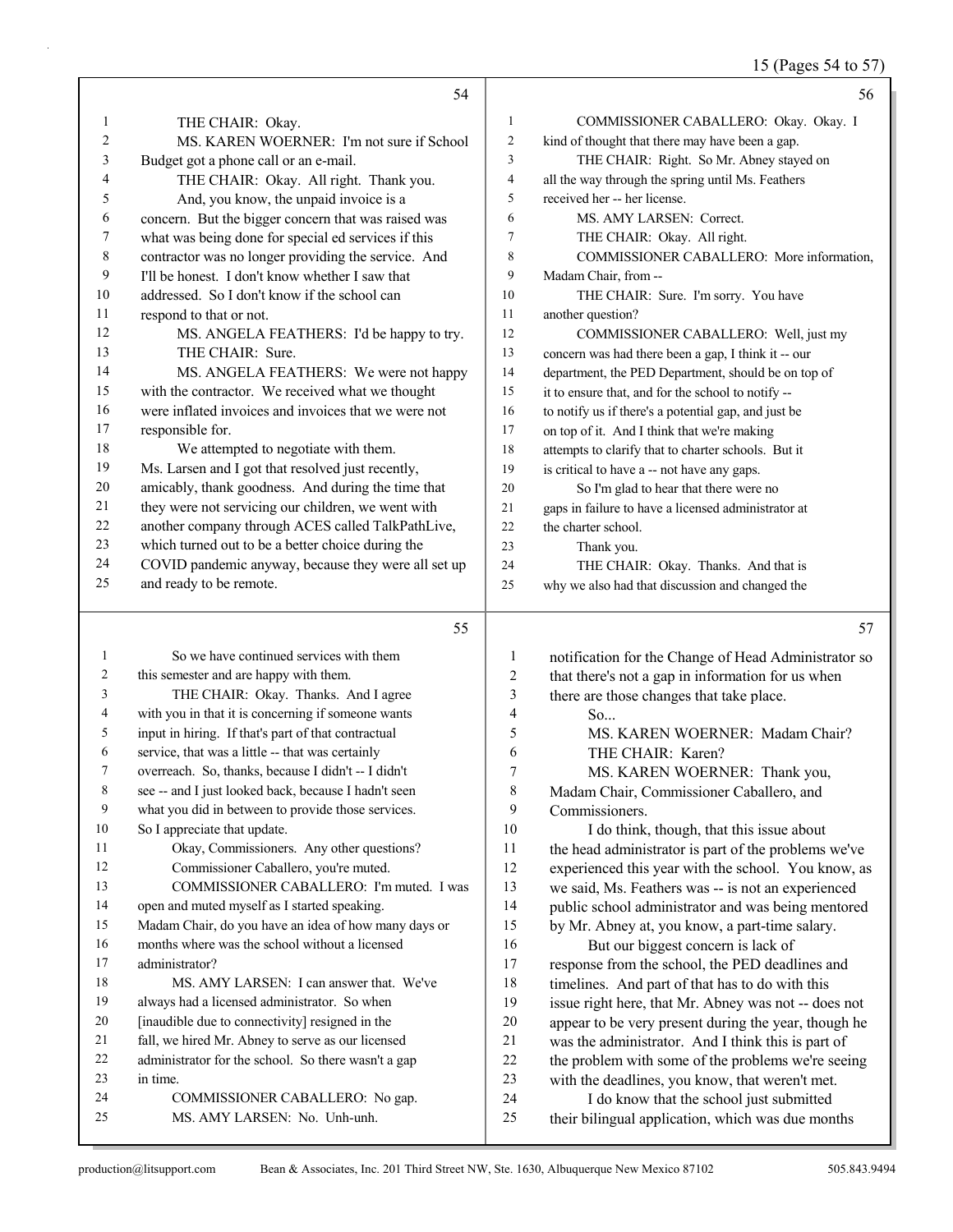16 (Pages 58 to 61)

|                | 58                                                   |                | 60                                                   |
|----------------|------------------------------------------------------|----------------|------------------------------------------------------|
| $\mathbf{1}$   | ago. They were given extensions and another          | $\mathbf{1}$   | started with Mr. Abney -- was not responding to      |
| $\overline{c}$ | extension and now just had to submit something this  | $\overline{c}$ | e-mails.                                             |
| 3              | week. I don't know the results of that yet.          | 3              | And then at some point, we looped in                 |
| 4              | I also know that their reentry plan is               | $\overline{4}$ | Ms. Feathers, and we weren't getting timely response |
| 5              | still not yet approved.                              | 5              | to our e-mails, either, on issues.                   |
| 6              | There's just a lot of concerns. And I                | 6              | So that's our main concern is the -- that            |
| 7              | think some of it does stem back to the lack of       | $\overline{7}$ | these deadlines need to be met, and that --          |
| $\,$ 8 $\,$    | experience and not having a head administrator       | 8              | THE CHAIR: So, Karen, on that note -- and            |
| 9              | available to mentor Ms. Feathers full-time last      | 9              | I know we've had this discussion when we do contract |
| 10             | year.                                                | 10             | negotiations, because it's come up with a number of  |
| 11             | THE CHAIR: And I'll agree. I mean, I                 | 11             | schools -- that, you know, schools come up and say,  |
| 12             | know that PED mentioned a number of times that there | 12             | "Oh, I didn't know they got that e-mail," so that we |
| 13             | were significant delays in information getting in,   | 13             | regularly copy the head administrator and the head   |
| 14             | and some of it certainly critical information, and   | 14             | of the governance council on communications so that  |
| 15             | up to the point that the reentry plan still hasn't   | 15             | there's not that -- hopefully, that gap.             |
| 16             | been approved.                                       | 16             | I'm guessing -- and you can respond to               |
| 17             | That's -- because you're in a district               | 17             | this -- that that wouldn't be the general format     |
| $18\,$         | where you could actually open. You're in a zone      | 18             | that PED bureaus would do, that they would only      |
| 19             | where you could actually open. So that's just --     | 19             | communicate directly to whoever is listed as the     |
| 20             | but, overall, the reporting issue and delay in       | 20             | head administrator.                                  |
| 21             | reportings, I think Karen is correct. When you only  | 21             | MS. KAREN WOERNER: That is correct,                  |
| 22             | have someone as a head administrator on campus for   | 22             | Madam Chair. Most bureaus would just contact the     |
| 23             | two weeks -- for two days out of the week, that      | 23             | head administrator. When they don't receive a        |
| 24             | becomes very challenging for them to get all the     | 24             | response, bureaus would reach out to our division to |
| 25             | work done.                                           | 25             | ask for assistance in getting a response. If that    |
|                | 59                                                   |                | 61                                                   |
| $\mathbf{1}$   | And I don't know how that work was shared            | 1              | happens, my practice is that I would first contact   |
| 2              | out. Apparently, it doesn't seem like it must have   | $\overline{2}$ | the administrator. No response, I would then "cc"    |
| 3              | been shared out well, because there are -- a number  | 3              | the governing board.                                 |
| 4              | of bureaus have addressed concerns over either a     | $\overline{4}$ | THE CHAIR: All right. Thanks.                        |
| 5              | lack of response, a very slow response, or having to | 5              | Commissioner Voigt?                                  |
| 6              | continually return, because it hasn't been an        | 6              | COMMISSIONER VOIGT: Thank you. Also --               |
| 7              | adequate response, up to and through the reentry.    | $\overline{7}$ | so I think oftentimes many of those bureaus within   |

- PED might not know who the new head administrator is
- for some time. And especially if there is a
- transition of a temporary head administrator, they
- might know -- for -- not -- you know, for some --
- they might know for some time. [Verbatim.]
- 13 So I just want to chime that in.
- 14 But, also, I just wanted to ask the
- governing board if they're aware that there are
- staffing agencies like CES and ACES that do provide
- temporary services going forward, should you need
- some. You know, they have a substitute pool. But they also have head administrator pools in case you
- ever need that resource. ACES and CES.
- 21 MS. AMY LARSEN: Yes, we do. Thank you.
- 22 Oh, I -- did you want a response from
- 23 that? I apologize.
- 24 COMMISSIONER VOIGT: No. That was an FYI.
- 25 MS. AMY LARSEN: Okay. Sorry.

20 Karen?

8 So I'm hoping that --

10 THE CHAIR: I'm sorry?

question whenever you're finished.

9 COMMISSIONER VOIGT: I have a question.

11 COMMISSIONER VOIGT: Yeah. I have a

13 THE CHAIR: Sure. So I'm hoping that this is something that the governance council can maybe have better discussions at the governance council meetings, to make sure that the school is, you know, on top of all the requests; because I think there was the potential of losing the funding for the bilingual because it has been so delayed.

21 MS. KAREN WOERNER: I just wanted to add 22 that I did see the timeline that was submitted by

 communications. I know several bureaus have reached out to us because neither Mr. Abney -- primarily, it

the school. There have been additional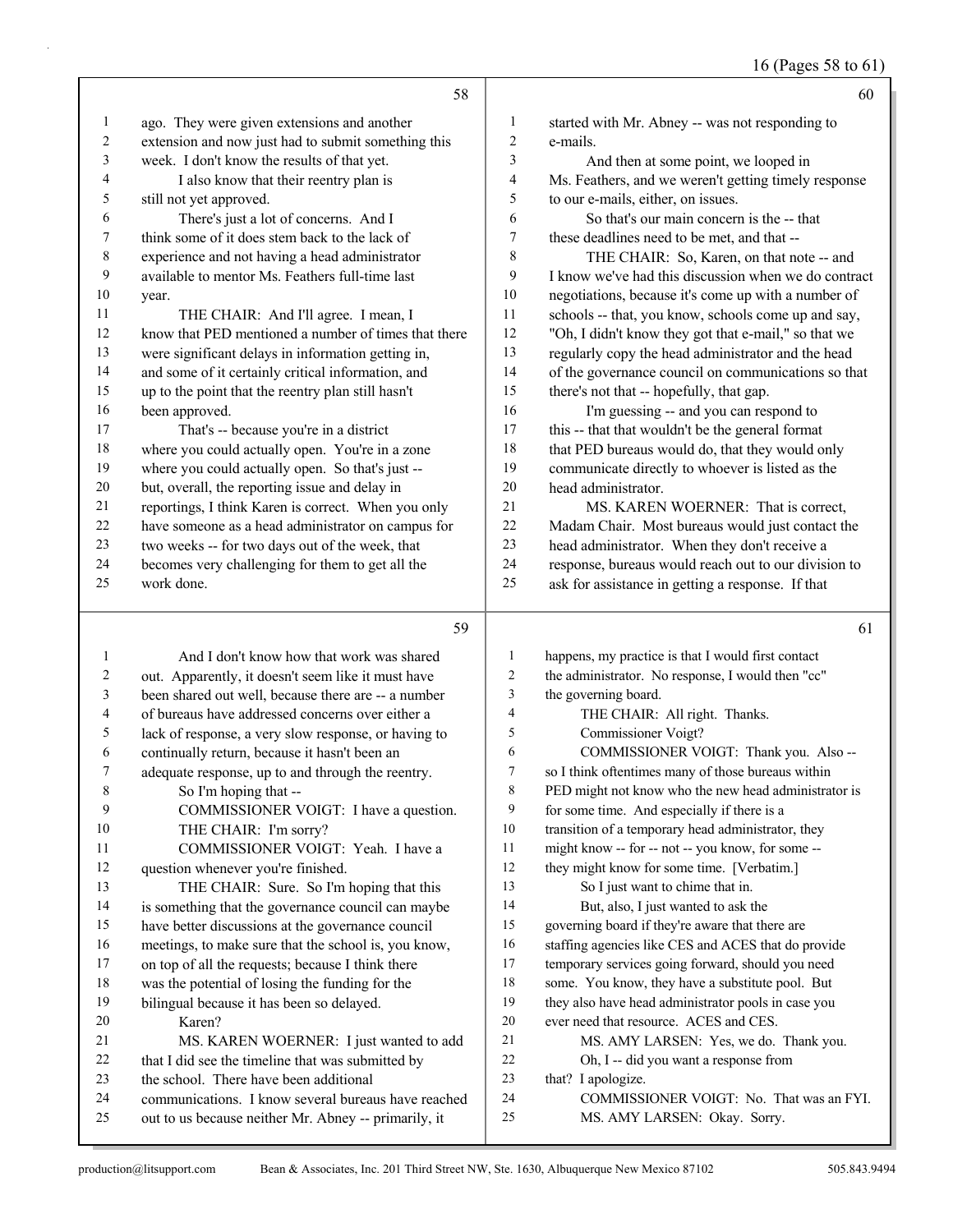|                | 62                                                   |                | 64                                                   |
|----------------|------------------------------------------------------|----------------|------------------------------------------------------|
| 1              | COMMISSIONER VOIGT: But there is -- just             | 1              | at PED trying to resolve that issue and to make sure |
| 2              | know, there is disconnect and time voids within PED, | 2              | that we're doing that going forward.                 |
| 3              | to no blame. But it just happens, you know. Like I   | 3              | We also are aware of contractors that will           |
| 4              | know when the Licensure Bureau was moving over to    | 4              | help us get those in a timely manner. The problem    |
| 5              | Federal Avenue, that was a big transition within     | 5              | before was that we didn't even have the credentials  |
| 6              | PED.                                                 | 6              | or the log-in information so that they could help us |
| $\tau$         | So there's always -- there's going to be             | 7              | get them in.                                         |
| 8              | time void, and there's -- it's just reality.         | 8              | And I think all of this was exacerbated on           |
| 9              | THE CHAIR: But I do think -- Mr. Abney               | 9              | top of everything else with people being remote, not |
| 10             | was there the whole school year. So I don't think    | 10             | in their office at the very beginning during COVID,  |
| 11             | there was necessarily a big gap with his not getting | 11             | and sending e-mails to former administrators and     |
| 12             | the information.                                     | 12             | things like that. I think it was just kind of a      |
| 13             | COMMISSIONER VOIGT: Right. Right.                    | 13             | perfect storm of all kinds of things.                |
| 14             | [Simultaneous speaking inaudibility.] You're lucky   | 14             | But we do not want to submit anything                |
| 15             | to be able to talk to the same person sometimes      | 15             | late. And I would say that a lot of the people at    |
| 16             | three times in a row.                                | 16             | PED have been very gracious. I've dropped off        |
| 17             | COMMISSIONER CABALLERO: Commissioner.                | 17             | things at people's houses. I -- you know, I've       |
| 18             | isn't it the school that's responsible for notifying | 18             | e-mailed them. I scan them on my phone.              |
| 19             | all the other agencies that there's another head     | 19             | We've gone every way we can during this              |
| 20             | administrator?                                       | 20             | time to -- to try and make sure that we -- that we   |
| 21             | I mean, who's responsible? We can't just             | 21             | get everything in a timely manner. And so I think,   |
| 22             | say, "Well, they didn't know it was me."             | 22             | you know, going forward, I've asked the different    |
| 23             | I don't think, as PEC, we can allow that.            | 23             | representatives from PED if they have trainings for  |
| 24             | Somebody is responsible, and they have to be         | 24             | this year. Typically, I think they would, but with   |
| 25             | responsible for letting the agencies know that       | 25             | COVID, they might be online or something.            |
|                | 63                                                   |                | 65                                                   |
| 1              | there's not just one, there's two, or there's going  | 1              | So I've really worked to build a                     |
| $\overline{c}$ | to be somebody else.                                 | $\overline{2}$ | relationship with them so that this year, we will    |

| $\mathbf{1}$ | there's not just one, there's two, or there's going | 1  | So I've really worked to build a                     |
|--------------|-----------------------------------------------------|----|------------------------------------------------------|
| 2            | to be somebody else.                                | 2  | relationship with them so that this year, we will    |
| 3            | COMMISSIONER VOIGT: It would be great if            | 3  | not be in that same boat.                            |
| 4            | there was a single point of information. That would | 4  | MS. AMY LARSEN: Can I also add about the             |
| 5            | be really, really efficient.                        | 5  | reentry plan? I just want to make sure that          |
| 6            | THE CHAIR: Commissioner Ruiz?                       | 6  | Commissioners understand that we -- our school is    |
| 7            | COMMISSIONER RUIZ: So I have a -- just a            | 7  | located on Ohkay Owingeh tribal land. So we also     |
| 8            | question to the school. So because you have been    | 8  | have constraints with regards to being in            |
| 9            | repeatedly late in submitting reports -- that's     | 9  | concurrence with the tribal policies and procedures. |
| 10           | evident by the deadlines that you are not meeting.  | 10 | And just wanted to let you know that                 |
| 11           | So my question is what are you doing now? What is   | 11 | currently, the tribal schools are closed. So we are  |
| 12           | in place now at this point moving forward to ensure | 12 | working with the Governor and with our -- our        |
| 13           | that you're not committing the same mistakes, that  | 13 | landowner, you know, the corporation that owns --    |
| 14           | you have a plan that you will meet and you will     | 14 | holds our lease to also work with them about how to  |
| 15           | submit reports in a timely manner?                  | 15 | safely reenter and the processes and procedures that |
| 16           | MS. ANGELA FEATHERS: I can address that,            | 16 | they require of us.                                  |
| 17           | Commissioner Ruiz.                                  | 17 | So I just wanted to make sure that                   |
| 18           | We -- I submitted a timeline of every               | 18 | everyone understood -- understands that there is     |
| 19           | communication that I had. And a lot of times, it    | 19 | another layer of regulations that we're also working |
| 20           | would be things like I could -- I didn't have       | 20 | with.                                                |
| 21           | access. My credentials weren't working yet.         | 21 | THE CHAIR: Right. And I understand that.             |
| 22           | I just recently bought new software                 | 22 | And I appreciate that. And I know that is a          |
| 23           | thinking that that might be because my computer is  | 23 | challenge. But that is separate from anything that   |
| 24           | not logging on to whatever program they're using.   | 24 | required for the reentry plan through PED.           |
| 25           | So I've been working with all of the folks          | 25 | MS. AMY LARSEN: Absolutely. Yes.                     |
|              |                                                     |    |                                                      |
|              |                                                     |    |                                                      |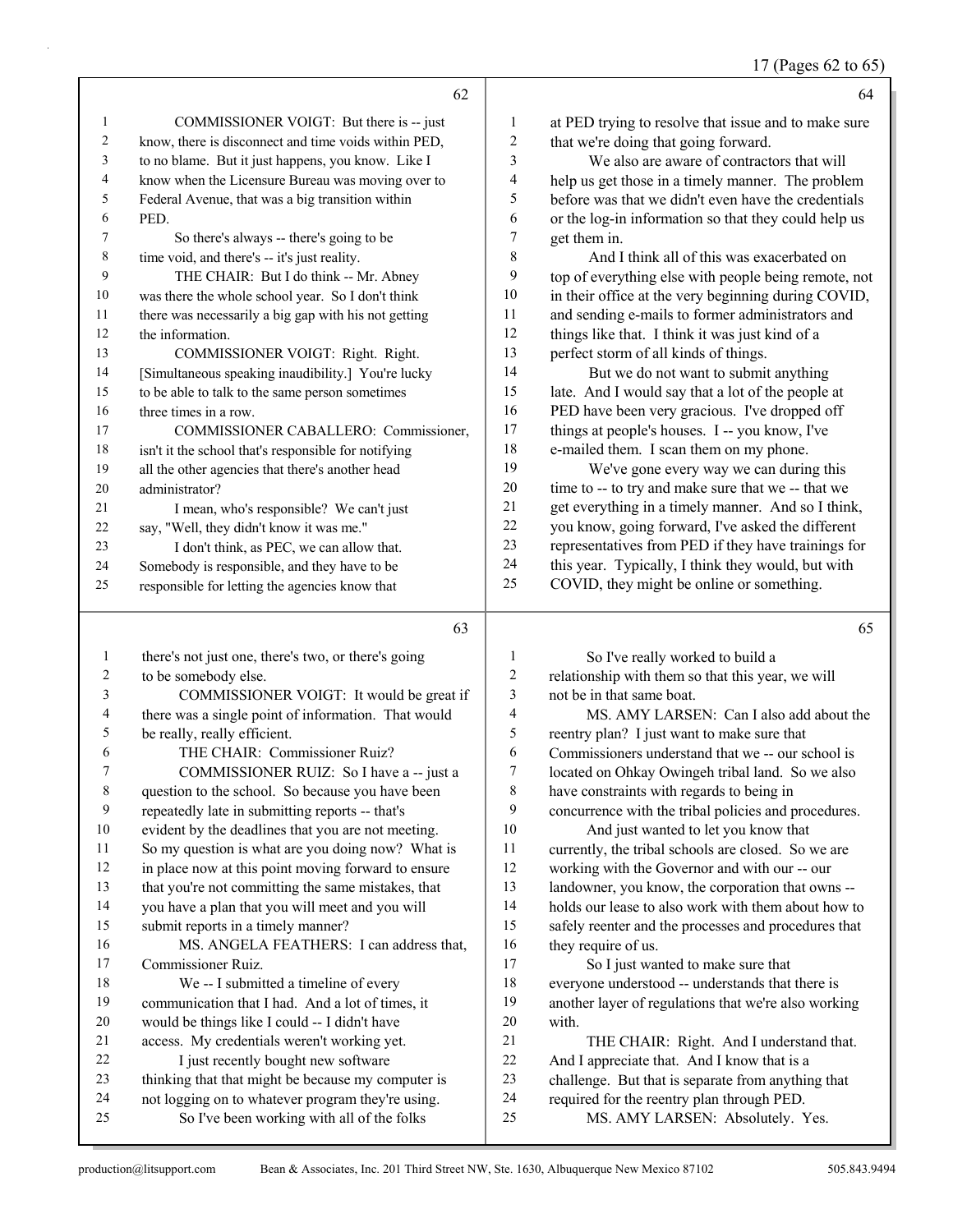18 (Pages 66 to 69)

|                | 66                                                   |                | 68                                                   |
|----------------|------------------------------------------------------|----------------|------------------------------------------------------|
| 1              | THE CHAIR: We get it that you could                  | $\mathbf{1}$   | able to get a mentor from a charter leader. And      |
| $\overline{2}$ | possibly be approved, but still not be able to open, | 2              | maybe we can help in getting that set up so that     |
| 3              | because of tribal constraints. And, you know, we     | 3              | you've got an experienced charter administrator that |
| 4              | certainly want to be respectful of that.             | $\overline{4}$ | can work closely with you at this point in time so   |
| 5              | But the concern is the school has --                 | 5              | that you're -- you're clear on, you know, what's --  |
| 6              | continues to be unsuccessful in being able to get    | 6              | what's coming up for the following school year and   |
| 7              | the reentry plan approved. So that's the             | 7              | the deadlines that you have to be aware of, and also |
| 8              | overarching concern. And I think --                  | 8              | that can be communicated to the governance council.  |
| 9              | COMMISSIONER RUIZ: Madam Chair, the other            | 9              | So the governance council also has their             |
| 10             | thing, like --                                       | 10             | calendar. So it's like, "Hey, have we done this      |
| 11             | THE CHAIR: You're breaking up. You're                | 11             | yet?" So that when she's providing a report monthly  |
| 12             | frozen now.                                          | 12             | to the governance council, the governance council    |
| 13             | MS. KAREN WOERNER: Turn off your video.              | 13             | has their own little checklist to know, "Oh, you     |
| 14             | THE CHAIR: You're better now. I think --             | 14             | know, this is done, this is done," so that we don't  |
| 15             | no. No, we still can't hear you.                     | 15             | end up with these gaps.                              |
| 16             | COMMISSIONER RUIZ: Just a comment                    | 16             | We find this -- we've been here before.              |
| 17             | about -- so I -- let me stop the camera.             | 17             | And we've been here before with Ms. Matthews as well |
| 18             | Can you hear me now?                                 | 18             | with new head administrators and the challenges with |
| 19             | THE CHAIR: Yes.                                      | 19             | not only new head administrators, but new head       |
| 20             | COMMISSIONER RUIZ: So my follow-up                   | 20             | administrators that have never been in a charter     |
| 21             | comment to that would be this, is that I understand  | 21             | school before, so that it's, like -- it's doubled    |
| 22             | there's been a change in administration. And I       | 22             | challenges here.                                     |
| 23             | understand that, you know, you've had issues come    | 23             | And we want to make sure that you have all           |
| 24             | up.                                                  | 24             | the tools that you need for this school to be        |
| 25             | But the other side of that is is that                | 25             | successful. And Mr. Abney, unfortunately -- and I    |
|                | 67                                                   |                | 69                                                   |
|                |                                                      |                |                                                      |

| 1  | every district in the state is also facing similar  | $\mathbf{1}$   | don't want to -- I don't want to be smirch him. But  |
|----|-----------------------------------------------------|----------------|------------------------------------------------------|
| 2  | issues with just school, the reentry of school.     | $\overline{c}$ | Mr. Abney apparently wasn't the best mentor. Let's   |
| 3  | And so it's really important that you all           | 3              | just -- let's just put it that way, okay? And I      |
| 4  | have a plan within your school, within your         | 4              | don't want to say much more about him.               |
| 5  | governance council, that you are going to address   | 5              | But if we can do this and get -- you know,           |
| 6  | that, because, you know, failure to meet deadlines  | 6              | even if it's a -- if it's a group of charter leaders |
| 7  | and failure to actually submit things that are      | 7              | that you know that you can call and say, "Hey, I'm   |
| 8  | necessary for safe reentry is actually important to | $\,$ 8 $\,$    | not sure how to do this. What do I need to do about  |
| 9  | all school districts.                               | 9              | this? As we're getting ready, hopefully, to get      |
| 10 | THE CHAIR: Thanks. So I guess, you know,            | 10             | kids back into school, you know, what are you        |
| 11 | part of the frustration right now is that the       | 11             | doing," I think this is something that would be      |
| 12 | failure of the communication fell more on Mr. Abney | 12             | really helpful and important for you to have that -- |
| 13 | than it did, really, on Ms. Feathers. And perhaps   | 13             | Ms. Feathers?                                        |
| 14 | there was a failure to clearly have the             | 14             | MS. ANGELA FEATHERS: Yes,                            |
| 15 | communication, because Ms. Feathers was being       | 15             | Madam Chairwoman. I appreciate your kind words.      |
| 16 | mentored, that the communications to Mr. Abney      | 16             | That's so sweet. We have worked a little bit with    |
| 17 | apparently weren't -- I'm just going to say shared  | 17             | Tony Gerlicz before. He primarily was working with   |
| 18 | well, if at all.                                    | 18             | the governing board but has offered to do the same   |
| 19 | So that becomes frustrating, because, you           | 19             | thing.                                               |
| 20 | know, we're dealing with the -- you know, it really | 20             | And I think, as this has kind of unfolded,           |
| 21 | wasn't on mostly Ms. Feathers; it's on the prior    | 21             | we realized -- originally, we thought I would stay   |
| 22 | administrator.                                      | 22             | with Mr. Abney, and the governing board would work   |
| 23 | But the concern, I think, going forward --          | 23             | with Tony. But I think as all of this has unfolded,  |
| 24 | maybe a couple of things have to happen, that it    | 24             | we have recently decided to, all of us, work         |
| 25 | probably would be helpful for Ms. Feathers to be    | 25             | separately with Mr. Gerlicz.                         |
|    |                                                     |                |                                                      |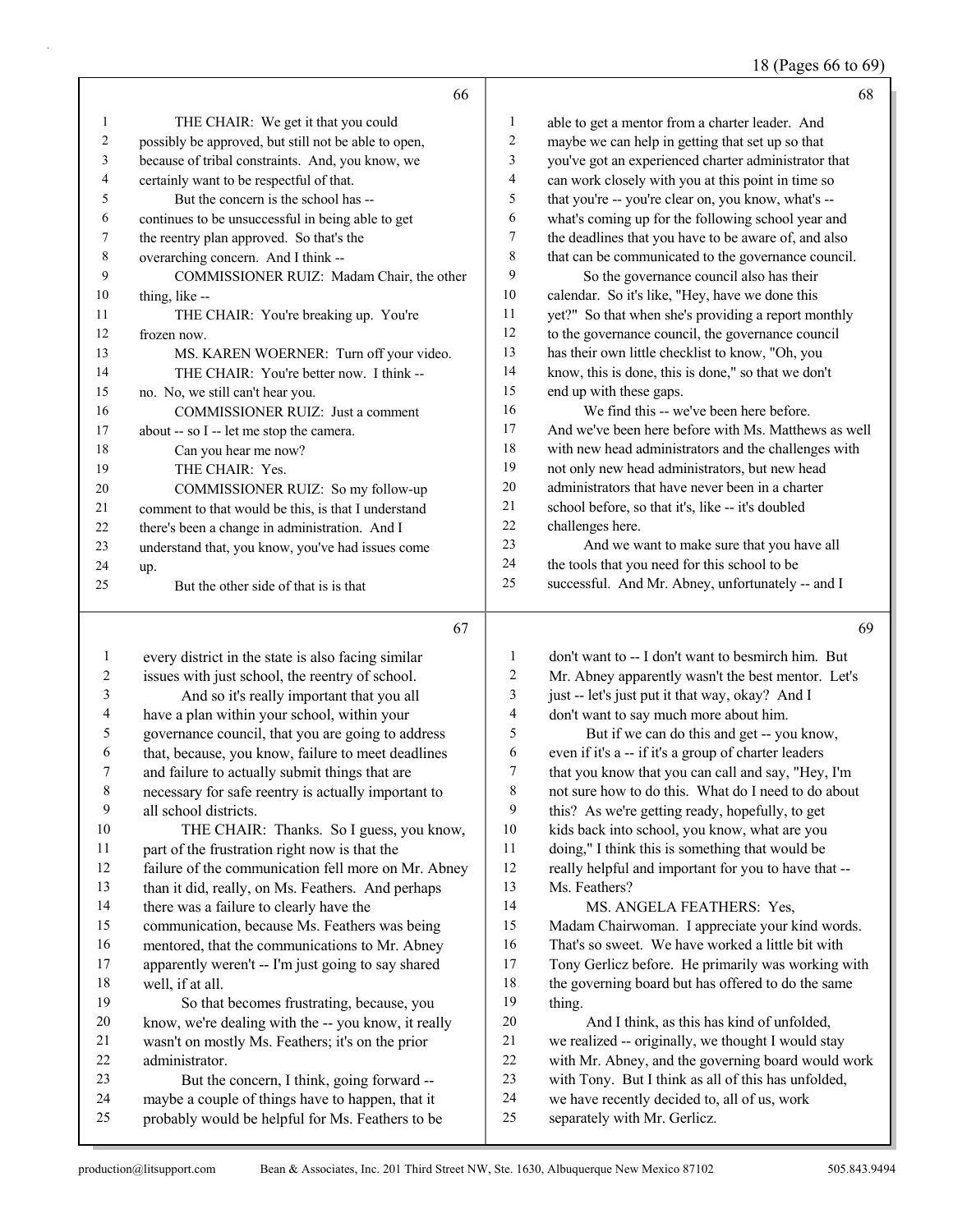# 19 (Pages 70 to 73)

|    | 70                                                   |                | 72                                                  |
|----|------------------------------------------------------|----------------|-----------------------------------------------------|
| 1  | I would like to say that Matt Pahl has               | 1              | lot -- there is a lot to know. And even if you feel |
| 2  | been really nice in offering different solutions and | 2              | like you're comfortable, there's still going to     |
| 3  | things, and so has Max from ACES. So a lot of        | 3              | be -- you're still going to fall down at times. You |
| 4  | people are really working with us to kind of help us | $\overline{4}$ | are. But, hopefully, you don't skin your knee as    |
| 5  | to get to where we're going.                         | 5              | bad if we can help you. And that's -- that's what   |
| 6  | The private Montessori school world is a             | 6              | we need to try to be able to do.                    |
| 7  | lot different than the charter school world. That    | 7              | Commissioner Voigt?                                 |
| 8  | doesn't mean that I can't do it or anything. And I   | 8              | COMMISSIONER VOIGT: Do -- yeah. Are we              |
| 9  | really believe in bringing Montessori to this        | 9              | ready for a motion?                                 |
| 10 | community.                                           | 10             | THE CHAIR: Yeah. I think so.                        |
| 11 | So I appreciate everything that you're               | 11             | COMMISSIONER VOIGT: I would -- I'd like             |
| 12 | suggesting, and we're going to work really hard so   | 12             | to move that the PEC not issue a Letter of Concern  |
| 13 | that we're in compliance with everything.            | 13             | to La Tierra Montessori.                            |
| 14 | So thank you very much.                              | 14             | THE CHAIR: Commissioners, do we have a              |
| 15 | THE CHAIR: Commissioner Voigt?                       | 15             | second?                                             |
| 16 | COMMISSIONER VOIGT: Thanks. I just want              | 16             | COMMISSIONER ROBBINS: I'll second.                  |
| 17 | to echo what Commissioner Gipson was saying about    | 17             | THE CHAIR: There's a motion by                      |
| 18 | reaching out to those resources. There's an APS      | 18             | Commissioner Voigt, a second by Commissioner        |
| 19 | Montessori school here in Albuquerque, Montessori on | 19             | Robbins.                                            |
| 20 | the Rio Grande. And I know there's another           | 20             | Is there any further discussion?                    |
| 21 | Montessori school. But if you can build that         | 21             | (No response.)                                      |
| 22 | critical friend network and just have those informal | 22             | THE CHAIR: If not, roll, please.                    |
| 23 | meetings to bounce your concerns and challenges off  | 23             | <b>COMMISSIONER ARMBRUSTER: Commissioner</b>        |
| 24 | of, it really is helpful.                            | 24             | Ruiz?                                               |
| 25 | And that's great that you're in                      | 25             | <b>COMMISSIONER RUIZ: Yes.</b>                      |

|    | 71                                                   |                | 73                                           |
|----|------------------------------------------------------|----------------|----------------------------------------------|
| 1  | communication with Matt Pahl and that network.       | 1              | COMMISSIONER ARMBRUSTER: Okay.               |
| 2  | THE CHAIR: Right. And we actually -- we              | $\overline{2}$ | Commissioner Caballero?                      |
| 3  | have a -- we have the Montessori Elementary and      | 3              | COMMISSIONER CABALLERO: Repeat again?        |
| 4  | Middle in Albuquerque as well that's one of the      | 4              | COMMISSIONER ARMBRUSTER: I'm taking the      |
| 5  | State charters.                                      | 5              | vote, and I needed a yes-or-no response.     |
| 6  | And I appreciate the fact -- I know that             | 6              | COMMISSIONER CABALLERO: I will pass right    |
| 7  | there are those challenges with holding to the       | 7              | now.                                         |
| 8  | Montessori model and still -- but you still do have  | 8              | COMMISSIONER ARMBRUSTER: Okay.               |
| 9  | to hold to all the compliance issues with PED.       | 9              | Commissioner Raftery?                        |
| 10 | And it's -- you know, it's -- it's a lot             | 10             | <b>COMMISSIONER RAFTERY: Yes.</b>            |
| 11 | to bite off. It is. And it's good that you've got    | 11             | <b>COMMISSIONER ARMBRUSTER: Commissioner</b> |
| 12 | that Montessori experience. But, like you expressed  | 12             | Armbruster votes "Yes."                      |
| 13 | as well, it's challenging to enter into the public   | 13             | Commissioner Robbins?                        |
| 14 | school realm from the private school realm. And      | 14             | <b>COMMISSIONER ROBBINS: Yes.</b>            |
| 15 | it's -- you know, it's trial by fire, especially now | 15             | <b>COMMISSIONER ARMBRUSTER: Commissioner</b> |
| 16 | that it's -- we're in -- in this situation as well.  | 16             | Voigt?                                       |
| 17 | So it's -- it just adds a lot. And we                | 17             | <b>COMMISSIONER VOIGT: Yes.</b>              |
| 18 | have -- you know, we've -- we've talked about this a | 18             | <b>COMMISSIONER ARMBRUSTER: Commissioner</b> |
| 19 | lot. And I think we have to do better in what -- in  | 19             | Davis?                                       |
| 20 | how we can help as new head administrators come in   | 20             | <b>COMMISSIONER DAVIS: Yes.</b>              |
| 21 | so that we don't end up here. That's what we're      | 21             | <b>COMMISSIONER ARMBRUSTER: Commissioner</b> |
| 22 | trying to not have happen, that we want people to    | 22             | Gipson?                                      |
| 23 | have the skills and not end up with the compliance   | 23             | THE CHAIR: Yes.                              |
| 24 | issues.                                              | 24             | <b>COMMISSIONER ARMBRUSTER: Commissioner</b> |
| 25 | And they didn't know. Because there's a              | 25             | Chavez?                                      |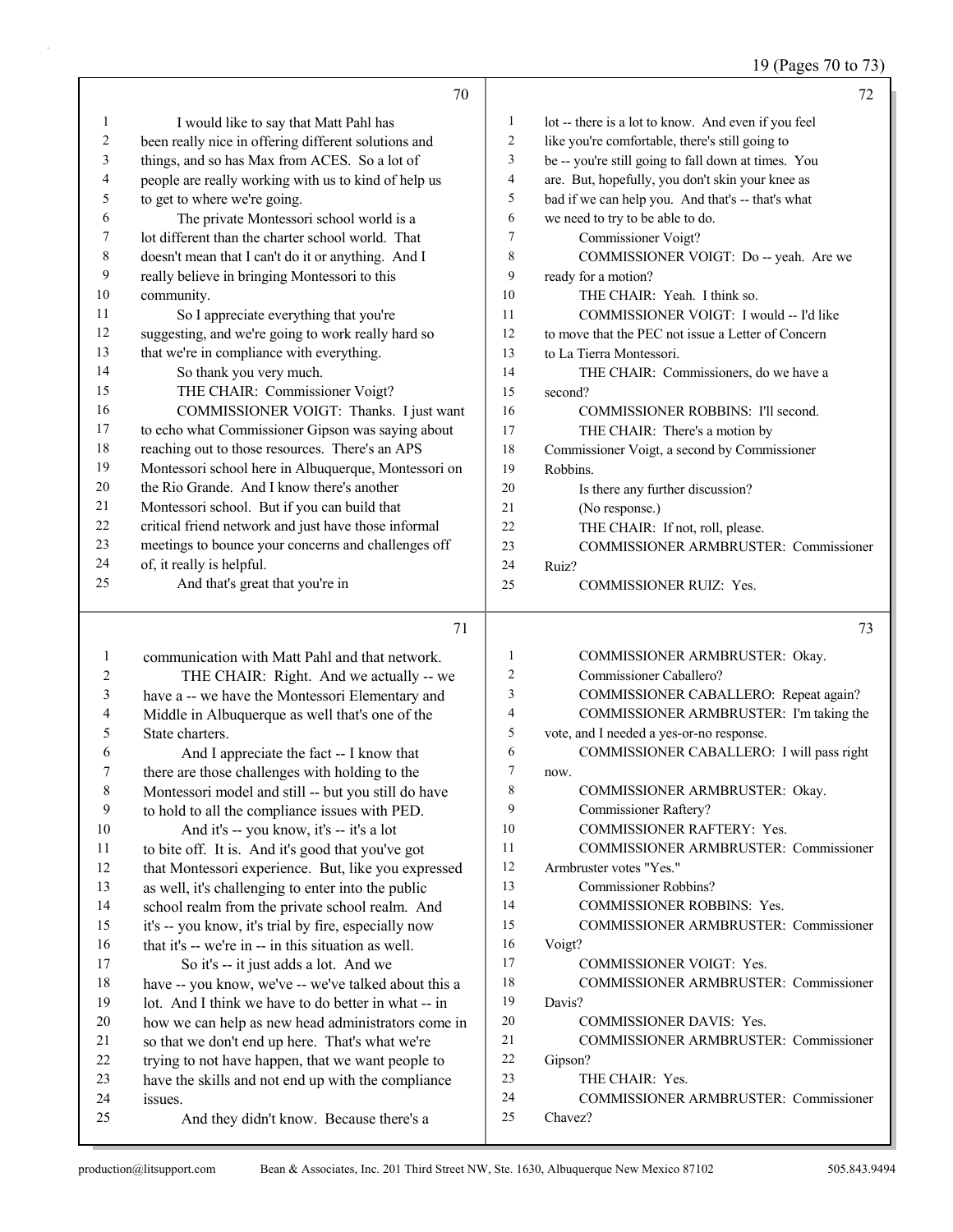20 (Pages 74 to 77)

|                | 74                                                                                  |              | 76                                                    |
|----------------|-------------------------------------------------------------------------------------|--------------|-------------------------------------------------------|
| 1              | COMMISSIONER CHAVEZ: Yes.                                                           | $\mathbf{1}$ | day and your willingness to hang in and do this. So   |
| 2              | COMMISSIONER ARMBRUSTER: I am back to                                               | 2            | we appreciate this, and, hopefully, you can open      |
| 3              | Commissioner Caballero, I believe.                                                  | 3            | safely soon.                                          |
| 4              | COMMISSIONER CABALLERO: Yes.                                                        | 4            | MS. AMY LARSEN: And I want to say also                |
| 5              | THE CHAIR: So the motion passed                                                     | 5            | thank you for your time, and we appreciate being      |
| 6              | nine-zero?                                                                          | 6            | able to respond. So thank you very much.              |
| 7              | COMMISSIONER ARMBRUSTER: It did.                                                    | $\tau$       | THE CHAIR: Thanks.                                    |
| 8              | THE CHAIR: So -- and thank you for this                                             | 8            | MS. KAREN WOERNER: So, folks from the                 |
| 9              | response. The only thing I'm going to ask is that                                   | 9            | school, I'm going to move you back to attendees. If   |
| $10\,$         | the Charter School Division just keep us updated if                                 | 10           | you want to stay at the meeting, it's up to you.      |
| 11             | reporting issues continue. Then, obviously, we'll                                   | 11           | But I'm going to move your -- from the panel.         |
| 12             | have to revisit this. But hopefully with                                            | 12           | THE CHAIR: Okay. So we are on to Item                 |
| 13             | Ms. Feathers on board now full-time, and there's a                                  | 13           | No. 8, which is Discussion of Legislative Policy      |
| 14             | clear path for communications, and I think the head                                 | 14           | Agenda.                                               |
| 15             | of the governance council has heard some of the                                     | 15           | MS. KAREN WOERNER: Is the wrong agenda                |
| 16             | concerns in terms of those reporting issues, so the                                 | 16           | posted? Isn't the next item --                        |
| $17\,$         | governance council is more aware of perhaps what                                    | 17           | <b>COMMISSIONER VOIGT: La Academia Dolores</b>        |
| 18             | they need to stay on top of.                                                        | 18           | Huerta?                                               |
| 19             | COMMISSIONER VOIGT: And may I add, also,                                            | 19           | THE CHAIR: Oh, sorry. Sorry. That was                 |
| 20             | just for the record, that in our SharePoint that we                                 | $20\,$       | my fault. I'm overreaching here. No, no. My No. 8     |
| 21             | should have received the Letter of Concern that was                                 | 21           | on the agenda -- am I missing something?              |
| $22\,$         | sent to the school outlining all the specific topics                                | 22           | MS. KAREN WOERNER: We added --                        |
| 23             | that we just discussed. That's all. Thanks.                                         | 23           | THE CHAIR: I did. But it's not on the                 |
| 24             | MS. AMI JAEGER: But for clarity on the                                              | $24\,$       | agenda that I just most recently printed out. So      |
| 25             | record, a Letter of Concern was not prepared because                                | 25           | that's why I skipped it, because it's not on my       |
|                |                                                                                     |              |                                                       |
|                |                                                                                     |              |                                                       |
|                |                                                                                     |              |                                                       |
|                | 75                                                                                  |              | 77                                                    |
| $\mathbf{1}$   | that was part of the due process consideration for                                  | 1            | printout.                                             |
| 2              | the school to be able to adequately hear what the                                   | 2            | So, sorry.                                            |
| 3              | issues were, see the information we had received,                                   | 3            | So we are on to Item No. 8, which is                  |
| $\overline{4}$ | and give them time to respond.                                                      | 4            | actually La Academia Dolores Huerta, correct?         |
| 5              | So I just need to be clear on the record,                                           | 5            | MS. KAREN WOERNER: Yes. And so Sylvy has              |
| 6              | a Letter of Concern was not prepared.                                               | 6            | been waiting, so I'm going to promote her and see     |
| 7              | COMMISSIONER VOIGT: Okay. Sometimes --                                              | 7            | who else from the school needs to join us.            |
| 8              | the PEC should have just had more information                                       | 8            | Hi, Sylvy. Sylvy, you'll need to unmute               |
| 9              | that -- you know, to have this discussion, not a                                    | 9            | yourself.                                             |
| $10\,$         | letter from October of 2019. I mean, you know what                                  | 10           | MS. GALVAN DE LUCERO: Good morning. How               |
| 11             | I mean? It's just -- it's confusing.                                                | 11           | are we today?                                         |
| 12             | THE CHAIR: What the PEC was addressing                                              | 12           | MS. KAREN WOERNER: Sylvy, is there                    |
| 13             | was what was addressed by the school in the letter.                                 | 13           | someone else we should be adding?                     |
| 14             | COMMISSIONER VOIGT: I know that.                                                    | 14           | MS. GALVAN DE LUCERO: Yes. Robert                     |
| 15             | THE CHAIR: And that was outlined as a                                               | 15           | Palacios was going to sign in.                        |
| 16             | result of the discussion from the last meeting.                                     | 16           | MS. KAREN WOERNER: Anyone else?                       |
| 17             | There were no -- there was nothing else that was                                    | 17           | MS. GALVAN DE LUCERO: I have Michelle                 |
| $18\,$         | sent out via the PEC. Ms. Matthews populated the                                    | 18           | Paz, our assistant principal in our office with me.   |
| 19             | concerns that were raised at the public meeting.                                    | 19           | But she'll be in and out, because we also have        |
| $20\,$         | COMMISSIONER VOIGT: Okay.                                                           | 20           | parent-teacher conferences going on.                  |
| 21             | THE CHAIR: And that's what this letter                                              | 21           | MS. KAREN WOERNER: You're trying to run a             |
| 22             | addressed.                                                                          | 22           | school at the same time.                              |
| 23             | COMMISSIONER VOIGT: Thank you.                                                      | 23           | MS. GALVAN DE LUCERO: Yeah, we're doing               |
| 24<br>25       | THE CHAIR: Okay. Thank you once again.<br>Thank you every day for what you do every | 24<br>25     | what we can.<br>MS. KAREN WOERNER: So I just tried to |

a k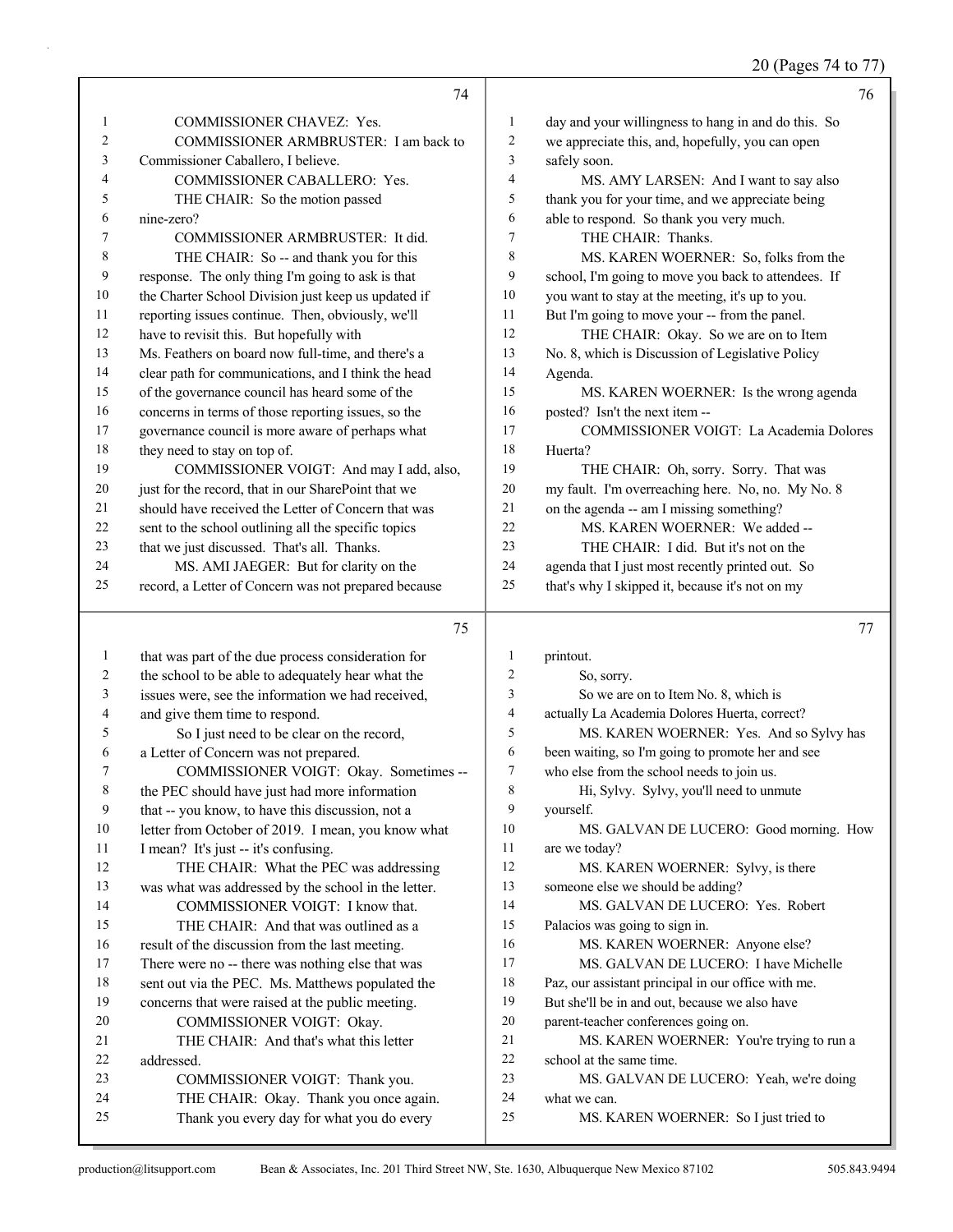# 21 (Pages 78 to 81)

|                          | 78                                                                                                         |                          | 80                                                                                             |
|--------------------------|------------------------------------------------------------------------------------------------------------|--------------------------|------------------------------------------------------------------------------------------------|
| $\mathbf{1}$             | move him to panelists. I don't see him, though. I                                                          | $\mathbf{1}$             | if you do -- even if Doña Ana County can open, if                                              |
| $\boldsymbol{2}$         | see Sylvy, but I don't see -- he disappeared, Sylvy.                                                       | $\sqrt{2}$               | the school is comfortable in opening. So maybe                                                 |
| $\mathfrak{Z}$           | MS. GALVAN DE LUCERO: Oh, no. There he                                                                     | $\mathfrak z$            | that's the first thing we need to get answered.                                                |
| $\overline{\mathcal{A}}$ | is. He's sideways.                                                                                         | $\overline{4}$           | MS. GALVAN DE LUCERO: Yes. So we have                                                          |
| 5                        | THE CHAIR: So, Robert, we have to kind                                                                     | $\sqrt{5}$               | had this discussion with our governing board. And                                              |
| 6                        | $of -$                                                                                                     | 6                        | we had decided that should we be given the green                                               |
| 7                        | MS. GALVAN DE LUCERO: You're sideways.                                                                     | 7                        | light to return, we would return at the end of the                                             |
| $\,$ $\,$                | THE CHAIR: There you go. Okay. So we                                                                       | $\,$ $\,$                | first nine weeks in order to not have to transition,                                           |
| 9                        | have everyone in? All right.                                                                               | 9                        | you know, in the middle of a grading period and all                                            |
| 10                       | So thanks for -- thanks for joining us. I                                                                  | 10                       | of that. So it is our intent to come back if we get                                            |
| $11\,$                   | mentioned last -- I believe I mentioned last month                                                         | 11                       | that blessing.                                                                                 |
| 12                       | that the school had reached out to me with a concern                                                       | 12                       | It's my understanding that although there                                                      |
| 13                       | because, as you all remember, we closed out every                                                          | 13                       | has been some green lights given to elementary                                                 |
| 14                       | piece of the Corrective Action Plan except for the                                                         | 14                       | levels or K-through-5, they still have no timeline                                             |
| 15                       | math, and we were holding that open for an update in                                                       | 15                       | or even idea -- rough idea -- for middle school and                                            |
| 16                       | October.                                                                                                   | 16                       | high school, which, even if we're green I guess                                                |
| 17                       | The school obviously has not been able to                                                                  | 17                       | leaves us in a bit of a gray area. So that's kind                                              |
| $18\,$                   | open. Doña Ana County is in the Red Zone. I think                                                          | 18                       | of where we're at right now.                                                                   |
| 19                       | we might have moved to yellow. I haven't updated --                                                        | 19                       | THE CHAIR: Okay. So that -- you know,                                                          |
| $20\,$                   | I haven't looked at the update today, but I think we                                                       | $20\,$                   | that does present that, you know, extra added                                                  |
| $21\,$                   | might have moved to yellow. But that presents a                                                            | 21                       | challenge that, at this point in time, even if --                                              |
| 22                       | challenge with the school's inability to bring                                                             | 22                       | even if we go into green, the school's unable to --                                            |
| 23                       | students in to successfully do the assessments.                                                            | 23                       | because they're a middle school. At this point in                                              |
| 24                       | So I figured this was the best time to                                                                     | 24                       | time, it doesn't look like the State guidance is                                               |
| 25                       | have a discussion about that to see what the                                                               | 25                       | going to allow the middle-school levels to open.                                               |
|                          |                                                                                                            |                          |                                                                                                |
|                          |                                                                                                            |                          |                                                                                                |
|                          |                                                                                                            |                          |                                                                                                |
|                          | 79                                                                                                         |                          | 81                                                                                             |
| $\mathbf{1}$             | Commission wanted to do. If there was -- if there                                                          | 1                        | $So -$                                                                                         |
| $\overline{c}$           | was any chance that the school was going to be able                                                        | $\overline{c}$           | MS. KAREN WOERNER: I would agree,                                                              |
| $\sqrt{3}$               | to bring kids in, could do the assessment, I think                                                         | 3                        | Madam Chair.                                                                                   |
| $\overline{\mathcal{A}}$ | it's a tough turnaround time now at this point in                                                          | $\overline{\mathcal{L}}$ | THE CHAIR: Yeah. Yeah. So the school is                                                        |
| 5                        | time.                                                                                                      | 5                        | unable to do the assessment that would fulfill the                                             |
| 6                        | So I wanted Sylvy to weigh in on this                                                                      | 6                        | Corrective Action Plan. It's been no fault of the                                              |
| 7                        | before we make a decision on what we want to do                                                            | $\tau$                   | school that they can't do this. And I don't think                                              |
| 8                        | about closing out the Corrective Action Plan. So                                                           | $\,$ $\,$                | it's without -- you know, Sylvy even mentioned maybe                                           |
| 9                        | thank you.                                                                                                 | 9                        | we could do it remotely. Well, that's really                                                   |
| 10                       | And I'm sorry. Could you all please                                                                        | 10                       | challenging, because, you know, I think they'd do                                              |
| 11                       | identify yourselves for the record?                                                                        | 11                       | really well. So -- you know.                                                                   |
| 12                       | MS. GALVAN DE LUCERO: Sylvy Galvan de                                                                      | 12                       | MS. GALVAN DE LUCERO: We would hope that                                                       |
| 13                       | Lucero, head principal, La Academia Dolores Huerta.                                                        | 13                       | they are crafty enough to do well.                                                             |
| 14                       | MS. MICHELLE PAZ: Michelle Paz -- go                                                                       | 14                       | THE CHAIR: So, yeah. We have to give                                                           |
| 15                       | ahead.                                                                                                     | 15                       | kudos to those for thinking this out. But I just                                               |
| 16                       | MR. ROBERT PALACIOS: Robert Palacios,                                                                      | 16                       | don't think it -- it's just not possible.                                                      |
| 17                       | governing council. I'm the treasurer.                                                                      | 17                       | So I think, at this point in time, my                                                          |
| 18                       | MS. MICHELLE PAZ: And Michelle Paz,                                                                        | $18\,$                   | recommendation is that the Commission simply close                                             |
| 19                       | assistant principal.                                                                                       | 19                       | out the Corrective Action Plan, and, hopefully, by                                             |
| 20                       | THE CHAIR: Thanks.                                                                                         | $20\,$                   | the time the school is up for renewal, during that                                             |
| 21                       | MS. GALVAN DE LUCERO: We're trying to                                                                      | $21\,$                   | hearing, let's just hope that middle schools are                                               |
| $22\,$                   | maneuver.                                                                                                  | 22                       | able to open. Maybe they can conduct some                                                      |
| 23                       | THE CHAIR: I know. So, Sylvy, I don't --                                                                   | $23\,$                   | preliminary assessment.                                                                        |
| 24<br>25                 | I think at this point in time, I don't know whether<br>the governance council has made a decision on, even | 24<br>25                 | But that's the best -- you know, that's<br>the best we can hope for at this point in time. You |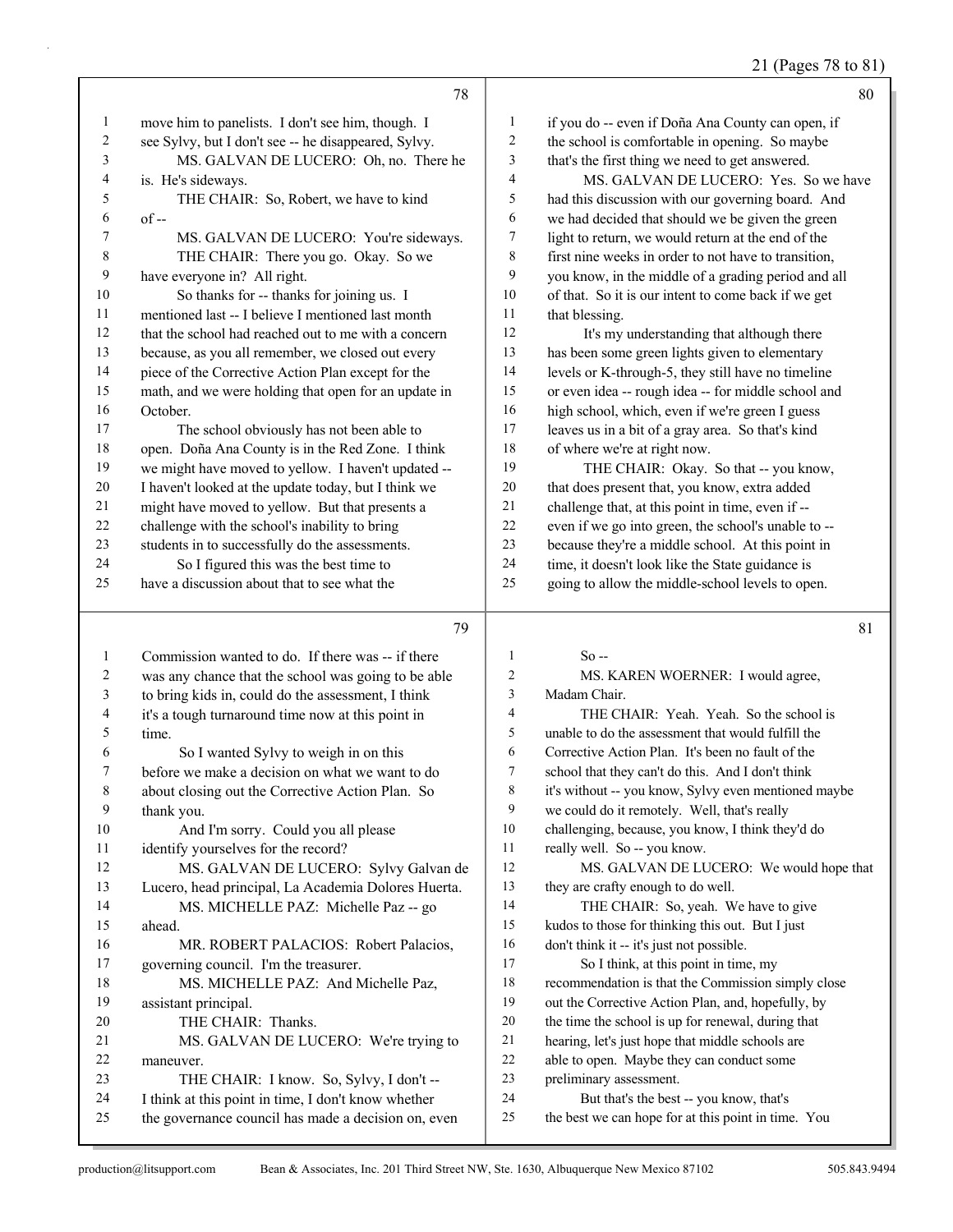22 (Pages 82 to 85)

|              | 82                                                   |                | 84                                                   |
|--------------|------------------------------------------------------|----------------|------------------------------------------------------|
| 1            | know, I don't -- we can't hold someone to the fire   | 1              | of increase in enrollment, or have there been any    |
| 2            | when there's no fire department --                   | $\overline{2}$ | changes as a result of this? Or have you kind of     |
| 3            | MS. GALVAN DE LUCERO: Right.                         | 3              | stayed the same?                                     |
| 4            | THE CHAIR: -- you know. So that's --                 | 4              | MS. GALVAN DE LUCERO: Enrollment has                 |
| 5            | that's my recommendation at this point. They're      | 5              | definitely been a challenge. I think that's across   |
| 6            | also in the middle of trying to do renewals. So      | 6              | the board and across the state, and I'm even coming  |
| 7            | let's just give them that time to figure out the     | 7              | across some research that it's across the nation.    |
| 8            | renewal application and get that done and not have   | 8              | We have actually lost some -- not lost some          |
| 9            | this hang over them because there's nothing that can | 9              | students, but we're having trouble tracking them     |
| 10           | be done.                                             | 10             | down in the sense of whatever last contract          |
| 11           | COMMISSIONER VOIGT: I agree, Madam Chair.            | 11             | information is no longer active, and they have --    |
| 12           | COMMISSIONER CABALLERO: Madam Chair, I'm             | 12             | nobody's requested records from us to say that       |
| 13           | glad that you came out with a recommendation. I was  | 13             | they're enrolled somewhere else.                     |
| 14           | trying to think about what to do about the school,   | 14             | So we're not quite sure. We're in this               |
| 15           | and I just couldn't come up with some kind of        | 15             | gray zone with that. We were hoping that if we got   |
| 16           | adequate suggestion or solution as a Commissioner.   | 16             | the green light and we were able to return in        |
| 17           | This can be rather hard for all the                  | 17             | hybrid, because the other districts rather than us   |
| 18           | schools to -- to show progress and keep students and | 18             | have opted to stay remote for the entire semester,   |
| 19           | plan for the future. I -- there's a lot of           | 19             | that that would help. But we still don't have that   |
| 20           | unknowns. The only -- I can only suggest and hope    | 20             | green light yet.                                     |
| 21           | that the staff are mindful of -- my grandchildren go | 21             | So it's been a struggle. I've been doing             |
| 22           | to a school in -- in L.A. in an area where there's a | 22             | as much recruiting as I possibly can through social  |
| 23           | lot of people of color and a lot of immigrants.      | 23             | media. We have posters put up throughout town        |
| 24           | And so my grandson, with all his                     | 24             | letting people know what's going on. I've done some  |
| 25           | classmates, pick up -- they picked up computers.     | 25             | radio interviews as well, letting the community know |
|              | 83                                                   |                | 85                                                   |
| $\mathbf{1}$ | And only three of them showed up every day to do     | 1              | we're still here.                                    |
| 2            | homework and -- with a teacher.                      | $\overline{c}$ | We were lucky enough to be able to                   |
| 3            | I just don't know what their progress is             | 3              | purchase enough laptops for our entire student body, |
| 4            | going to be as a classroom. Not a whole lot.         | $\overline{4}$ | and hotspots when requested. So we've tried to take  |
| 5            | So I'm hoping that the staff of                      | 5              | care of the technology challenges that many of our   |
| 6            | La Academia Dolores Huerta are looking at creative   | 6              | students would have had.                             |
|              | ways of keeping up with that type of community,      | 7              | And we also, you know, have someone on               |
| 8            | because that's your community, on how to teach, how  | 8              | campus every day in case somebody's having technical |
| 9            | to stay on top, how to get parents to participate.   | 9              | issues or anything like that where they can come in  |
| 10           | Mine could never help me out with my                 | 10             | and, you know, deal with that or get a little bit of |
| 11           | homework. But they took out the whip anyway. They    | 11             | help logging into their Canvas or whatever platform  |
| 12           | understood that. So I was forced to do whatever I    | 12             | is being used that day for instruction.              |
| 13           | had to do on my own and with older brothers and      | 13             | We also opted in with ENGAGE New Mexico in           |
| 14           | sisters. So it is trying times, guys. I hope you     | 14             | order to help with keeping kids, you know, and       |
| 15           | can get your kids to -- to show progress.            | 15             | tracking kids that aren't logging on regularly. And  |
| 16           | But that's going to be everywhere,                   | 16             | we also, via our social worker who is amazing, are   |
| 17           | Madam Chair. We're going to have challenges          | 17             | doing regular home visits to kids who we're a little |
| 18           | everywhere, not just in the charter schools, but     | $18\,$         | concerned about and we're not seeing on a regular    |

 concerned about and we're not seeing on a regular basis to find out what we can do to help support them.

21 But, yeah, the numbers have definitely been a challenge in this environment. We've had a lot of parents who have opted to home-school or have moved them to private schools because, of course, they're not held to the same constraints that a lot

everywhere.

to be very creative.

20 THE CHAIR: Right.

24 THE CHAIR: Just one sec.

21 COMMISSIONER CABALLERO: And everybody has

23 COMMISSIONER VOIGT: Yeah. Madam Chair?

25 Sylvy, could you -- have you seen any kind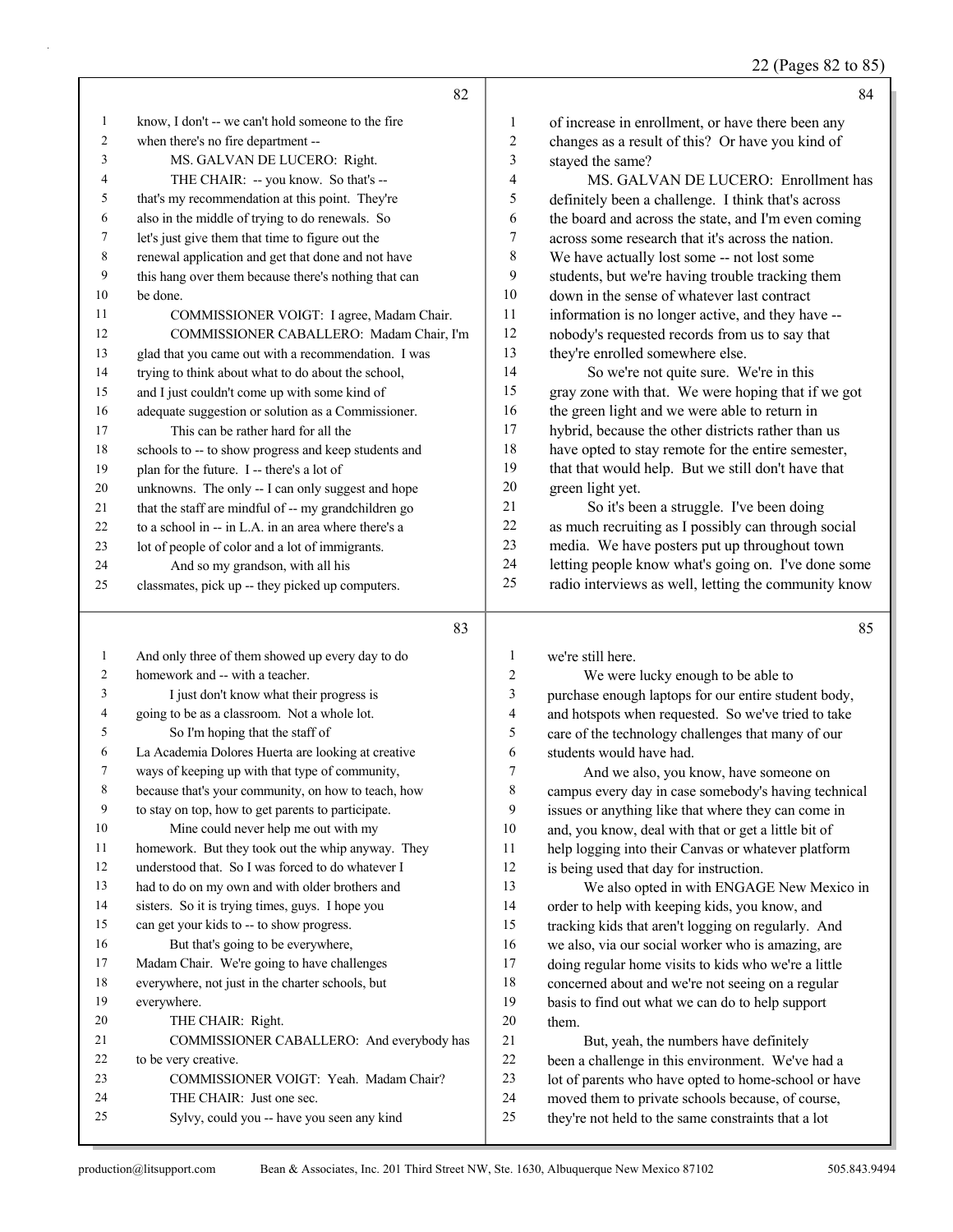23 (Pages 86 to 89)

|                | 86                                                   |                 | 88                                                   |
|----------------|------------------------------------------------------|-----------------|------------------------------------------------------|
| 1              | of -- that us public schools are.                    | $\mathbf{1}$    | No, I'm not going to hold you to that, and           |
| $\overline{2}$ | THE CHAIR: Okay. Thanks.                             | $\overline{c}$  | personally, on a vote. That is not what I would be   |
| 3              | Commissioner Voigt?                                  | 3               | doing. But I think it's important for you -- and     |
| 4              | COMMISSIONER VOIGT: Thank you. Yes.                  | 4               | I'm sure you're doing it anyway. But in the report   |
| 5              | Ms. Galvan de Lucero, it's good to hear that you     | 5               | to us, I would only want seventh- and eighth-graders |
| 6              | tapped in to ENGAGE New Mexico, because that was     | 6               | who were in attendance last year, not ones who might |
| 7              | something I was going to bring up. I know they're    | $7\phantom{.0}$ | have joined this year.                               |
| 8              | working with PED to try to locate a lot of the lost  | 8               | The other thing I wanted you to check on             |
| 9              | students that haven't surfaced or resurfaced yet,    | 9               | was -- so last year, they were doing New Mexico      |
| 10             | you know, due to COVID.                              | 10              | DASH, and I'm not even sure, because I am not        |
| 11             | And I'm glad to hear that Madam Chairwoman           | 11              | working now -- I can't tell you how happy I am about |
| 12             | is looking to grant the graces to the schools that   | 12              | that. But, anyway, I'm wondering, with New Mexico    |
| 13             | are in this purgatory of time, you know. There's     | 13              | DASH, are you able to -- is that continuing from     |
| 14             | going -- we know that there's going to be inevitable | 14              | where they assessed the needs last time?             |
| 15             | learning loss as a country. And the more that we     | 15              | THE CHAIR: Okay. I'm going to -- and                 |
| 16             | can do to help minimize that and look at the other   | 16              | it's partly my fault, because the discussion is      |
| 17             | greater academic -- I mean non-academic needs of     | 17              | really on the motion. Because we have a motion.      |
| 18             | schools, which is social-emotional learning and      | 18              | Don't we have a motion?                              |
| 19             | trauma-informed instruction, because there's so much | 19              | COMMISSIONER VOIGT: No. But I'm ready to             |
| 20             | of our youth nationwide that are suffering through   | 20              | make one.                                            |
| 21             | so much more than not being able to pass Algebra 2.  | 21              | THE CHAIR: I'm sorry. I've lost my mind.             |
| 22             | So I just wanted to make that statement.             | 22              | Sorry. Sorry. I thought we already had the motion    |
| 23             | Thank you.                                           | 23              | out there. Sorry. I'm okay. I'm getting ahead of     |
| 24             | THE CHAIR: Okay. Thanks.                             | 24              | myself. It's wishful thinking.                       |
| 25             | Commissioner Armbruster?                             | 25              | COMMISSIONER ARMBRUSTER: That's okay. Is             |
|                | 87                                                   |                 | 89                                                   |
| 1              | COMMISSIONER ARMBRUSTER: Yes. I have                 | $\mathbf{1}$    | that okay to ask?                                    |
| 2              | just a couple of things to say.                      | $\overline{c}$  | THE CHAIR: It is. I lost my mind. I                  |
| 3              | Number one, I do want to say that I would            | 3               | thought we had a motion out there. So I'm good.      |
| 4              | agree with not holding you to this. But what I       | 4               | MS. GALVAN DE LUCERO: It's okay. I'd be              |
| 5              | would like to see, if this is even possible. I       | 5               | happy to answer that. If I am wrong in any way,      |
| 6              | don't think we know what tomorrow brings, to be      | 6               | Karen, you can help me out in clarification.         |
| 7              | honest.                                              | $\overline{7}$  | But it's my understanding that whatever              |
| 8              | But if you get kids back -- that's the big           | 8               | DASH plan we had for the previous year, because of   |
| 9              | one, "if" -- I would like to see the -- isn't it     | 9               | COVID and everything, that the State is asking us to |
| 10             | "Imagine" -- what's the name of that place? --       | $10\,$          | basically just keep that same plan in place. And if  |
| 11             | MS. GALVAN DE LUCERO: Illuminate.                    | 11              | we need to tweak it or adjust it, we do have the     |
| 12             | COMMISSIONER ARMBRUSTER: Illuminate.                 | 12              | freedom to do that.                                  |
| 13             | It's one of those kind of words. I would like to     | 13              | But they're basically telling us since we            |
| 14             | see the students, only the students who were there   | 14              | were never able to close it out, let's go ahead and  |
| 15             | last year -- in other words, not the sixth-graders,  | 15              | just kind of continue with the same plan. That's my  |
| 16             | not a new seventh-grader, not a new eighth-grader,   | 16              | understanding.                                       |
| 17             | but those who have been there -- but I would like to | 17              | COMMISSIONER ARMBRUSTER: So, in a sense,             |
| 18             | see, if possible -- again, if possible -- if they    | 18              | at the renewal, which is a big decision, as you      |
| 19             | could at least take a test, just to see where they   | 19              | know--                                               |
| 20             | were -- I imagine you would give it to all of your   | 20              | MS. GALVAN DE LUCERO: Oh, yes.                       |
| 21             | students.                                            | 21              | COMMISSIONER ARMBRUSTER: -- I think --               |
| 22             | But the ones I would want to kind of just            | 22              | and, again, if possible -- everything is "if" -- I   |
| 23             |                                                      |                 |                                                      |
|                | see how they were from the time they didn't do as    | 23              | would like to see kind of what the plan was for      |
| 24             | well -- or enough to pass the CAP. Just say it that  | 24              | addressing the needs in math. I would like to see a  |
| 25             | way. I would like to see that.                       | 25              | test -- again, it isn't a do-or-die; there's a lot   |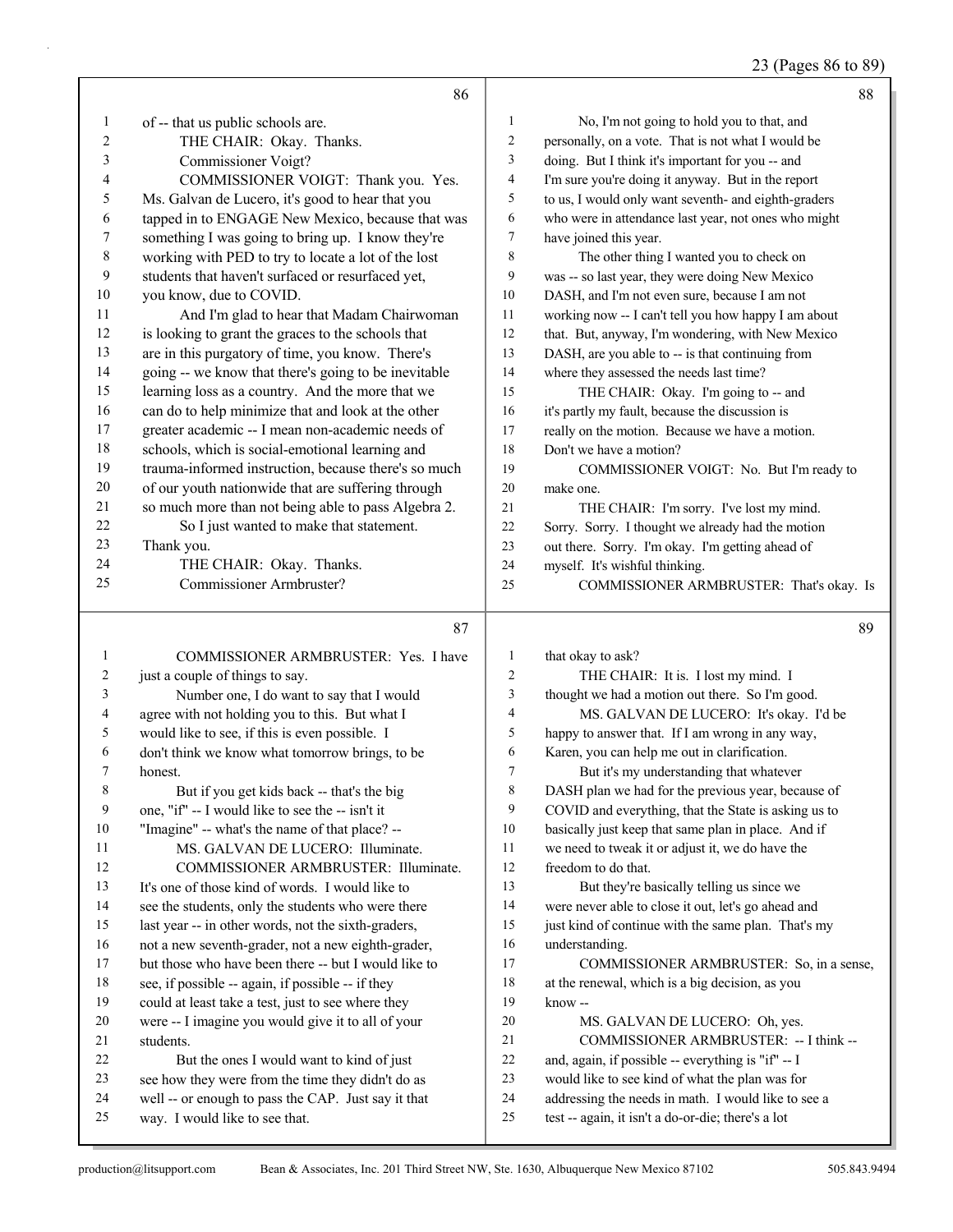# 24 (Pages 90 to 93)

|    | 90                                                   |                | 92                                                   |
|----|------------------------------------------------------|----------------|------------------------------------------------------|
| 1  | of circumstances. But I think it's important to      | 1              | <b>COMMISSIONER VOIGT: Yes.</b>                      |
| 2  | have the data for -- just for everything, because    | $\overline{2}$ | <b>COMMISSIONER ARMBRUSTER: Commissioner</b>         |
| 3  | those kids -- I don't know. I'm just saying.         | 3              | Chavez?                                              |
| 4  | MS. GALVAN DE LUCERO: No. I agree. It                | 4              | <b>COMMISSIONER CHAVEZ: Yes.</b>                     |
| 5  | is our intent, when we are able to, to assess those  | 5              | <b>COMMISSIONER ARMBRUSTER: Commissioner</b>         |
| 6  | students, if nothing else, for instructional         | 6              | Robbins?                                             |
| 7  | purposes, so that we can guide our lesson planning   | 7              | <b>COMMISSIONER ROBBINS: Yes.</b>                    |
| 8  | and help fill in any instructional loss that has     | 8              | <b>COMMISSIONER ARMBRUSTER: Commissioner</b>         |
| 9  | happened. Because it's kind of hard right now.       | 9              | Gipson?                                              |
| 10 | It's definitely a lot of winging it as we go.        | 10             | THE CHAIR: Yes.                                      |
| 11 | COMMISSIONER ARMBRUSTER: And absolutely.             | 11             | <b>COMMISSIONER ARMBRUSTER: Commissioner</b>         |
| 12 | And I don't want to -- my purpose was not to put you | 12             | Ruiz?                                                |
| 13 | on the spot. But, as a Commissioner who needs to     | 13             | <b>COMMISSIONER RUIZ: Yes.</b>                       |
| 14 | make a decision in December, that I would hopefully  | 14             | COMMISSIONER ARMBRUSTER: Commissioner                |
| 15 | be able to see some results where they are in math.  | 15             | Caballero?                                           |
| 16 | If they're down, they're down. I'm not going to say  | 16             | <b>COMMISSIONER CABALLERO: Yes.</b>                  |
| 17 | "Well, they're down; therefore, I'm not going to     | 17             | <b>COMMISSIONER ARMBRUSTER: Commissioner</b>         |
| 18 | vote."                                               | 18             | Raftery?                                             |
| 19 | No. No. That's not what I'm saying at                | 19             | <b>COMMISSIONER RAFTERY: Yes.</b>                    |
| 20 | all.                                                 | 20             | COMMISSIONER ARMBRUSTER: That's a                    |
| 21 | But I do think it's important for us to              | 21             | nine-to-zero vote, and the motion passes.            |
| 22 | see the plan, to see the -- kind of where you're     | 22             | THE CHAIR: Thank you very much. And                  |
| 23 | going on that math, because it was very low.         | 23             | thank you for what you do every day. You're kind of  |
| 24 | So that would be my comment. Thank you.              | 24             | like "the little school that could"; so -- you know. |
| 25 | Sorry we've not -- someone else can make a motion.   | 25             | MS. GALVAN DE LUCERO: We're chugging                 |

### 91

| 1  | Yes, I'm done.                                    | 1  | along.                                               |
|----|---------------------------------------------------|----|------------------------------------------------------|
| 2  | COMMISSIONER VOIGT: Madam Chair, if we're         | 2  | THE CHAIR: And we hope that everyone can             |
| 3  | ready?                                            | 3  | open in some form soon. And I know you're dealing    |
| 4  | THE CHAIR: I think we are.                        | 4  | with that challenging age that really needs that     |
| 5  | COMMISSIONER VOIGT: I think.                      | 5  | contact. But it's -- you know, we don't know what's  |
| 6  | THE CHAIR: I've already done it,                  | 6  | going to happen.                                     |
| 7  | actually.                                         | 7  | So thank you for engaging in those                   |
| 8  | COMMISSIONER VOIGT: All right. Well,              | 8  | conversations and trying to do everything you can to |
| 9  | here's what Chairman Gipson said.                 | 9  | touch base with these kids, because we do know,      |
| 10 | I move that the PEC continue -- I move            | 10 | unfortunately, that there are some that are getting  |
| 11 | that the PEC close the Corrective Action Plan for | 11 | lost, and it's devastating to all of us when we know |
| 12 | La Academia Dolores Huerta.                       | 12 | that there's kids out there in our communities that  |
| 13 | COMMISSIONER RAFTERY: Second.                     | 13 | are facing those challenges.                         |
| 14 | THE CHAIR: We have a motion by                    | 14 | So we will actually see you soon.                    |
| 15 | Commissioner Voigt, a second by Commissioner      | 15 | MS. GALVAN DE LUCERO: Yes.                           |
| 16 | Raftery.                                          | 16 | THE CHAIR: It's going to come around                 |
| 17 | If there's no further discussion, roll,           | 17 | sooner, and, you know, maybe in person. Who knows?   |
| 18 | please.                                           | 18 | MS. GALVAN DE LUCERO: Fingers crossed.               |
| 19 | COMMISSIONER ARMBRUSTER: Okay. I just             | 19 | THE CHAIR: Thanks. Stay safe.                        |
| 20 | had to check to see if I was muted.               | 20 | MS. GALVAN DE LUCERO: Thank you, all.                |
| 21 | Commissioner Davis?                               | 21 | Thank you. Stay safe. Have a good day.               |
| 22 | <b>COMMISSIONER DAVIS: Yes.</b>                   | 22 | MS. KAREN WOERNER: So, school people, I'm            |
| 23 | <b>COMMISSIONER ARMBRUSTER: Commissioner</b>      | 23 | going to remove you. If you want to stay on the      |
| 24 | Armbruster votes "Yes."                           | 24 | meeting, you're welcome to do that. But we're going  |
| 25 | Commissioner Voigt?                               | 25 | to remove you from the panel.                        |
|    |                                                   |    |                                                      |

93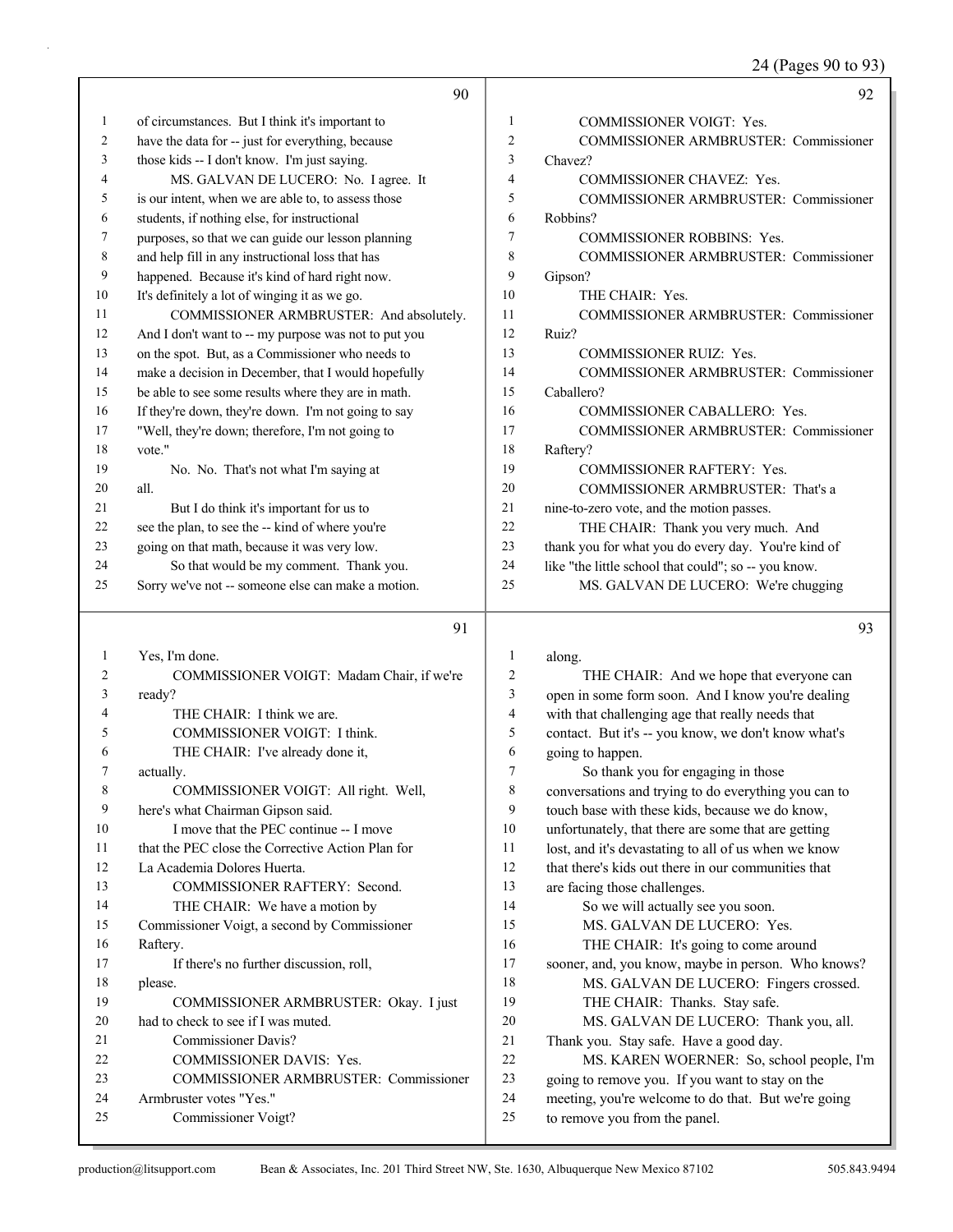| 25 (Pages 94 to 97) |
|---------------------|
|---------------------|

|              | 94                                                                                                   |                  | 96                                                                                   |
|--------------|------------------------------------------------------------------------------------------------------|------------------|--------------------------------------------------------------------------------------|
| $\mathbf{1}$ | THE CHAIR: So we are now on to Item No. 9                                                            | 1                | So that the individual who was put forward                                           |
| 2            | which is Discussion of Legislative Policy.                                                           | $\overline{c}$   | on, negotiations broke down. So they're no longer                                    |
| 3            | And I put this on so that Commissioners                                                              | 3                | going to take the position. So there is -- there is                                  |
| 4            | now start thinking about. In October Work Session,                                                   | 4                | a search going on once again for a new Charter                                       |
| 5            | that's going to be on the Work Session topic, so                                                     | 5                | School director. So if anyone has a name that they                                   |
| 6            | that my request is you think about what legislative                                                  | 6                | can suggest, there is -- there is a request out for                                  |
| 7            | policy you may think about so that you bring it                                                      | $\tau$           | people to send a letter of interest and a resume to                                  |
| 8            | forward for the October Work Session.                                                                | 8                | Allison. And the search committee will reconvene at                                  |
| 9            | Ami has a -- Ami has a list of what we did                                                           | 9                | a date to be determined.                                                             |
| 10           | from last year. So I'm going to ask her to e-mail                                                    | 10               | So it's -- like I said, it's just -- I                                               |
| 11           | that out so people refresh on what we talked about                                                   | 11               | know for everyone who was involved in the search                                     |
| 12           | last year. And we can add to it, take away.                                                          | 12               | committee, it's just deeply disappointing that we're                                 |
| 13           | But I think it's really important. It's a                                                            | 13               | back here at square one again. And I know for                                        |
| 14           | 60-day session. Who knows what it's going to look                                                    | 14               | Karen, it's doubly disappointing.                                                    |
| 15           | like? But I think we need -- last year we waited                                                     | 15               | So, Commissioner Armbruster.                                                         |
| 16           | until January to make decisions on what we were                                                      | 16               | COMMISSIONER ARMBRUSTER: Is that a                                                   |
| 17           | going to support. That's kind of late.                                                               | 17               | nationwide search that we're --                                                      |
| 18           | So I think we need to do this now and get                                                            | 18               | THE CHAIR: No, no. I do not believe that                                             |
| 19           | it cemented by December, so that we're clear on --                                                   | 19               | it's being posted anywhere.                                                          |
| 20           | and, of course, we don't know what else may come up.                                                 | 20               | COMMISSIONER ARMBRUSTER: But do you think                                            |
| 21           | We can have those discussions. When legislation is                                                   | 21               | that maybe NACSA has someone? You know, in                                           |
| 22           | dropped, we can have those discussions in January on                                                 | $22\,$           | Santa Fe. That's a great city to live in, you know?                                  |
| 23           | something, maybe, that we -- we weren't able to talk                                                 | 23               | THE CHAIR: We understand that. But it's                                              |
| 24           | about.                                                                                               | 24               | also -- you know, I can't speak to what -- you know,                                 |
| 25           | but it's an important discussion we need                                                             | 25               | because I'm not involved. The Governor's Office                                      |
|              |                                                                                                      |                  |                                                                                      |
|              |                                                                                                      |                  |                                                                                      |
|              | 95                                                                                                   |                  | 97                                                                                   |
| 1            | to have in October. So it's there so that you start                                                  | $\mathbf{1}$     | does the contract negotiations. So you're asking                                     |
| 2            | thinking about what you think we should be                                                           | $\boldsymbol{2}$ | people a lot.                                                                        |
| 3            | supporting, or not supporting. It's really a little                                                  | 3                | It's very -- I think it's very challenging                                           |
| 4            | bit of both. Okay?                                                                                   | 4                | to ask someone to move at this moment in time. But                                   |
| 5            | So thanks. And also with Item No. 9                                                                  | 5                | I think it's very important -- personally, I think                                   |
| 6            | [verbatim], the discussion on the '20-'21 PEC                                                        | 6                | it's very important for someone to understand                                        |
| 7            | calendar. Commissioner Ruiz -- I don't know if she                                                   | 7                | New Mexico to hold this job.                                                         |
| 8            | wants to say anything about it.                                                                      | 8                | So I -- you know, I think that's critical                                            |
| 9            | COMMISSIONER RUIZ: Madam Chair, I'm going                                                            | 9                | at this moment in time to understand the charter                                     |
| 10           | to leave my camera off because I'm [inaudible].                                                      | 10               | world in New Mexico, which is dramatically different                                 |
| 11           | Yes, I am working on that, and I will get                                                            | 11               | than the charter world in many other places.                                         |
| 12           | with you, as we discussed, on certain days, and we                                                   | 12               | So this is -- you know, talk about trial                                             |
| 13           | will have to look at it at our next meeting and vote                                                 | 13               | by fire. Someone -- you know, someone needs boots                                    |
| 14           | on that.                                                                                             | 14               | on the ground immediately. And there's not a whole                                   |
| 15           | THE CHAIR: Okay. Thanks. So we are on                                                                | 15               | lot of patience for, "Oh, you need to learn this."                                   |
| 16           | to Item No. 10, which is Report from the Chair.                                                      | 16               | You know, there's a lot that's going to be needed to                                 |
| 17           | So, you know, I've obviously been fielding                                                           | 17               | be learned anyway when you're coming in.                                             |
| 18           | a lot of questions about -- you know, from schools                                                   | 18               | But to understand the landscape of                                                   |
| 19           | and parents and so on -- about openings, as I'm sure                                                 | 19               | New Mexico, I think would be very challenging. And                                   |
| 20           | a lot of you also are.                                                                               | 20               | I think we've got more than a good pool of people                                    |
| 21           | We appreciate all of the support that's                                                              | 21               | here in New Mexico that are qualified for it.                                        |
| 22           | coming. It is -- as I'm sure a number of you are                                                     | 22               | COMMISSIONER VOIGT: They're just all                                                 |
| 23           | probably already aware. But it is my deeply                                                          | 23               | retired.                                                                             |
| 24<br>25     | disappointing news that we're in the process of<br>looking once again for a Charter School director. | 24<br>25         | THE CHAIR: I know. And some of them are<br>saying, "Gee, I really enjoy retirement." |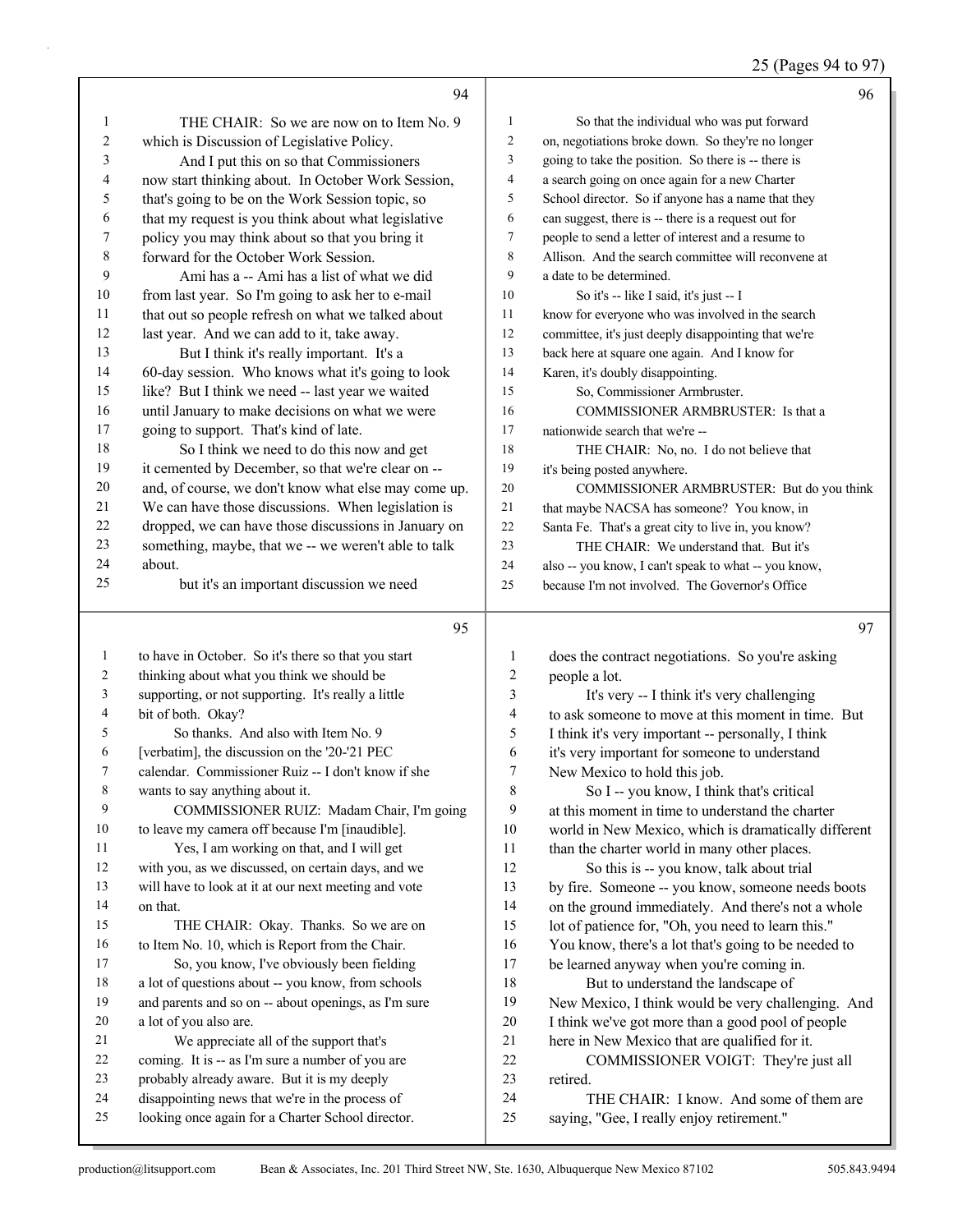26 (Pages 98 to 101)

|    | 98                                                   |    | 100                                                  |
|----|------------------------------------------------------|----|------------------------------------------------------|
| 1  | So -- you know. And, you know, you're                | 1  | which is my e-mail was hacked this morning. So if    |
| 2  | right. Santa Fe is a great place to live. But it's   | 2  | you received an e-mail from me sometime during the   |
| 3  | also not a cheap place to live. So if you're         | 3  | meeting, don't click on any links. You'll get an     |
| 4  | talking about someone outside of Santa Fe and        | 4  | e-mail about this shortly.                           |
| 5  | Albuquerque taking the position, you're asking --    | 5  | But I'm glad I just got off the phone with           |
| 6  | you know, do you sell your house? Do you -- do you   | 6  | the IT guy right before my time here on the agenda   |
| 7  | buy another house if you're renting?                 | 7  | came up. So good timing. Bad timing for a hack.      |
| 8  | You're asking someone to go from someplace           | 8  | But, again, just don't click on anything if you saw  |
| 9  | that's cheaper to live to a place where it's the     | 9  | something from me.                                   |
| 10 | most -- one of the most expensive in New Mexico to   | 10 | We -- you know, I think -- I think a                 |
| 11 | live. So, you know, that's sometimes difficult to    | 11 | number of the same issues from last time are still   |
| 12 | fit into a limited budget.                           | 12 | present for most of our charter schools.             |
| 13 | COMMISSIONER ARMBRUSTER: Right. I'm                  | 13 | Navigating the issues around reopening has           |
| 14 | thinking about how much safer New Mexico is to live  | 14 | been very challenging, especially with the           |
| 15 | than in states like -- other states.                 | 15 | challenging guidance. And in case the Commission     |
| 16 | THE CHAIR: Right.                                    | 16 | hasn't been notified, I think the real crux of the   |
| 17 | COMMISSIONER ARMBRUSTER: A lot of other              | 17 | issue is regarding NMPSIA.                           |
| 18 | states. So just saying. And if you move from         | 18 | They made a statement noting that the                |
| 19 | California, you'd think that, "Hey, what a bargain." | 19 | liability insurance wouldn't be in place if schools  |
| 20 | Just putting that out there. Not that I              | 20 | aren't following PED guidance. And because PED       |
| 21 | know anyone, by the way.                             | 21 | guidance is changing so often, it presents           |
| 22 | THE CHAIR: Right. I'm just going to                  | 22 | significant risk for our schools right now.          |
| 23 | reiterate. I think it's very important for it to be  | 23 | We are sitting down, along with the                  |
| 24 | a New Mexico candidate --                            | 24 | Superintendents Association on Tuesday with NMPSIA,  |
| 25 | COMMISSIONER VOIGT: I highly agree.                  | 25 | to talk a little bit more about what that might look |

| 1              | THE CHAIR: -- you know. Okay.                        |
|----------------|------------------------------------------------------|
| 2              | Commissioner Robbins, did you have your              |
| $\overline{3}$ | hand up? I'm not sure.                               |
| $\overline{4}$ | COMMISSIONER ROBBINS: No. I may have                 |
| 5              | been, you know, moving my glasses or something.      |
| 6              | THE CHAIR: Okay. So other than that, I               |
| 7              | think I'm good at this moment in time.               |
| 8              | And I haven't looked at the attendees in a           |
| 9              | while. I'm not sure if Matt's here or not.           |
| 10             | Karen, you're muted.                                 |
| 11             | MS. KAREN WOERNER: He was there. Yeah,               |
| 12             | he's still there. Want me to bring him in now?       |
| 13             | THE CHAIR: Yes. Thanks.                              |
| 14             | MS. KAREN WOERNER: I knew he was. I just             |
| 15             | wasn't sure if he was still hanging out.             |
| 16             | Hi, Matt.                                            |
| 17             | THE CHAIR: I haven't looked at the                   |
| 18             | participants in a while, so I wasn't sure if -- if I |
| 19             | looked way back and he wasn't there yet. So --       |
| 20             | MS. KAREN WOERNER: There he is.                      |
| 21             | THE CHAIR: Okay. So, welcome.                        |
| 22             | MR. MATT PAHL: Good morning, Madam Chair,            |
| 23             | members of the Commission. Thanks for having me.     |
| 24             | I'll just start off with a quick                     |
| 25             | announcement that is very timely and unfortunate,    |
|                |                                                      |

1 like. We sent a letter to them requesting that they -- you know, there was -- some people thought the wording that they used meant any -- any not following of guidance. Others read it as, you know, gross negligence. 6 And so we just need clarification from<br>7 NMPSIA, because I think, particularly for ou NMPSIA, because I think, particularly for our charter schools that aren't standing on a lot of cash, one lawsuit in which insurance isn't covering could sink their battleship pretty quickly. 11 So there just -- there's a lot of concern out there, particularly around those statements from the Insurance Authority. And they've been very responsive, saying, "We want to get together." 15 So in less than a handful of days, we're sitting down with them, along with the superintendents, and likely some other 18 representatives there.<br>19 So the guidance

So the guidance changing -- you know, I think people -- we're getting a handle on it as quickly as possible. The latest change, the enhanced guidance from PED has made this -- made schools recognize that -- I don't want to say the bar has been lowered. But the flexibility is -- is there.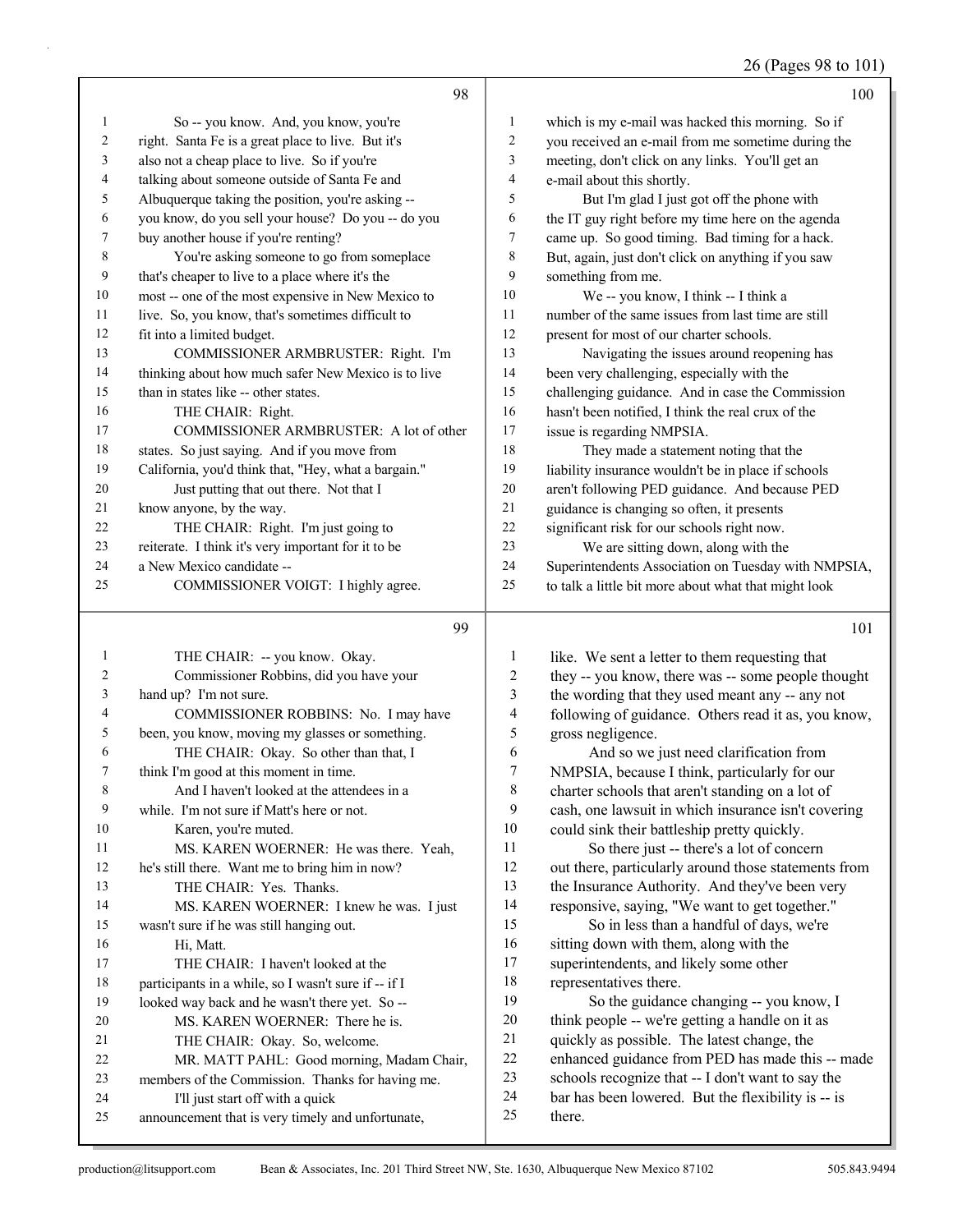27 (Pages 102 to 105)

|                                        | 102                                                                                                   |                               | 104                                                                                                    |
|----------------------------------------|-------------------------------------------------------------------------------------------------------|-------------------------------|--------------------------------------------------------------------------------------------------------|
| $\mathbf{1}$                           | So that's just right now what I think most                                                            | 1                             | expect a lot of HVAC conversations with landlords in                                                   |
| $\boldsymbol{2}$                       | of our schools are thinking about. And I really                                                       | 2                             | the future; but I don't think anybody is trying to                                                     |
| 3                                      | think we're on a path moving forward to just figure                                                   | 3                             | replace theirs now as a result.                                                                        |
| 4                                      | out what -- what the -- what schools need to do to                                                    | 4                             | THE CHAIR: Okay. Thanks.                                                                               |
| 5                                      | reopen and ensure that they have -- they have                                                         | 5                             | MR. MATT PAHL: Go ahead, Madam Chair.                                                                  |
| 6                                      | liability coverage moving forward.                                                                    | 6                             | THE CHAIR: I just said, "Thanks." My                                                                   |
| 7                                      | So                                                                                                    | $\overline{7}$                | addled mind, I have to ask when I think about it.                                                      |
| 8                                      | THE CHAIR: Sorry. But on that note, are                                                               | $\,$ $\,$                     | MR. MATT PAHL: You know, and that's --                                                                 |
| 9                                      | you finding that we -- our schools that are in                                                        | 9                             | right now, that's kind of it. Getting the guidance                                                     |
| $10\,$                                 | leased properties, are there any challenges with the                                                  | $10\,$                        | has been a big piece.                                                                                  |
| 11                                     | property owner unwilling to cooperate in doing any                                                    | $11\,$                        | I know we have a number of schools that                                                                |
| 12                                     | potential upgrades, like to the HVAC or whatever                                                      | 12                            | are looking to enter hybrid, and some after the                                                        |
| 13                                     | that may be required that the school is having                                                        | 13                            | first quarter. And I think that's kind of what                                                         |
| 14                                     | challenges, so they possibly couldn't open because                                                    | 14                            | we're seeing from a number of our Albuquerque                                                          |
| 15                                     | they can't get the landlord to cooperate?                                                             | 15                            | elementary schools, that while the district is going                                                   |
| 16                                     | MR. MATT PAHL: I don't think we've seen                                                               | 16                            | through the rest of the calendar year, we have                                                         |
| 17                                     | that. I mean, there's been some challenges on who                                                     | 17                            | schools that are wanting to make sure they have                                                        |
| 18                                     | pays for new filters. But if someone can't go to a                                                    | 18                            | everything in order. So they're waiting until                                                          |
| 19                                     | MERV 13 because of the HVAC system, I don't think                                                     | 19                            | October, and then [inaudible] a couple of them right                                                   |
| 20                                     | anyone's -- at present is saying, "Hey, we need a                                                     | 20                            | now.                                                                                                   |
| 21                                     | new HVAC system." That's tens of thousands of                                                         | 21                            | My -- a couple of questions that I had --                                                              |
| 22                                     | dollars, and it's going to be part of a longer                                                        | $22\,$                        | and they may not warrant a response right now, but                                                     |
| 23                                     | negotiation, I think.                                                                                 | $23\,$                        | just some thought -- is I have gotten a couple of                                                      |
| 24                                     | But PED -- what I've found is that getting                                                            | 24                            | extra comments about goals this year. And I know --                                                    |
| 25                                     | to the maximum filtration level is something that                                                     | 25                            | and I had relayed a comment from the -- from the                                                       |
|                                        |                                                                                                       |                               |                                                                                                        |
|                                        | 103                                                                                                   |                               | 105                                                                                                    |
|                                        |                                                                                                       |                               |                                                                                                        |
| $\mathbf{1}$                           | landlords and tenants are -- it's easy to work with.                                                  | $\mathbf{1}$                  | Commission that, "The Commission's ready to work                                                       |
| $\overline{c}$                         | And PED has been very helpful helping them                                                            | $\overline{\mathbf{c}}$       | with you, you know, if you're unable to do a                                                           |
| $\sqrt{3}$<br>$\overline{\mathcal{A}}$ | understand, "Okay. If you can get to this level,                                                      | 3<br>$\overline{\mathcal{A}}$ | baseline assessment, because kids are, you know,                                                       |
| $\sqrt{5}$                             | let's go there, and let's talk about some other                                                       | 5                             | working remotely," something like that.                                                                |
| 6                                      | mitigation strategies to take place to make sure the<br>air, in general, is just in good shape."      | 6                             | And I think we're getting to the point<br>where schools are thinking, "Okay, that's the case           |
| 7                                      |                                                                                                       | 7                             |                                                                                                        |
| $\,8\,$                                | So lots of good response from PED on that.<br>And, again, for the filters themselves,                 | 8                             | for me. What should I do? Should I call Charter<br>School Division? What's the appropriate way to flag |
| 9                                      | just upgrading within the current system, I haven't                                                   | 9                             | this for the Commission just so it's not a surprise                                                    |
| 10                                     | heard problems; though I think some schools are                                                       | 10                            | at the end of the year that some of the ways that                                                      |
| 11                                     | finding that they're going to pay for them, which                                                     | 11                            | they track their goals just won't -- won't be able                                                     |
| 12                                     | kind of brings us to a challenge with CARES Act                                                       | 12                            | to be done; or will be done, but because the                                                           |
| 13                                     | funding. That's a perfectly good use of CARES Act                                                     | 13                            | assessment is done remotely, it just looks a little                                                    |
| 14                                     | funding.                                                                                              | 14                            | bit different"?                                                                                        |
| 15                                     | But if you remember, our CARES Act funding                                                            | 15                            | So I don't know -- yeah, I'm having to                                                                 |
| 16                                     | is being used to supplement our SEG from the way                                                      | 16                            | relay any information and otherwise just want to                                                       |
| 17                                     | that the Legislature decided to allocate SEG this                                                     | 17                            | flag that, that I think schools are kind of                                                            |
| 18                                     | year. So I think schools are having a hard time                                                       | 18                            | wondering how to go about that process of notifying.                                                   |
| 19                                     | with that. Nobody's going to run you afoul of not                                                     | 19                            | THE CHAIR: Right. And, you know, with a                                                                |
| 20                                     | spending it within the guidelines of the federal                                                      | $20\,$                        | majority -- I think now, with the majority of our                                                      |
| 21                                     | programs out there.                                                                                   | 21                            | schools, the goals are less assessment-based,                                                          |
| 22                                     | But if we think of what the CARES Act                                                                 | $22\,$                        | because we've done more mission-specific. So                                                           |
| 23                                     | funding was for, which was additional costs due to                                                    | 23                            | there's fewer schools that just have that old math                                                     |
| 24<br>25                               | COVID, this fits right into it. And it is just<br>feeling tighter than it otherwise would. So I would | 24<br>25                      | and reading goal.<br>MR. MATT PAHL: Yeah.                                                              |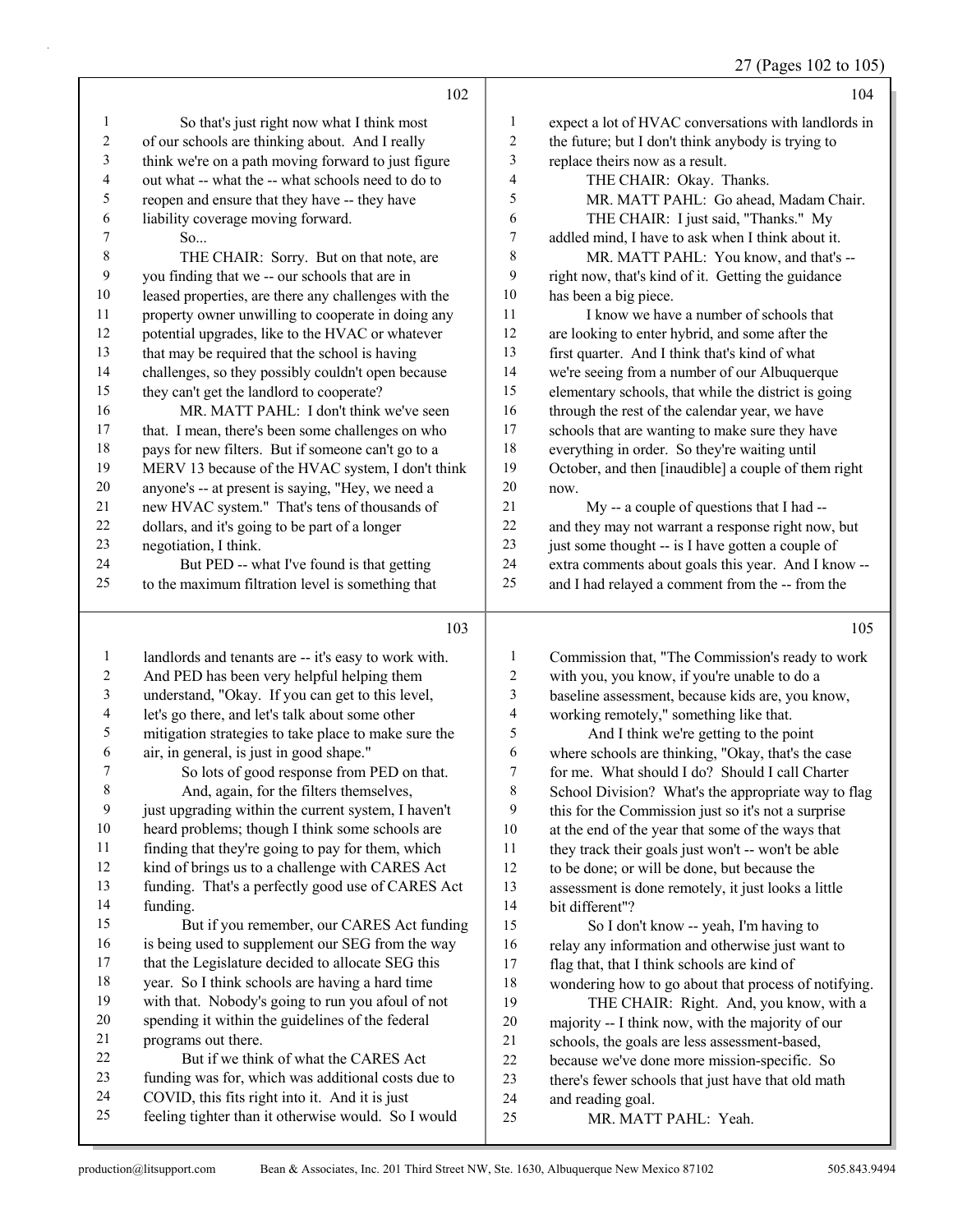### 28 (Pages 106 to 109)

|                |                                                      |                  | 28 (Pages 100 to 10)                                 |
|----------------|------------------------------------------------------|------------------|------------------------------------------------------|
|                | 106                                                  |                  | 108                                                  |
| $\mathbf{1}$   | THE CHAIR: So, hopefully, that solves a              | $\mathbf{1}$     | open and what everyone's going to be able to do.     |
| $\sqrt{2}$     | number of the concerns.                              | $\boldsymbol{2}$ | So it's not -- so -- sorry. I saw a                  |
| 3              | I think, at this point in time, we have to           | 3                | hummingbird at the window. I hope schools know that  |
| $\overline{4}$ | do two things: Wait and see how quickly people can   | 4                | it's not that we're holding them absolutely to the   |
| 5              | open. And then we can look at it.                    | 5                | fire. There is a fire that they're going to be held  |
| 6              | I would -- I think I would suggest that if           | 6                | to; but it's a -- it's a moving fire at this point   |
| 7              | the school truly feels that the goal is just         | 7                | in time.                                             |
| $\,$ $\,$      | whenever they could open they're not going to be     | 8                | You know, it's not that we're dismissing             |
| 9              | able to do it, if they want to open up for a         | 9                | all accountability; but that accountability is just  |
| $10\,$         | suggestion for what they could change to -- for this | 10               | going to have to be modified as we go along to try   |
| $11\,$         | short term, I think we can look at that.             | 11               | to deal with, you know, whatever schools, at best,   |
| 12             | MR. MATT PAHL: Okay. Yeah. That --                   | 12               | can -- whatever information they can provide us,     |
| 13             | sorry, Madam Chair.                                  | 13               | that's what we're going to have to work with.        |
| 14             | THE CHAIR: Karen?                                    | 14               | MR. MATT PAHL: Yeah. And many had                    |
| 15             | MS. KAREN WOERNER: No. I just wanted --              | 15               | mentioned particularly not this year's renewal       |
| 16             | thanks, Matt, for raising that question. I do think  | 16               | class, but next year's.                              |
| 17             | that some of this will be addressed as we -- I       | 17               | THE CHAIR: Next year's. Right.                       |
| $18\,$         | really don't want all the schools to contact us. So  | 18               | MR. MATT PAHL: Where they're going to                |
| 19             | thank you for that, Matt.                            | 19               | have their data. This year is a dip for this last    |
| 20             | But I think that -- Madam Chair said part            | 20               | year. But I think we all understand the context and  |
| 21             | of what I wanted to say, which is most of them have  | $21\,$           | can have a conversation about that. I'll relay that  |
| 22             | a different kind of goal. The only schools that      | 22               | information. And, of course, as things come up that  |
| 23             | have those traditional reading and math goals are    | 23               | might warrant additional discussion, like knowing    |
| 24             | the schools about to be renewed. And the renewal     | 24               | when we open, you know, happy to -- happy to be      |
| 25             | will happen with or without this year's data -- I    | 25               | helpful on that, because --                          |
|                | 107                                                  |                  | 109                                                  |
| $\mathbf{1}$   | mean, without this year's data.                      | $\mathbf{1}$     | THE CHAIR: And I would certainly tell                |
| 2              | But I do think that as we do site visits,            | $\overline{c}$   | schools for the next round of renewals that, without |
| 3              | Madam Chair and Commissioners, that we should take a | 3                | a doubt, as we begin to hopefully open and stay      |
| 4              | closer look at those goals as we're doing those      | 4                | open, that I think an important piece of the story   |
| 5              | visits and raise awareness of those that really      | 5                | is going to be how they identified learning gaps and |
| 6              | can't be met, if any, depending on -- most site      | 6                | what they did to address that.                       |
| 7              | visits won't occur until the spring semester.        | $\boldsymbol{7}$ | I think that's the best story for them for           |
| 8              | Hopefully by then, we'll know what's going on with   | 8                | renewal, because we know there's going to be this    |
| 9              | the schools.                                         | 9                | blank because there's not going to be a lot of       |
| $10\,$         | And some of them can still do a baseline,            | 10               | information that's coming out of the State           |
| 11             | and it's really not dependent on a year's growth or  | 11               | accountability system. They haven't been able to do  |
| 12             | something like that. So, hopefully, we can address   | 12               | a lot.                                               |
| 13             | that as an individual case, as we do site visits and | 13               | But across the board, it's going to be the           |
| 14             | write up the reports, by taking a closer look at     | 14               | job of all schools, no matter what you are,          |
| 15             | what their data is and how they plan to measure it   | 15               | traditional or charter, that how you identify those  |
| 16             | and then informing the Commission of any that we     | 16               | learning gaps as the kids started to come back in    |
| 17             | really think can't be held accountable to the goal,  | $17$             | and what -- what did you do to address those. And    |
| 18             | because it should have been done in August or        | 18               | that's going to be, I think, one of the critical     |

- because it should have been done in August or September rather than whenever they opened.
- 20 THE CHAIR: Yeah. I think -- Matt, I
- think it's -- we'll have to, like I said, wait and see. And if there's a short-term amendment that
- needs to be done, I mean, I just think we do it.
- 24 But we have to -- to look at it when we
- have a clearer idea of, you know, when everyone can

pieces to show us.

21 that.

20 MR. MATT PAHL: Got it. Okay. Appreciate

wondering what that will look like via Zoom, and if

22 The other -- the other question I have -- and it might just be a clarification -- is for the renewals, for shows of public support, just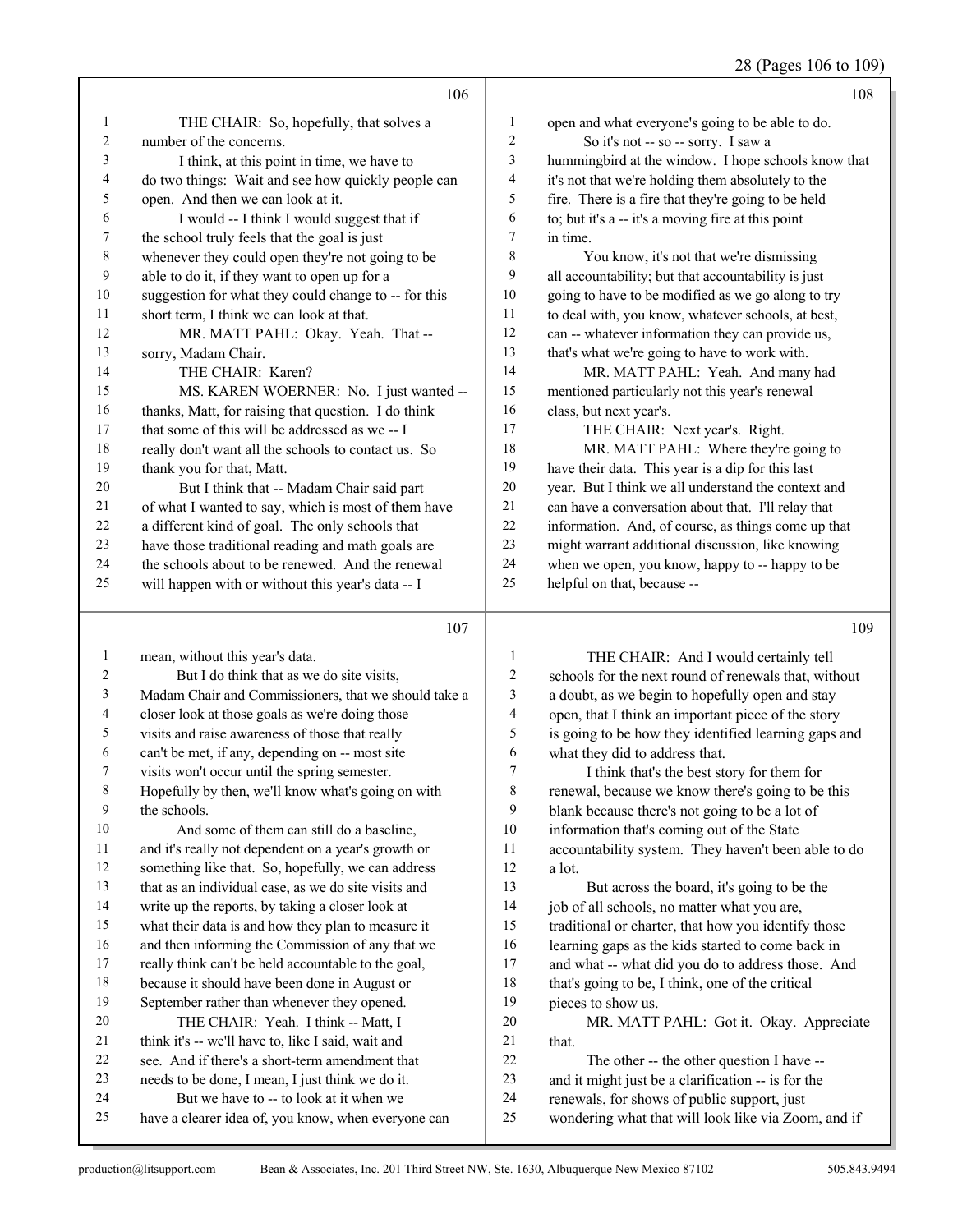29 (Pages 110 to 113)

|                | 110                                                                                        |                | 112                                                                                                     |
|----------------|--------------------------------------------------------------------------------------------|----------------|---------------------------------------------------------------------------------------------------------|
| 1              | there's just anything I can share on that.                                                 | 1              | Commissioners. We can't respond to those; we                                                            |
| 2              | I know -- and I think since -- I'm                                                         | $\overline{c}$ | shouldn't respond to those. And I think sometimes                                                       |
| 3              | thinking of one amendment that had a lot of people                                         | 3              | people get frustrated, because, "Oh, they didn't                                                        |
| 4              | show up, and that Chat box was blowing up. And I                                           | 4              | respond back to us."                                                                                    |
| 5              | think you guys have kind of solved for some of that.                                       | 5              | And it's not that we're ignoring them.                                                                  |
| 6              | But will it just look kind of the same,                                                    | 6              | And sometimes I will respond back saying, "Thank                                                        |
| 7              | but people will be brought up kind of like how I am                                        | 7              | you, but you're best to send this to  so that it                                                        |
| 8              | for this time? Just inquiring to see if there's                                            | 8              | gets sent to us."                                                                                       |
| 9              | anything we should get out there for those renewal                                         | 9              | But it's -- it's most appropriate to send                                                               |
| 10             | folks.                                                                                     | 10             | it through the Charter School Division.                                                                 |
| 11             | THE CHAIR: There is a time limit on the                                                    | 11             | COMMISSIONER ARMBRUSTER: Madam Chair?                                                                   |
| 12             | renewal. So, yes, people will be able to sign up.                                          | 12             | THE CHAIR: Commissioner Armbruster?                                                                     |
| 13             | But there will be a time limit. But I would                                                | 13             | COMMISSIONER ARMBRUSTER: I just wanted to                                                               |
| 14             | certainly tell schools that if they have a lot, that                                       | 14             | clarify. If people send in e-mails, it will take --                                                     |
| 15             | they narrow it down and get their critical points                                          | 15             | possibly not for sure, but possibly -- more than                                                        |
| 16             | assigned to people so that they get whatever message                                       | 16             | ten minutes if you were to read each one of these                                                       |
| 17             | they want out there, because -- and I'm trying to                                          | 17             | e-mails.                                                                                                |
| 18             | remember. I think we limit it to 10 minutes for the                                        | 18             | THE CHAIR: No, no, no. These are not                                                                    |
| 19             | public, if I remember correctly.                                                           | 19             | e-mails that I'll be reading. They can send e-mails                                                     |
| 20             | So, you know, they can practice that and                                                   | 20             | of support so we can read them. But I want to make                                                      |
| 21             | time it out. But it will be strictly limited, and                                          | 21             | it clear that those e-mails would not be read. The                                                      |
| 22             | people will be asked to sign up. We'll let those                                           | 22             | only thing that's going to be heard is anyone that                                                      |
| 23             | folks in at that time on the agenda.                                                       | 23             | logs on for public comment.                                                                             |
| 24             | MR. MATT PAHL: Okay.                                                                       | 24             | COMMISSIONER ARMBRUSTER: Thank you for                                                                  |
| 25             | COMMISSIONER VOIGT: They can also send an                                                  | 25             | doing that; because, otherwise, we would be --                                                          |
|                |                                                                                            |                |                                                                                                         |
|                |                                                                                            |                |                                                                                                         |
|                | 111                                                                                        |                | 113                                                                                                     |
| 1              | e-mail ahead of time, can't they?                                                          | 1              | THE CHAIR: No, no.                                                                                      |
| 2              | MR. MATT PAHL: Ah.                                                                         | 2              | COMMISSIONER ARMBRUSTER: Okay. Thank                                                                    |
| 3              | THE CHAIR: Sure. I mean, they can --                                                       | 3              | you.                                                                                                    |
| 4              | yeah. I hate to -- it's going to blow up Karen's.                                          | 4              | THE CHAIR: Okay.                                                                                        |
| 5              | But, yes, they can.                                                                        | 5              | MR. MATT PAHL: And I think that's it                                                                    |
| 6              | COMMISSIONER VOIGT: Yeah. Okay.                                                            | 6              | for -- for comments right now from us.                                                                  |
| 7              | MS. KAREN WOERNER: That would be to                                                        | 7              | But when we convene again, when you                                                                     |
| $8\phantom{1}$ | charter.schools@state.nm. It's not Karen.                                                  | 8              | convene again and you offer me this space on your                                                       |
| 9              | MR. MATT PAHL: That's a good suggestion.                                                   | 9              | agenda, we'll have some more details about how we're                                                    |
| $10\,$         | Thank you for the clarification, Karen. Like you                                           | 10             | going to do our annual conference.                                                                      |
| 11             | were saying, Madam Chair, if they're going to                                              | 11             | We won't have the full conference. It'll                                                                |
| 12             | prioritize a few, still give an avenue for others to                                       | 12             | be Web-based, and we're planning on doing a little                                                      |
| 13             | express their thoughts on the school via e-mail.                                           | 13             | event in one of the evenings on Facebook Live or via                                                    |
| 14             | THE CHAIR: I think it would be helpful,                                                    | 14             | Zoom, something to celebrate some of our schools.                                                       |
| 15             | if the school wanted to, to collate those and send                                         | 15             | But we won't probably have the same session format                                                      |
| 16             | them. As opposed to 50 separate e-mails, if they                                           | 16             | that we've had in the past.                                                                             |
| 17             | could come in -- that might be just helpful for the                                        | 17             | I think I'm about Zoomed out after a                                                                    |
| 18<br>19       | Charter School Division.                                                                   | 18             | little over three hours. So we won't try and expect                                                     |
| 20             | MR. MATT PAHL: Okay.                                                                       | 19<br>20       | more of that from other folks. So expect details on                                                     |
| 21             | THE CHAIR: And then they would certainly<br>be forwarded to us. It's easier to -- and it's | 21             | that soon. And we'll also -- also happy to be                                                           |
| 22             | always best to do it through the Charter School                                            | 22             | helpful with our legislative platform, as well, as                                                      |
| 23             | Division.                                                                                  | $23\,$         | you consider yours; and, of course, always looking<br>forward to the alignment that we have in those of |
| 24             | There have been those occasions when                                                       | 24             | working together on the issues we both think are                                                        |
| 25             | they've sent them directly to the individual                                               | 25             | important.                                                                                              |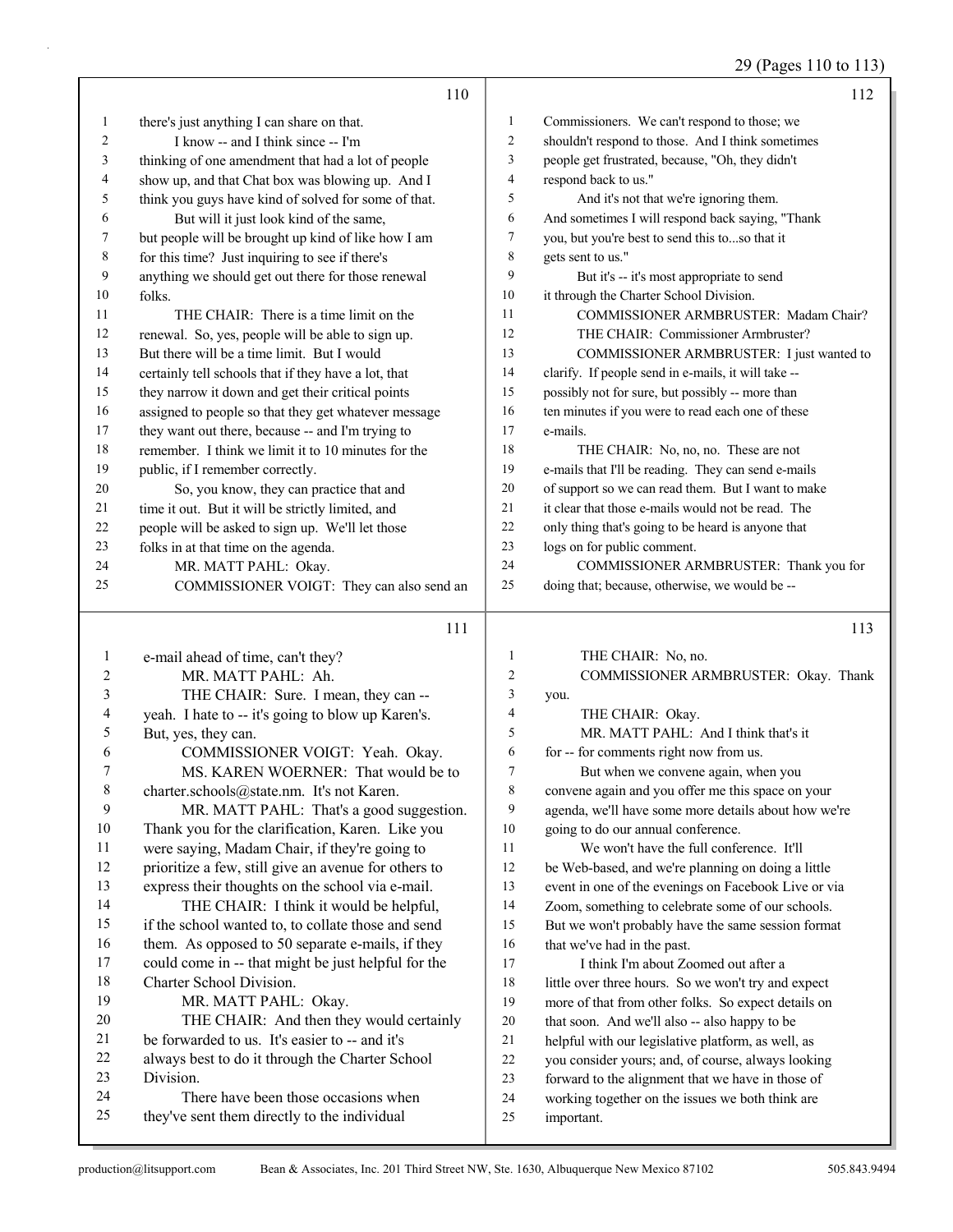30 (Pages 114 to 117)

|          | 114                                                                                                 |                  | 116                                                                                                   |
|----------|-----------------------------------------------------------------------------------------------------|------------------|-------------------------------------------------------------------------------------------------------|
| 1        | THE CHAIR: Okay. Thanks. And if you                                                                 | 1                | think about the kids, and, definitely, we have to                                                     |
| 2        | have an opportunity to, you know, to log in for a                                                   | $\boldsymbol{2}$ | stay focused on the kids.                                                                             |
| 3        | little while at our October Work Session, we are --                                                 | 3                | But, you know, we also have to stay                                                                   |
| 4        | that's going to be a part of our discussion.                                                        | 4                | focused on all of our teachers and administrators.                                                    |
| 5        | MR. MATT PAHL: Okay. Yeah. I'll block                                                               | 5                | And, you know, when we talk about social-emotional                                                    |
| 6        | that off. I know I've been missing the Work                                                         | 6                | health, we usually think about kids; but it's also                                                    |
| 7        | Session; so I appreciate you highlighting that.                                                     | 7                | our staff that we've got to be very aware of as                                                       |
| 8        | THE CHAIR: Thanks. Appreciate it.                                                                   | 8                | well. And so just stay healthy and roll with the                                                      |
| 9        | MR. MATT PAHL: Yeah. Thank you.                                                                     | 9                | punches.                                                                                              |
| 10       | THE CHAIR: Okay. So we are now on to                                                                | 10               | THE CHAIR: Thanks.                                                                                    |
| 11       | Item No. 11 -- 12.                                                                                  | 11               | Commissioner Robbins?                                                                                 |
| 12       | And I apologize. The -- Karen did                                                                   | 12               | COMMISSIONER ROBBINS: Thank you. Just a                                                               |
| 13       | clarify. The agenda that we were sent out was                                                       | 13               | couple of things. PSCOC did talk about the filters                                                    |
| 14       | unfortunately the wrong agenda. But they did post                                                   | 14               | and filtrations in school. And, you know, most of                                                     |
| 15       | the correct agenda on Monday. But that's not what I                                                 | 15               | that, other than replacing systems, which in most                                                     |
| 16       | was able to print out.                                                                              | 16               | cases is a very high-cost capital item, just the                                                      |
| 17       | So thanks.                                                                                          | 17               | filters is an operational item.                                                                       |
| 18       | So we're on to Item No. 12, which is PEC                                                            | $18\,$           | So that's an issue for the schools. And I                                                             |
| 19       | Comments.                                                                                           | 19               | think what Matt had addressed about using CARES Act                                                   |
| 20       | So, Commissioner Davis?                                                                             | $20\,$           | money to replace SEG really doesn't address the                                                       |
| 21       | COMMISSIONER DAVIS: Oh. Well, I am just                                                             | 21               | needs that schools have.                                                                              |
| 22       | happy to announce that I'm going to get my hair done                                                | 22               | Also we have a lot of schools in the state                                                            |
| 23       | next week. So I've been avoiding the hair salon.                                                    | 23               | that do not have air ventilation systems in them.                                                     |
| 24       | But my motivation for this is that my granddaughter                                                 | 24               | They may have evaporative coolers, which, if it's                                                     |
| 25       | is getting married. So I have to hazard the virus                                                   | 25               | warm, you can run those. But if they have radiant                                                     |
|          |                                                                                                     |                  |                                                                                                       |
|          | 115                                                                                                 |                  | 117                                                                                                   |
| 1        |                                                                                                     |                  |                                                                                                       |
| 2        | so that I can look okay at a wedding. So that's my                                                  | $\mathbf{1}$     | heat, they don't circulate air.                                                                       |
| 3        | big announcement.                                                                                   | $\overline{c}$   | And so one of the things that I've done a                                                             |
| 4        | THE CHAIR: Well, congratulations on both                                                            | 3<br>4           | lot of research on the Internet and everything --                                                     |
| 5        | parts.<br>COMMISSIONER DAVIS: Okay. Thank you.                                                      | 5                | ultraviolet light. 30 seconds of ultraviolet light                                                    |
| 6        | THE CHAIR: Commissioner Voigt?                                                                      | 6                | kills any virus or bacteria, literally destroys<br>their cellular membrane. There are cost-manageable |
| $\prime$ | COMMISSIONER VOIGT: Again, my best                                                                  | $\overline{7}$   | devices for rooms from anywhere from 300 to                                                           |
| 8        | thoughts go for -- to Commissioner Ruiz and Chavez                                                  | 8                | 900 square feet that these systems can actually                                                       |
| 9        | for their continued work in their schools to make                                                   | 9                | circulate the air through them and they kill the                                                      |
| 10       | things the best they can for their students and                                                     | $10\,$           | viruses or bacteria that's in there.                                                                  |
| 11       | staff. So keep it up. I know it's got to be a                                                       | 11               | That's an alternative that schools may                                                                |
| 12       | challenge. And I hope everyone else is doing well                                                   | 12               | want to look at and everything. And it's something                                                    |
| 13       | also.                                                                                               | 13               | that we looked at.                                                                                    |
| 14       | THE CHAIR: Thanks.                                                                                  | 14               | With this remote learning, the PSCOC is                                                               |
| 15       | Commissioner Armbruster?                                                                            | 15               | really trying to push the Legislature to work on                                                      |
| 16       | COMMISSIONER ARMBRUSTER: I'd just like to                                                           | 16               | broadband access, because that's one of the big                                                       |
| 17       | say that my husband has a -- has really learned how                                                 | 17               | things; not so much in schools. We're pretty good                                                     |
| 18       | to cut hair. But, otherwise, I have nothing else to                                                 | 18               | as far as the school sites having broadband access.                                                   |
| 19       | say.                                                                                                | 19               | It's when you get away from the school sites, the                                                     |
| 20       | THE CHAIR: Thank you.                                                                               | $20\,$           | homes, the children. Even if you give them devices,                                                   |
| 21       | Commissioner Chavez?                                                                                | 21               | they don't have access to the backbone. They don't                                                    |
| 22       | COMMISSIONER CHAVEZ: No, I don't have a                                                             | 22               | have an Internet connection.                                                                          |
| 23       | whole lot to say. Just, you know, it is                                                             | 23               | And roughly 23 percent of homes don't have                                                            |
| 24<br>25 | challenging, though. And I think all schools are<br>just in the same boat. And -- but, you know, we | 24<br>25         | an Internet connection, so they have to go somewhere<br>else. So either putting up things within      |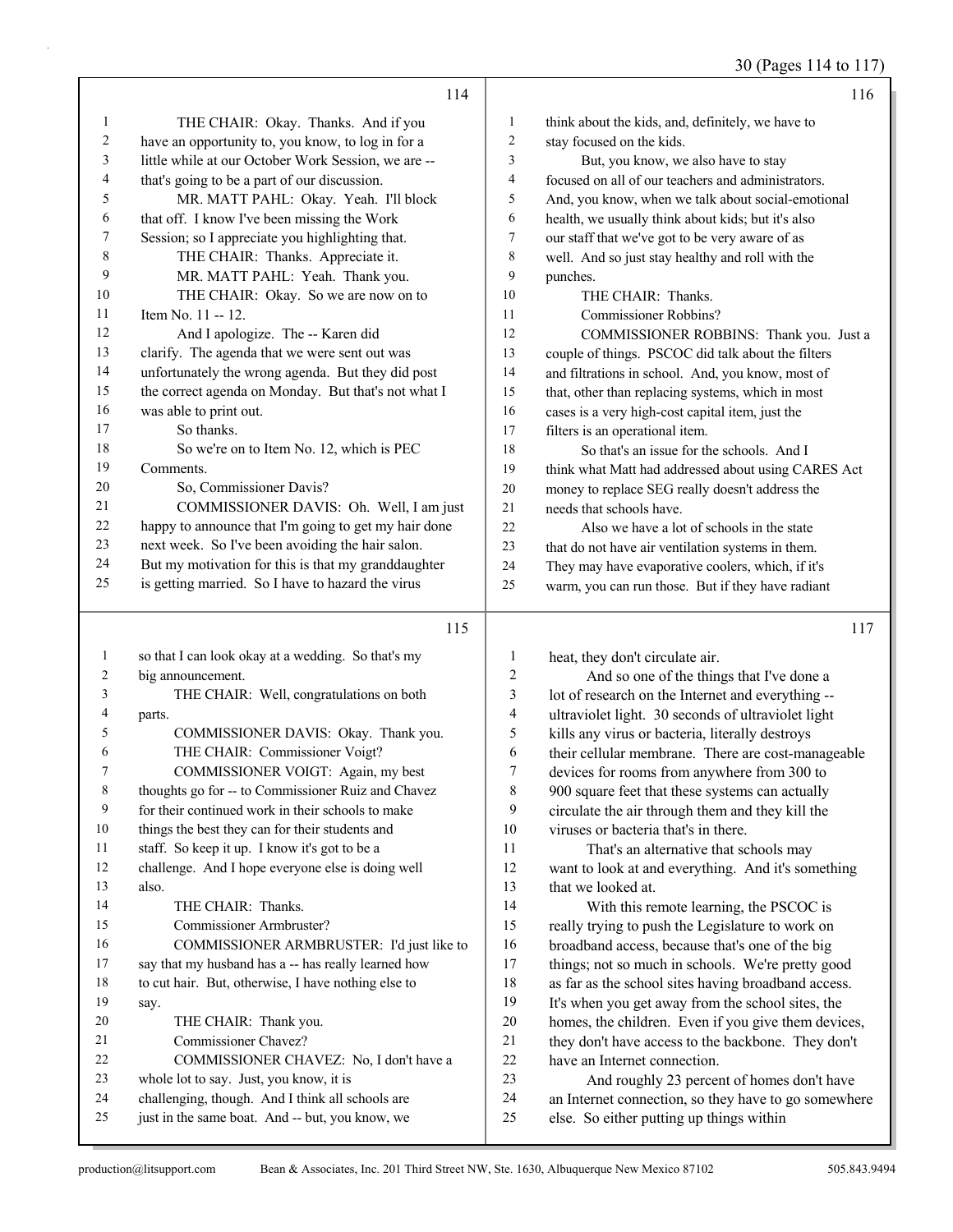31 (Pages 118 to 121)

|                          | 118                                                  |                | 120                                                                                                 |
|--------------------------|------------------------------------------------------|----------------|-----------------------------------------------------------------------------------------------------|
| $\mathbf{1}$             | communities where they can broadcast out -- but      | $\mathbf{1}$   | THE CHAIR: Commissioner Raftery?                                                                    |
| 2                        | those are relatively expensive. That's something     | 2              | You're still muted.                                                                                 |
| 3                        | that they're looking at.                             | 3              | COMMISSIONER RAFTERY: Sorry. I said yes.                                                            |
| 4                        | The final thing I just wanted to say, and            | 4              | Commissioner Robbins, I agree with you, it is a                                                     |
| 5                        | I say this almost every year at this time.           | 5              | living and breathing document. We are changing.                                                     |
| 6                        | Yesterday was Constitution Day. And Chairman Gipson  | 6              | Change is good. And, like they say, nothing is as                                                   |
| 7                        | probably knows this.                                 | 7              | constant as change itself. And so we have to look                                                   |
| 8                        | In 1787 -- everybody thinks it goes back             | 8              | back in history and see what was then, who was then,                                                |
| 9                        | to 1776, right? You know, independence and           | 9              | who is making the laws, who was doing this, and then                                                |
| 10                       | everything? But the Constitution was ratified by     | 10             | look at now and what we have.                                                                       |
| 11                       | the -- by 12 of the 13 states -- Rhode Island didn't | 11             | So, yeah, it is a living and breathing                                                              |
| 12                       | send a delegate to the Second Continental Congress   | 12             | document.                                                                                           |
| 13                       | or to the Constitutional Convention.                 | 13             | On another note, I want to wish Trish a                                                             |
| 14                       | It took four months to draft the                     | 14             | very happy birthday. She was on the Facebook and I                                                  |
| 15                       | Constitution in 12 states. There are 39 delegates    | 15             | sent her something. I don't know if she got it.                                                     |
| 16                       | signed it yesterday in 1787.                         | 16             | But happy birthday, my dear friend.                                                                 |
| 17                       | So it's a momentous thing. And I think a             | 17             | Yeah. And the other thing. The last                                                                 |
| 18                       | lot of people get the idea that we operate as though | $18\,$         | thing I want to say is I did get my hair done.                                                      |
| 19                       | that's a perfect document. And it isn't. And some    | 19             | That's all. Thank you.                                                                              |
| $20\,$                   | people think that others view this country as being  | 20             | THE CHAIR: Thanks. Commissioner Ruiz?                                                               |
| 21                       | perfect, and it isn't. There's a lot of protests in  | 21             | COMMISSIONER RUIZ: Can you all hear me?                                                             |
| 22                       | the country and things like that. But ideals of      | 22             | Okay. Because everybody is kind of                                                                  |
| 23                       | this country, I think, are layed out in our founding | 23             | freezing up, because, if not, I'll flip my camera.                                                  |
| 24                       | documents.                                           | 24             | I wanted to give an update. I hope Matt                                                             |
| 25                       | It's something that we strive for.                   | 25             | Pahl is still on here, because I wanted to give an                                                  |
|                          | 119                                                  |                | 121                                                                                                 |
| $\mathbf{1}$             | Perfection is not something that's easily attained;  | 1              | update on NMPSIA and kind of explain what happened.                                                 |
| 2                        | it's something that we constantly strive for.        | $\overline{c}$ | So what happened was NMPSIA drafted an                                                              |
| 3                        | And I just hope that people who are                  | 3              | e-mail and sent it to superintendents. I believe it                                                 |
| $\overline{\mathcal{A}}$ | protesting and everything and -- you know,           | 4              | was August 31st that they received that e-mail,                                                     |
| 5                        | especially when they get into the things of being    | 5              | charter school leaders and superintendents and then                                                 |
| 6                        | violent and everything, they realize we              | 6              | HR directors.                                                                                       |
| 7                        | understand -- and I think most people understand --  | 7              | That -- the intent of that e-mail was to                                                            |
| 8                        | this country is not perfect.                         | 8              | go to those people. And in that e-mail, there was                                                   |
| 9                        | But I do personally believe it's one of              | 9              | one specific paragraph. And I'm not going to quote                                                  |
| 10                       | the best countries that has been founded over the    | 10             | it, but it talked about our members. We were                                                        |
| 11                       |                                                      |                |                                                                                                     |
|                          | centuries. And we have the opportunity to improve    | 11             | talking about school district members, not                                                          |
| 12                       | and change things. And our Founders made that        | 12             | employees.                                                                                          |
| 13                       | available in the Constitution through Constitutional | 13             | And so what happened was a lot of                                                                   |
| 14                       | amendments, and really delegating to the states and  | 14             | superintendents -- I can't say "a lot." Leadership                                                  |
| 15                       | the people, those functions and things that are not  | 15             | decided to send that to some of their school                                                        |
| 16                       | included in the U.S. Constitution.                   | 16             | employees when it was intended to only go to the                                                    |
| 17                       | So it's a -- it's a wonderful time to                | 17             | superintendents and HR.                                                                             |
| 18                       | remind ourselves of our history. And I just hope     | 18             | So when a staff member read that, myself                                                            |
| 19                       | that, you know, schools, charters included, are      | 19             | as an educator, if I read that, that one little                                                     |
| $20\,$                   | teaching these fundamental things. Because, again,   | $20\,$         | paragraph that said "members," they misunderstood                                                   |
| 21                       | we're not perfect. And it's okay to admit we're not  | $21\,$         | that. And I can see why it was a misunderstanding.                                                  |
| 22                       | perfect. But we don't want to tear down what I view  | $22\,$         | They read that to mean that teachers were personally                                                |
| 23                       | as one of the best systems of government in the      | 23             | liable if, you know, students didn't wear masks, if                                                 |
| 24<br>25                 | world.<br>Thank you.                                 | 24<br>$25\,$   | all the health orders were not being adhered to. So<br>it created quite a bit of a ruckus. And I do |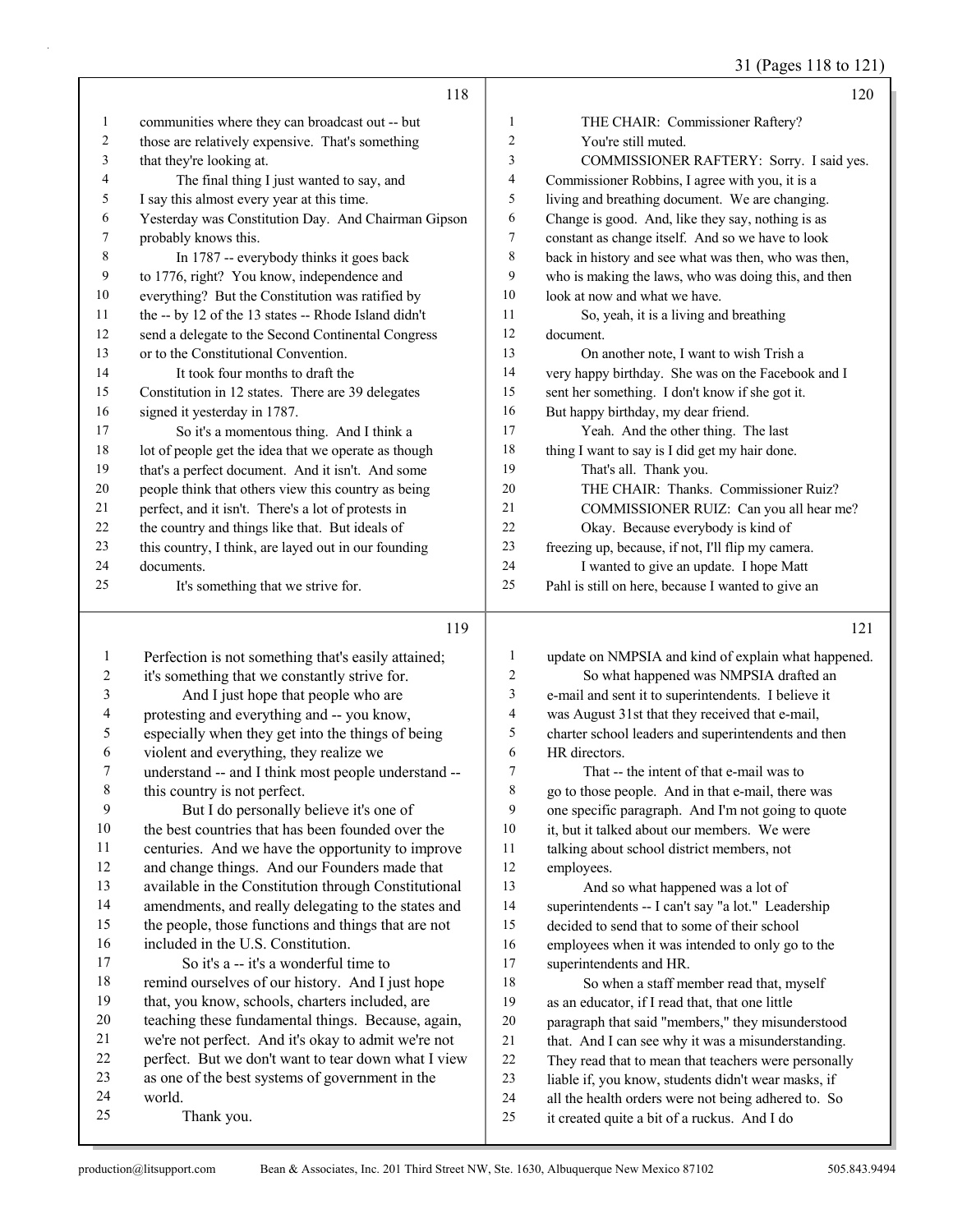32 (Pages 122 to 125)

|                | 122                                                  |                  | 124                                                  |
|----------------|------------------------------------------------------|------------------|------------------------------------------------------|
| $\mathbf{1}$   | apologize for that.                                  | 1                | THE CHAIR: Thanks.                                   |
| 2              | I will tell you that within 24 hours of              | 2                | Commissioner Caballero?                              |
| $\mathfrak{Z}$ | that e-mail going out, our Lieutenant Governor,      | 3                | COMMISSIONER CABALLERO: Thank you,                   |
| 4              | Howie Morales, called me and said that he had had    | 4                | Madam Chair. I don't have a lot. I just want to      |
| 5              | educators reach out to him, because they read that   | 5                | ask everybody to stay safe, stay healthy.            |
| 6              | e-mail as the intent being that educators themselves | 6                | Commissioner Davis, enjoy that wedding and           |
| 7              | were going to be liable for that.                    | $\boldsymbol{7}$ | have fun. Be with family. That's a fantastic thing   |
| $\,$ 8 $\,$    | So what we did was literally within                  | 8                | to do.                                               |
| 9              | 12 hours, we scheduled a Zoom for the director, the  | 9                | And I just want to say to everybody to               |
| 10             | executive director of NMPSIA, myself, our lieutenant | 10               | stay hopeful, as you have heard from the President   |
| $11\,$         | governor and the chairman. And within even after     | 11               | recently many, many times, saying that the vaccine   |
| $12\,$         | that, like maybe five hours, we had another e-mail   | 12               | is going to be available in October and gone before  |
| 13             | drafted specifically saying that.                    | 13               | the election.                                        |
| 14             | And what happened was that was the Friday            | 14               | So, you know, that -- he tells the truth.            |
| 15             | before Labor Day. So, at that point, if we would     | 15               | And so we can look forward to that and               |
| 16             | have put out a press release, it would not have      | 16               | look forward to upcoming school years are going to   |
| $17\,$         | reached everybody that we wanted it to reach,        | 17               | be without any COVID around. So be thankful for      |
| $18\,$         | because most, you know, people were gone for Labor   | 18               | that.                                                |
| 19             | Day or with their families.                          | 19               | And with that, I say goodbye, Madam Chair.           |
| $20\,$         | So the Lieutenant Governor did that press            | 20               | THE CHAIR: Thank you.                                |
| $21\,$         | release then the Monday, which was on Labor Day -- I | 21               | So I am going to move that the Public                |
| 22             | think it was in the afternoon -- clarifying that.    | $22\,$           | Education Commission enter into a Closed Session     |
| 23             | And the other thing I want to say -- so I            | 23               | pursuant to NMSA Section 10-15-1(H)(7).              |
| 24             | do want to apologize if there was any                | 24               | The subject to be discussed is                       |
| 25             | misunderstanding. But please be assured that NMPSIA  | 25               | attorney-client-privileged issues pertaining to      |
|                |                                                      |                  |                                                      |
|                | 123                                                  |                  | 125                                                  |
| $\mathbf{1}$   | did not intend that to go out to educators. That     | $\mathbf{1}$     | threatened or pending litigation in which the public |
| 2              | was meant just for principals -- superintendents,    | $\overline{c}$   | body is, or may, become a participant; specifically, |
| 3              | charter leaders and -- you know. So that's where     | 3                | Open Meetings Act NMSA Chapter 10, Article XV;       |
| 4              | the confusion came in.                               | $\overline{4}$   | specifically:                                        |
| 5              | And the other thing I wanted to say is, as           | 5                | a, Explore Las Cruces Approval or Denial             |
| 6              | Matt Pahl said when he was speaking, so what we've   | 6                | of Charter Application, Case                         |
| $\tau$         | done now is we decided, on the Executive Committee,  | $\tau$           | No. D-101-CV-2019-03334;                             |
| 8              | that we're going to meet with the -- the School      | 8                | b, PEC Budget Submission;                            |
| 9              | Boards Association. We're going to meet with, of     | 9                | And, c, Memorandum of Understanding with             |
| 10             | course, Matt, Dennis Roch.                           | 10               | PED.                                                 |
| 11             | And we've got a meeting scheduled, the               | 11               | COMMISSIONER VOIGT: Second.                          |
| 12             | Executive Committee, and then from different         | 12               | THE CHAIR: There's a motion by                       |
| 13             | organizations, and we are going to try to be sure    | 13               | Commissioner Gipson, a second by Commissioner Voigt. |
| 14             | that everything that is happening, that we're all on | 14               | Roll, please.                                        |
| 15             | the same page.                                       | 15               | COMMISSIONER ARMBRUSTER: Commissioner                |
| 16             | I will tell you that it's -- you know,               | 16               | Robbins?                                             |
| 17             | again, it's probably redundant. But we've never      | 17               | <b>COMMISSIONER ROBBINS: Yes.</b>                    |
| 18             | been through this. It's all new. And so if there     | 18               | COMMISSIONER ARMBRUSTER: Commissioner                |
| 19             | was a miscommunication on behalf of NMPSIA, I hope   | 19               | Voigt?                                               |
| 20             |                                                      | 20               | COMMISSIONER VOIGT: Yes.                             |
|                | that clarifies it.                                   |                  |                                                      |
| 21             | I will tell you that we are meeting again            | 21               | COMMISSIONER ARMBRUSTER: Commissioner                |
| 22             | next week, including those other leaders, and        | 22               | Armbruster votes "Yes."                              |
| 23             | hopefully we can get any misunderstandings           | 23               | Commissioner Davis?                                  |
| 24             | corrected.                                           | 24               | COMMISSIONER DAVIS: Yes.                             |
| 25             | And everybody stay safe.                             | 25               | COMMISSIONER ARMBRUSTER: Commissioner                |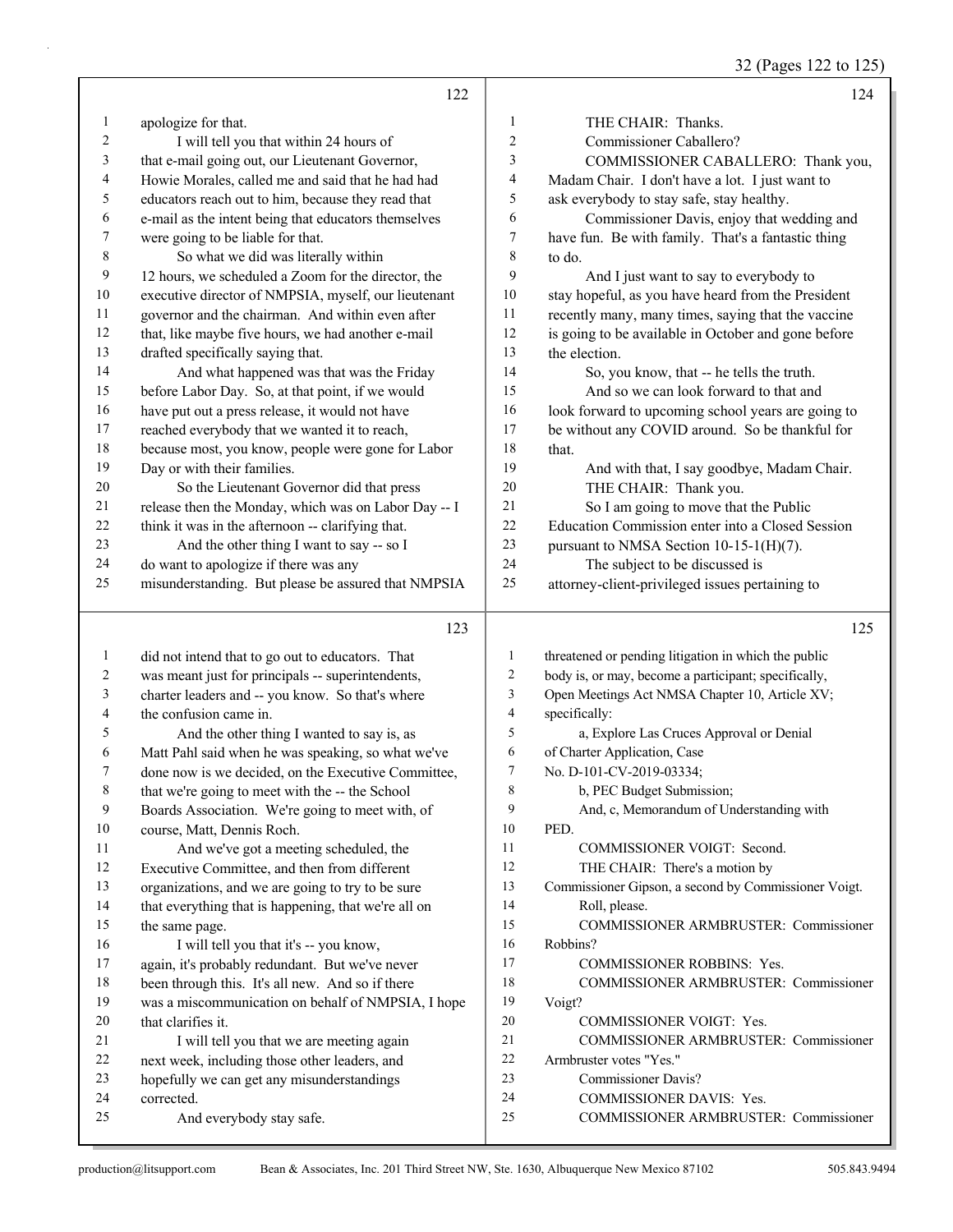33 (Pages 126 to 129)

|                | 126                                          |    | 128                                                  |
|----------------|----------------------------------------------|----|------------------------------------------------------|
|                | Chavez?                                      | 1  | <b>COMMISSIONER ARMBRUSTER: Commissioner</b>         |
| $\overline{2}$ | <b>COMMISSIONER CHAVEZ: Yes.</b>             | 2  | Caballero?                                           |
| 3              | <b>COMMISSIONER ARMBRUSTER: Commissioner</b> | 3  | <b>COMMISSIONER CABALLERO: Yes.</b>                  |
| 4              | Gipson?                                      | 4  | <b>COMMISSIONER ARMBRUSTER: Commissioner</b>         |
| 5              | THE CHAIR: Yes.                              | 5  | Ruiz?                                                |
| 6              | COMMISSIONER ARMBRUSTER: Commissioner        | 6  | <b>COMMISSIONER RUIZ: Yes.</b>                       |
| 7              | Raftery?                                     | 7  | COMMISSIONER ARMBRUSTER: Commissioner--              |
| 8              | <b>COMMISSIONER RAFTERY: Yes.</b>            | 8  | Commissioner Gipson?                                 |
| 9              | COMMISSIONER ARMBRUSTER: Commissioner        | 9  | THE CHAIR: Yes.                                      |
| 10             | Crone -- oh, I'm sorry.                      | 10 | COMMISSIONER ARMBRUSTER: Commissioner                |
| 11             | Commissioner Ruiz?                           | 11 | Chavez?                                              |
| 12             | <b>COMMISSIONER RUIZ: Yes.</b>               | 12 | <b>COMMISSIONER CHAVEZ: Yes.</b>                     |
| 13             | <b>COMMISSIONER ARMBRUSTER: Commissioner</b> | 13 | COMMISSIONER ARMBRUSTER: Commissioner                |
| 14             | Caballero?                                   | 14 | Davis?                                               |
| 15             | COMMISSIONER CABALLERO: Yes.                 | 15 | <b>COMMISSIONER DAVIS: Yes.</b>                      |
| 16             | COMMISSIONER ARMBRUSTER: Nine-to-one,        | 16 | <b>COMMISSIONER ARMBRUSTER: Commissioner</b>         |
| 17             | motion passes.                               | 17 | Armbruster votes "Yes."                              |
| 18             | (After conferring with the Chair and         | 18 | Commissioner Voigt?                                  |
| 19             | PEC Counsel, the record is amended to        | 19 | <b>COMMISSIONER VOIGT: Yes.</b>                      |
| 20             | reflect the vote to go into Executive        | 20 | <b>COMMISSIONER ARMBRUSTER: Commissioner</b>         |
| 21             | Session was nine-zero.)                      | 21 | Robbins?                                             |
| 22             | COMMISSIONER VOIGT: Do we have a new link    | 22 | <b>COMMISSIONER ROBBINS: Yes.</b>                    |
| 23             | for the --                                   | 23 | COMMISSIONER ARMBRUSTER: That is an                  |
| 24             | THE CHAIR: We do. It was sent out last       | 24 | eight-to-zero vote to come out of Executive Session. |
| 25             | night.                                       | 25 | THE CHAIR: Motion passes eight-zero.                 |
|                |                                              |    |                                                      |

### $127 \frac{1}{2}$

|    | 1/1                                                  |    | 147                                  |
|----|------------------------------------------------------|----|--------------------------------------|
| 1  | COMMISSIONER VOIGT: Okay. Can we take a              |    | So that being said, I'll entertain a |
| 2  | break before we resume?                              | 2  | motion to adjourn.                   |
| 3  | THE CHAIR: Sure. We'll see you in the                | 3  | COMMISSIONER ROBBINS: I so move.     |
| 4  | new link in ten.                                     | 4  | COMMISSIONER ARMBRUSTER: Second.     |
| 5  | <b>COMMISSIONER VOIGT: Thanks.</b>                   | 5  | THE CHAIR: All in favor?             |
| 6  | MS. KAREN WOERNER: Madam Chair and                   | 6  | (Commissioners so indicate.)         |
| 7  | Commissioners, I have transferred host to Missy      | 7  | THE CHAIR: Okay. This meeting is     |
| 8  | Brown so I can exit without closing out this         | 8  | adjourned. Stay safe, everyone.      |
| 9  | meeting, and we'll be back as soon as the Commission | 9  | (Proceedings adjourned at 1:04 p.m.) |
| 10 | is done. You leave this one, and it will stay open   | 10 |                                      |
| 11 | for you to come back after Executive Session.        | 11 |                                      |
| 12 | (Executive Session held off the record.)             | 12 |                                      |
| 13 | THE CHAIR: Okay. So let the record                   | 13 |                                      |
| 14 | reflect that there are eight Commissioners now       | 14 |                                      |
| 15 | present. Commissioner Raftery has not rushed from    | 15 |                                      |
| 16 | Closed Session.                                      | 16 |                                      |
| 17 | So I am going to make a motion to end                | 17 |                                      |
| 18 | Closed Session. The matters discussed in the closed  | 18 |                                      |
| 19 | meeting were limited only to those specified in the  | 19 |                                      |
| 20 | Motion for Closure, and no vote was taken during the | 20 |                                      |
| 21 | Closed Session.                                      | 21 |                                      |
| 22 | <b>COMMISSIONER ROBBINS: Second.</b>                 | 22 |                                      |
| 23 | THE CHAIR: So motion by Commissioner                 | 23 |                                      |
| 24 | Gipson, a second by Commissioner Robbins.            | 24 |                                      |
| 25 | Roll, please?                                        | 25 |                                      |
|    |                                                      |    |                                      |

129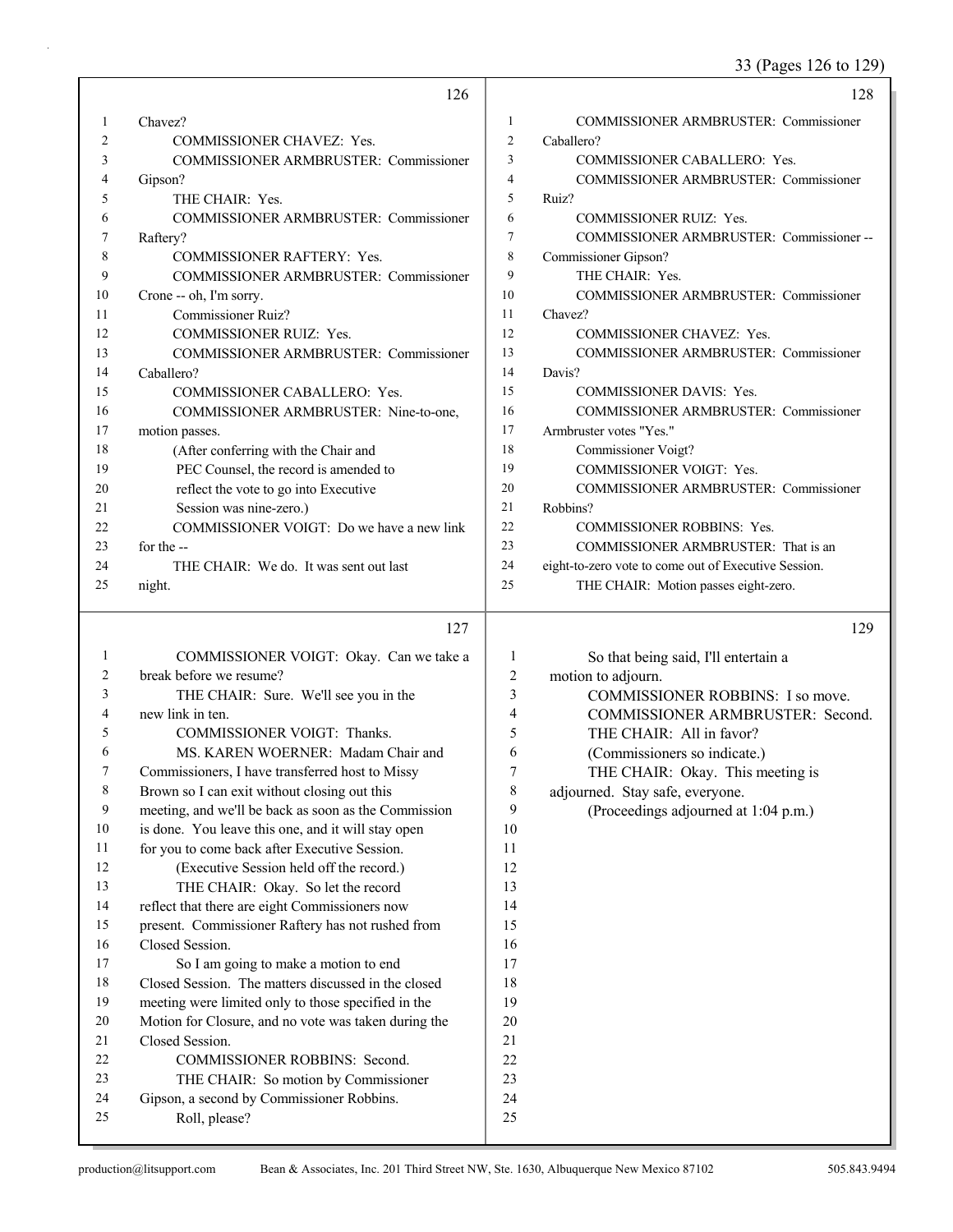|                | 130                                                                                                    |  |
|----------------|--------------------------------------------------------------------------------------------------------|--|
| 1              | BEFORE THE PUBLIC EDUCATION COMMISSION                                                                 |  |
| $\overline{2}$ | <b>STATE OF NEW MEXICO</b>                                                                             |  |
| 3              |                                                                                                        |  |
| 4              |                                                                                                        |  |
| 5<br>6         |                                                                                                        |  |
| 7              | REPORTER'S CERTIFICATE                                                                                 |  |
| 8              | I, Cynthia C. Chapman, RMR, CCR #219, Certified                                                        |  |
| 9              | Court Reporter in the State of New Mexico, do hereby                                                   |  |
| 10             | certify that the foregoing pages constitute a true                                                     |  |
| 11             | transcript of proceedings had before the said                                                          |  |
| 12<br>13       | NEW MEXICO PUBLIC EDUCATION COMMISSION, held in the<br>via video teleconference, in the matter therein |  |
| 14             | stated.                                                                                                |  |
| 15             | In testimony whereof, I have hereunto set my                                                           |  |
| 16             | hand on September 29, 2020.                                                                            |  |
| 17             |                                                                                                        |  |
| 18             |                                                                                                        |  |
| 19             | Cynthia C. Chapman, RMR-CRR, NM CCR #219                                                               |  |
| 20             | BEAN & ASSOCIATES, INC.                                                                                |  |
|                | 201 Third Street, NW, Suite 1630                                                                       |  |
| 21             | Albuquerque, New Mexico 87102                                                                          |  |
|                | License Expires: 12/31/20                                                                              |  |
| 22<br>23       |                                                                                                        |  |
| 24             |                                                                                                        |  |
| 25             | Job No.: 3827N (CC)                                                                                    |  |
|                |                                                                                                        |  |
|                |                                                                                                        |  |
|                | 131                                                                                                    |  |
| $\mathbf{1}$   | <b>RECEIPT</b>                                                                                         |  |
| 2              | JOB NUMBER: 3827N CC Date: 9/28/20                                                                     |  |
| 3              | PROCEEDINGS: OPEN PUBLIC MEETING                                                                       |  |
| 4              | CASE CAPTION: In re: Public Meeting of the Public                                                      |  |
| 5              | <b>Education Commission</b>                                                                            |  |
| 6              | **************************                                                                             |  |
| 7              | ATTORNEY: MS. BEVERLY FRIEDMAN - PED                                                                   |  |
| 8              | DOCUMENT: Transcript / Exhibits / Disks / Other                                                        |  |
| 9              | DATE DELIVERED: ______________DEL'D BY: ___________                                                    |  |
| 10             | REC'D BY: TIME:<br>**************************                                                          |  |
| 11<br>12       | ATTORNEY:                                                                                              |  |
| 13             |                                                                                                        |  |
| 14             | DOCUMENT: Transcript / Exhibits / Disks / Other                                                        |  |
| 15             | $RECD BY:$ TIME:                                                                                       |  |
| 16             | **************************                                                                             |  |
| 17             | ATTORNEY:                                                                                              |  |
| 18             | DOCUMENT: Transcript / Exhibits / Disks / Other                                                        |  |
| 19             |                                                                                                        |  |
| 20             | $RECD BY:$ TIME:                                                                                       |  |
| 21             | ***************************                                                                            |  |
| 22             | ATTORNEY:                                                                                              |  |
| 23             | DOCUMENT: Transcript / Exhibits / Disks / Other                                                        |  |
| 24<br>25       | REC'D BY: $\qquad \qquad \qquad$ TIME:                                                                 |  |